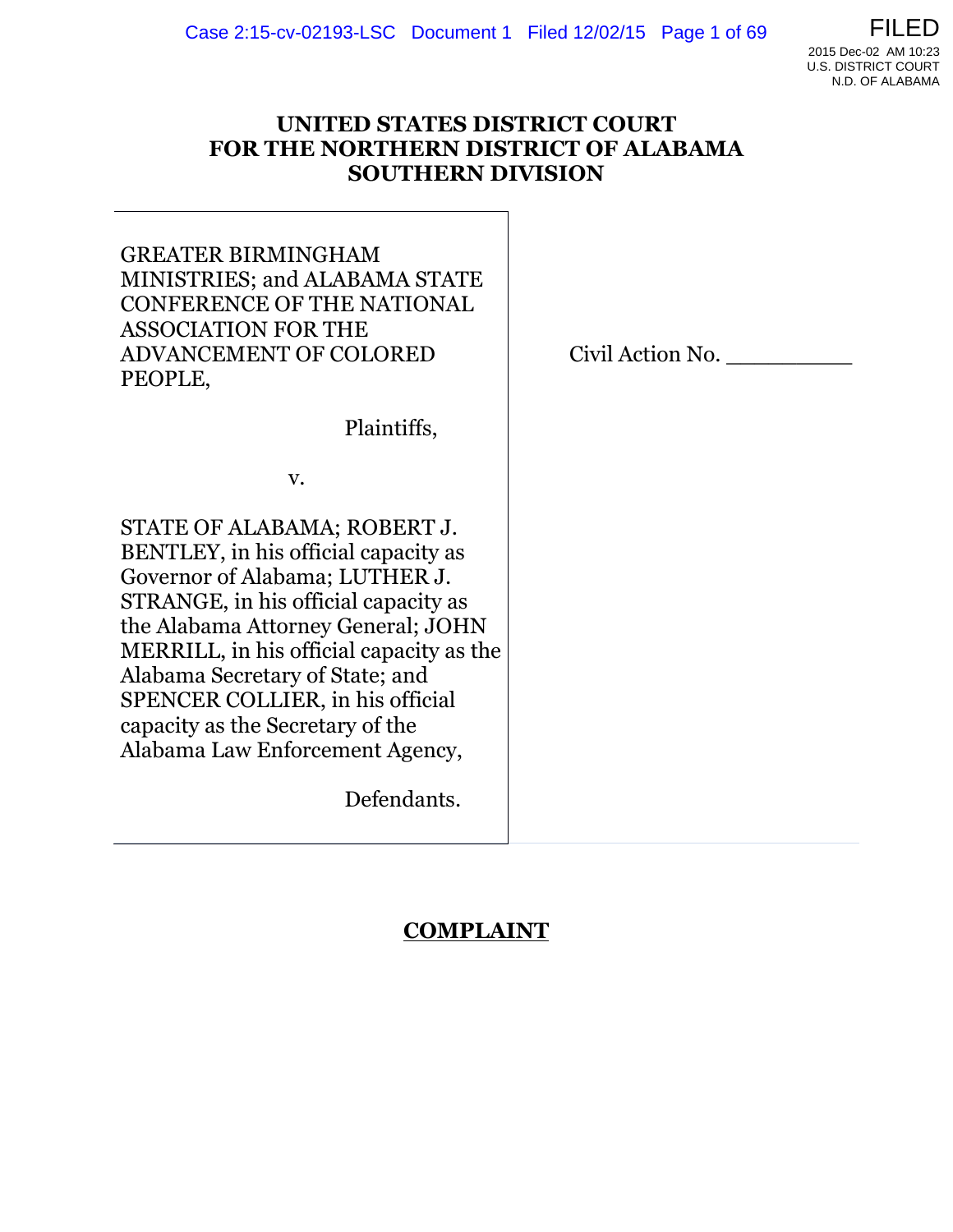#### **INTRODUCTION**

Since the turn of this century, approximately 22.4 million votes have been cast in Alabama elections. In that time, there has been only one documented case where one Alabama voter sought to impersonate another. Despite the extreme rarity of voter fraud, in June 2011, the Alabama Legislature enacted House Bill 19 ("HB 19"), a law whose purported purpose is to prevent voter fraud by requiring voters to present photographic identification to vote in-person or absentee (the "Photo ID Law").

According to the Alabama Secretary of State, the Photo ID Law was estimated to immediately disfranchise at least 280,000 registered voters. If the Photo ID Law remains in place, hundreds of thousands more eligible and registered voters will be barred from voting in the years to come.

It is no accident that a disproportionate number of those disfranchised voters are African-American and Latino. Indeed, the Photo ID Law is simply the latest chapter in Alabama's long and brutal history of intentional racial discrimination. For five decades, Alabama's use of discriminatory voting schemes has necessitated repeated federal intervention. Now, Alabama again seeks to disfranchise thousands of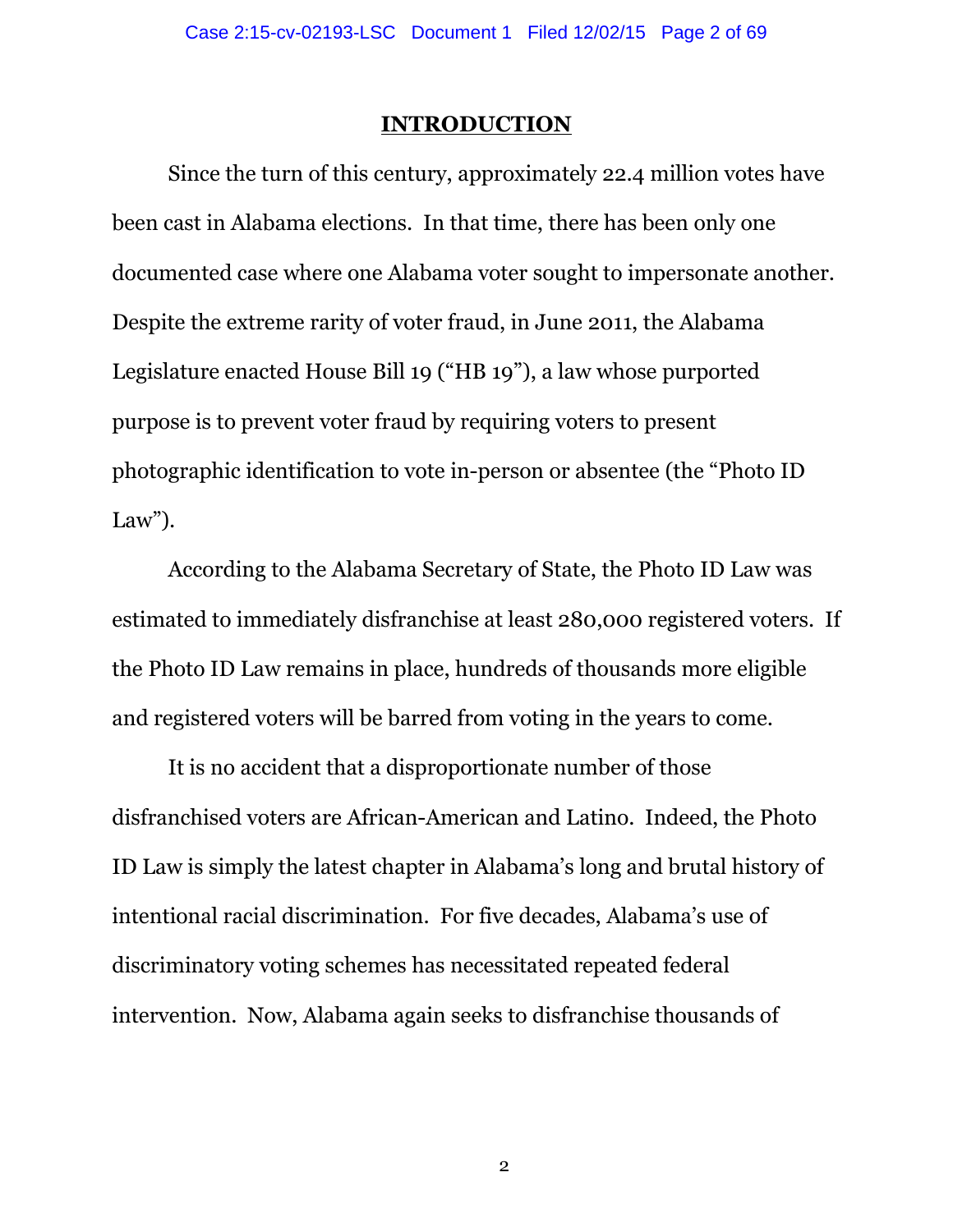African-American and Latino voters—all in the name of "curing" a voter fraud problem that does not exist.

Although the law was passed in 2011, Alabama did not immediately seek to implement it. At that time, all voting law changes in Alabama were subject to preclearance review pursuant to Section 5 of the Voting Rights Act (52 U.S.C. §10304). Under Section 5, Alabama was obligated to obtain approval from the Department of Justice or a three-judge federal court before enforcing new voting laws that might burden voters of color. But Alabama never sought preclearance review for its Photo ID Law. Instead, for two years, Alabama delayed implementation of the law, awaiting the final resolution of the *Shelby County, Alabama v. Holder* lawsuit, in which a county in Alabama sought to challenge the constitutionality of the preclearance regime.

June 25, 2013 was the day Alabama had been waiting for. On that date, the U.S. Supreme Court lifted Alabama's nearly fifty-year-old preclearance obligations. The very next day, free of its preclearance obligations, Alabama announced that it would enforce its Photo ID Law for the 2014 election cycle.

The *Shelby County* decision*,* however, did not block suits challenging voting restrictions that are racially discriminatory under other provisions of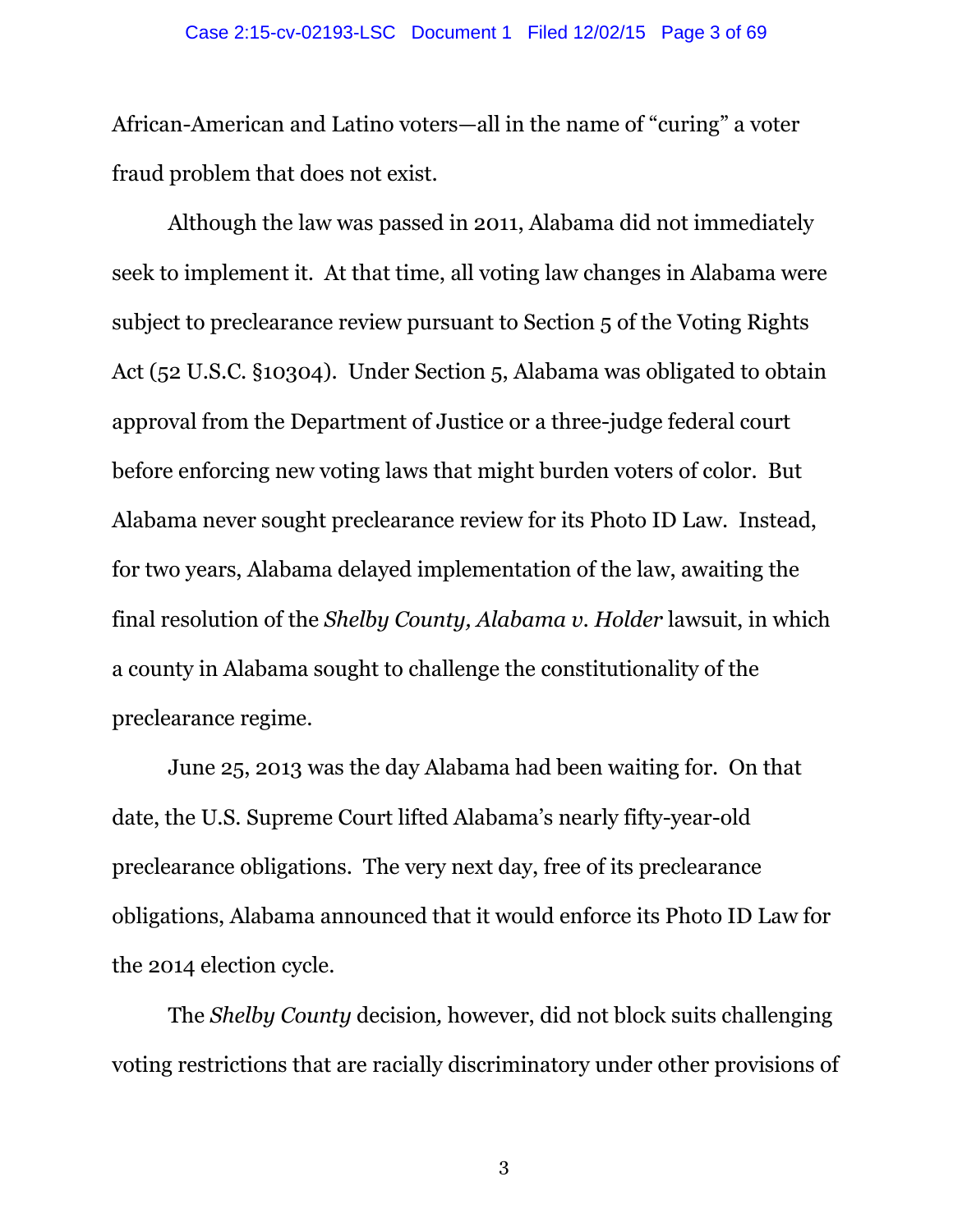the Voting Rights Act or the United States Constitution. Alabama's Photo ID Law is just such a prohibited restriction.

Accordingly, Plaintiffs allege as follows:

## **I. SUMMARY OF VOTING RIGHTS CLAIMS**

# **A. The Discriminatory Photo ID Law**

1. The Photo ID Law restricts in-person and absentee voting to individuals who are able to produce one of seven required forms of "valid" photo ID. A prospective in-person voter without the required photo ID cannot cast a regular ballot unless two election officials present at the polling place choose to "positively identify" that person. Ala. Code § 17-9-30(e) (2011) (the "Positively Identify Provision"). All other prospective in-person voters, and nearly all other absentee voters without the required photo ID, must cast a provisional ballot that will be counted only if the prospective voter provides a designated election official with the required photo ID within a limited period of time before or after Election Day.

2. The Photo ID Law was conceived and operates as a purposeful device to further racial discrimination, and results in Alabama's African-American and Latino (or Hispanic) voters having less opportunity than other members of the electorate to participate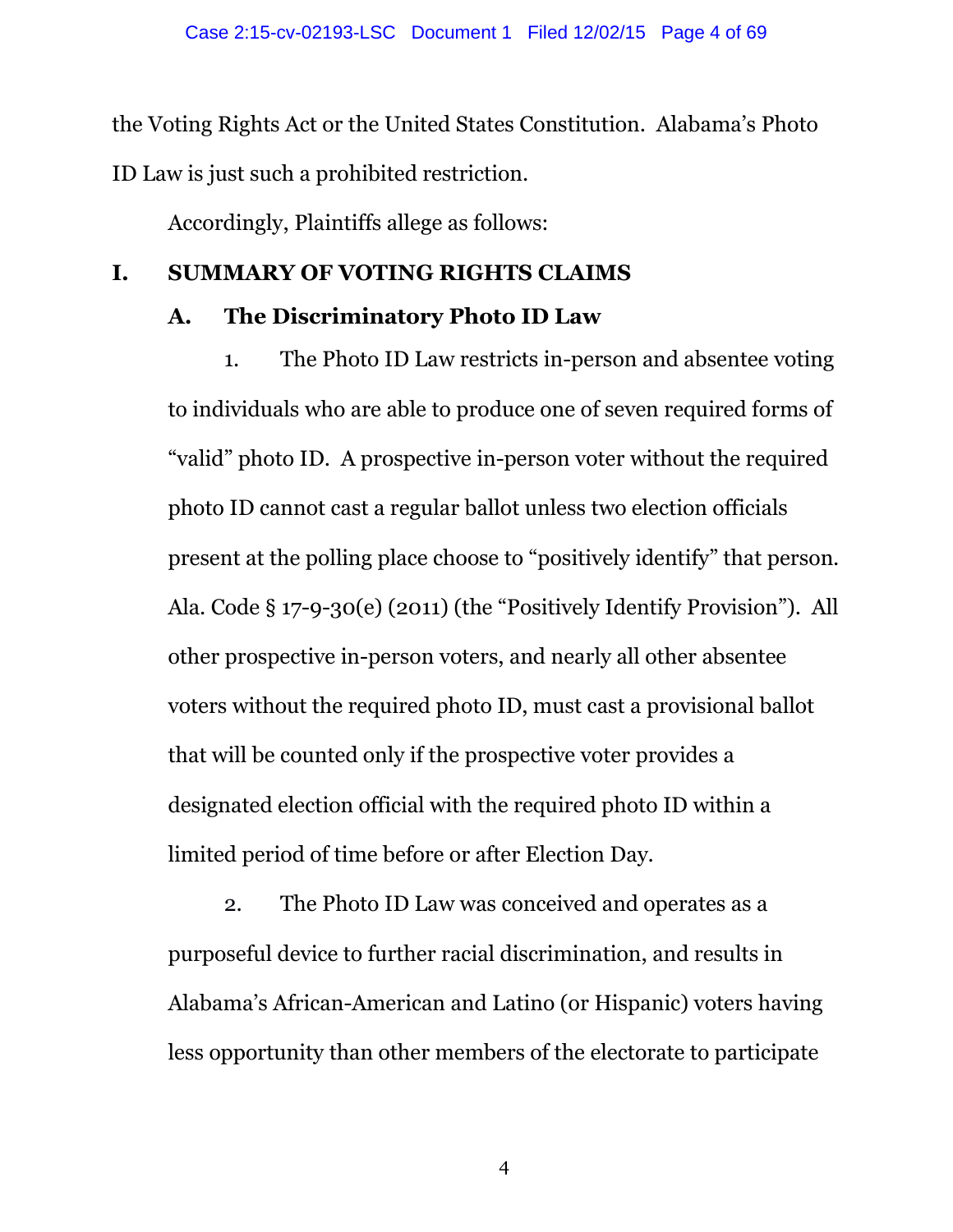effectively in the political process and to elect candidates of their choice.

3. Recently, Defendants have significantly increased the burdens on African-American and Latino voters caused by the Photo ID Law. For example, Defendants have greatly reduced the operating hours of certain locations where individual voters are able to obtain the principal forms of required photo ID—driver's licenses and nondriver IDs issued by the Alabama Law Enforcement Agency ("ALEA," formerly the Alabama Department of Public Safety). This action has deepened the inequalities of opportunity that the Photo ID Law places on African-American and Latino voters.

4. Accordingly, Plaintiffs seek to enjoin the enforcement by Defendants of the Photo ID Law for in-person and absentee voters, because the Photo ID Law was enacted with a racially discriminatory purpose and the law has had and will have a discriminatory effect, in violation of Section 2 of the Voting Rights Act ("VRA"), 52 U.S.C. § 10301 ("Section 2"), and the Fourteenth and Fifteenth Amendments of the United States Constitution, pursuant to 42 U.S.C. § 1983. *See* U.S. Const., amends. XIV & XV, 42 U.S.C. § 1983.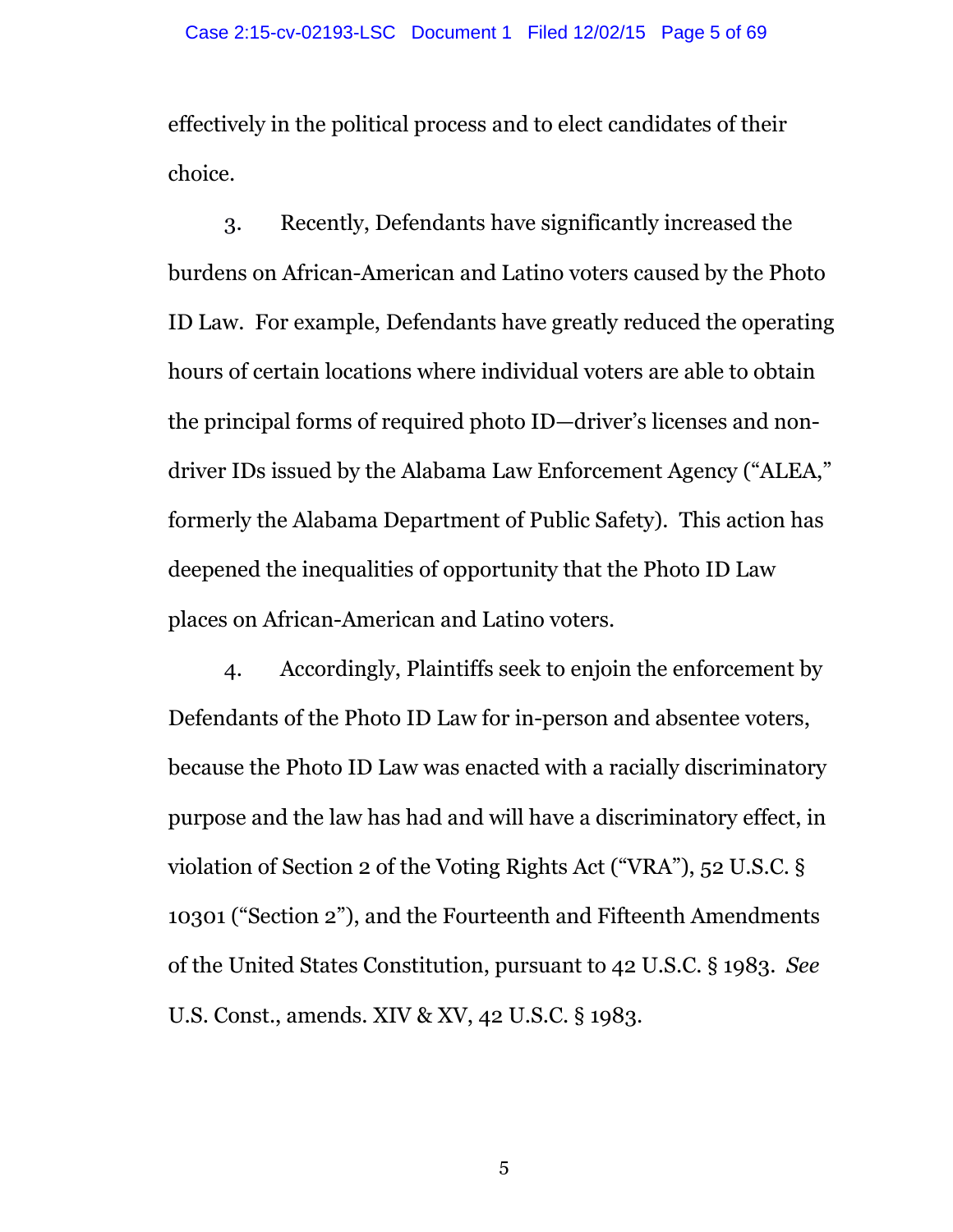#### **B. The Undefined "Positively Identify" Provision Is an Unlawful Voucher Requirement.**

5. Plaintiffs also challenge Defendants' failure to define or provide for the nondiscriminatory administration of the Positively Identify Provision of the Photo ID Law, which causes it to serve as an unlawful "voucher" requirement on registered voters who lack the required photo ID and seek to exercise their constitutional right to vote.

6. The Positively Identify Provision provides that a registered voter who lacks the photo ID required to vote in person on Election Day may cast a regular ballot only if she or he is "positively identified by two election officials as a voter on the poll list who is eligible to vote and the [two] election official[s] . . . sign a sworn affidavit so stating."

7. Defendants have failed to adopt final administrative rules governing the meaning or application of the Positively Identify Provision, leaving that provision undefined and placing complete discretion in the hands of election officials to decide when and how they may "positively identify" a prospective voter as eligible to cast a regular ballot. Thus, the undefined Positively Identify Provision allows election officials to apply arbitrary and capricious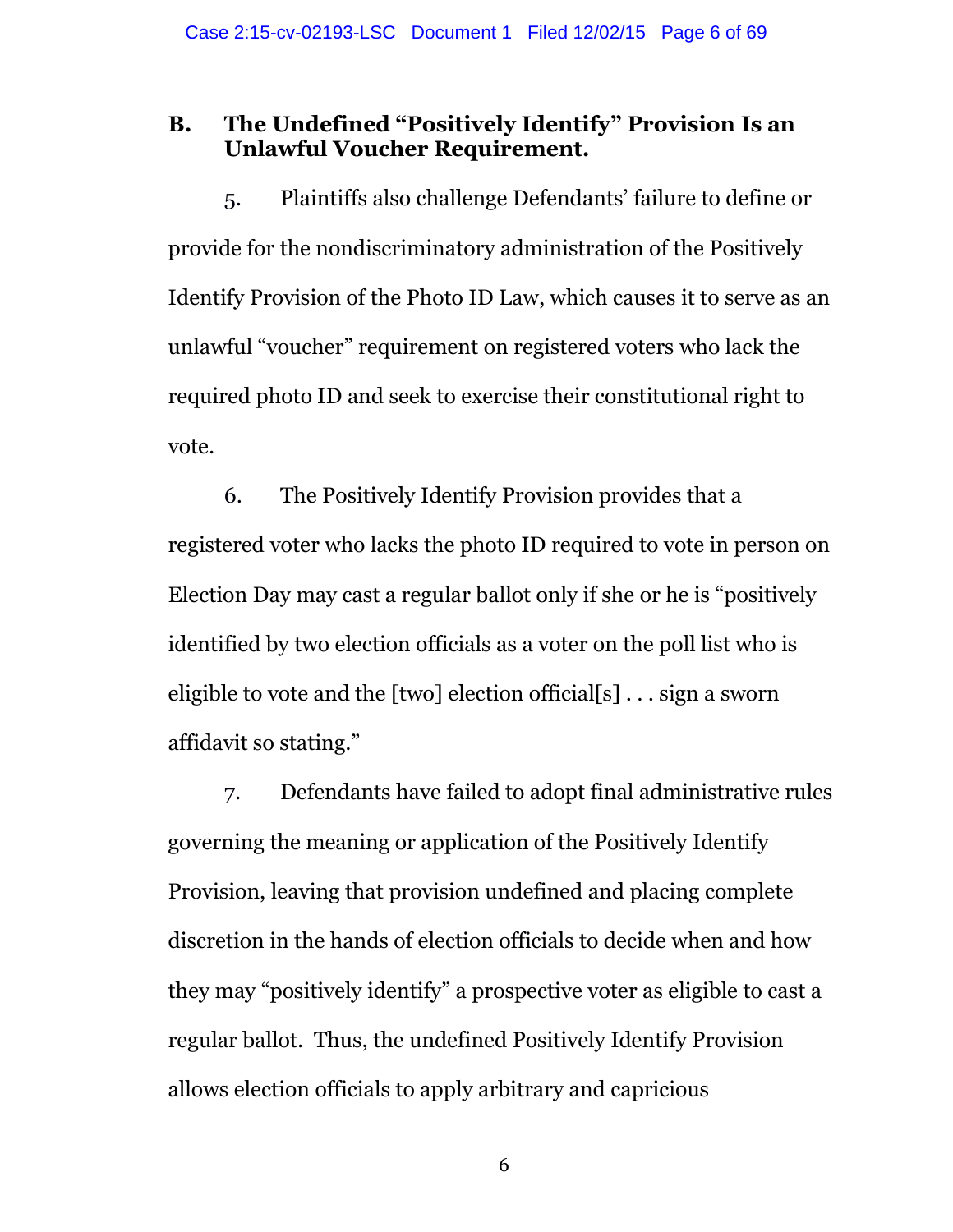qualifications to the disproportionately African-American and Latino voters who lack the required photo ID, and to potentially apply a wholly different set of qualifications to otherwise similarly situated white voters.

8. The undefined Positively Identify Provision therefore imposes a requirement, as a prerequisite to voting, that prospective voters without the required photo ID prove their qualifications by the voucher of two election officials, which is a test or device that is *per se* prohibited by Section 201 of the Voting Rights Act (52 U.S.C. § 10501).

## **II. JURISDICTION AND VENUE**

9. This Court has jurisdiction over this action pursuant to 28 U.S.C. §§ 1331, 1343, 1357, 2201, 52 U.S.C. §§ 10301, 10308(f), 10310(e), and 42 U.S.C. §§ 1983, 1988.

10. Venue is proper pursuant to 28 U.S.C. §§ 124(b)(6), 1391(b).

# **III. PARTIES**

## **A. Plaintiffs**

11. Organizational Plaintiff Greater Birmingham Ministries ("GBM") was founded in 1969 in response to the urgent human rights and justice needs of the residents of the greater Birmingham,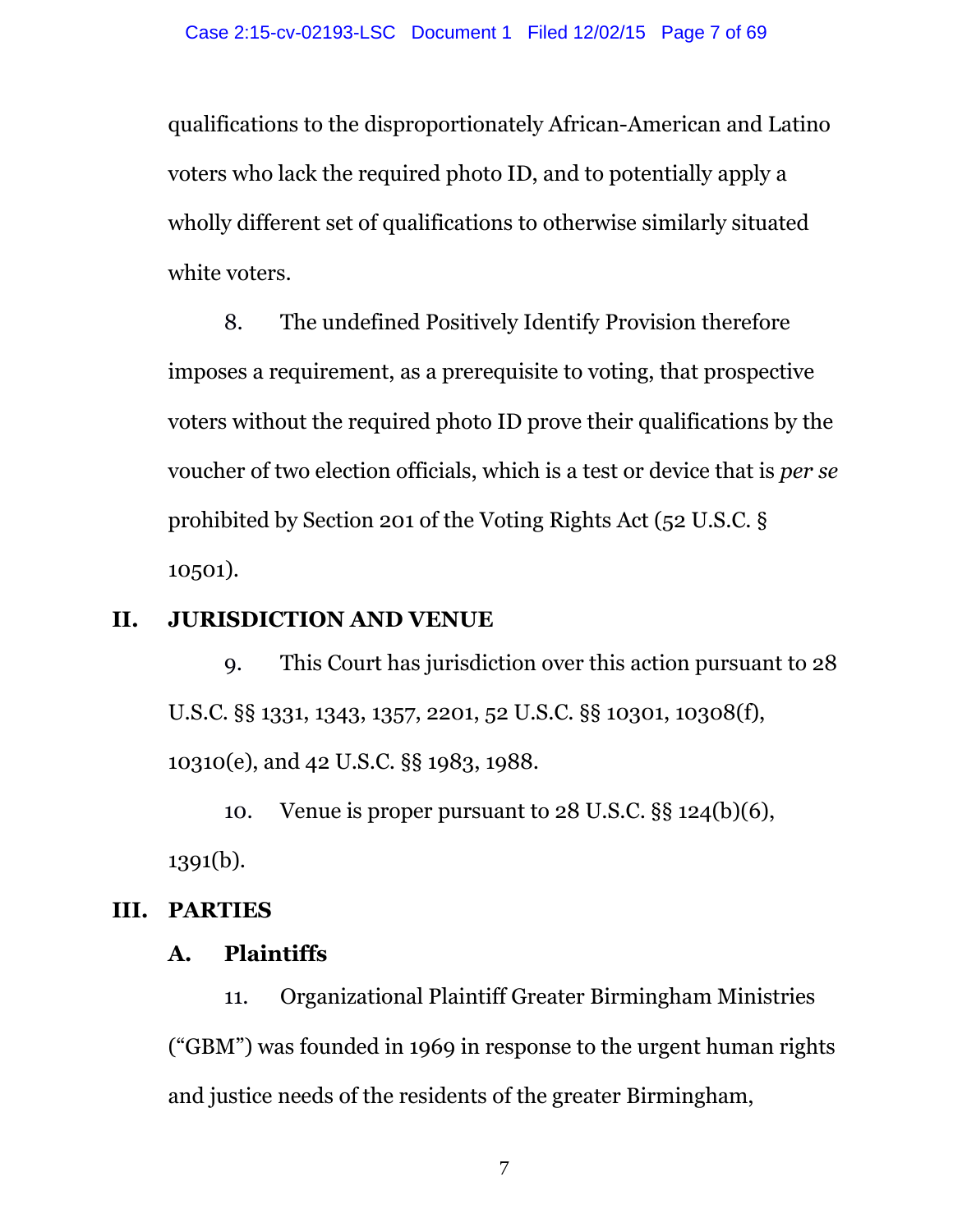Alabama area. GBM is a multi-faith, multi-racial organization that provides emergency services for people in need. It engages in community efforts to create systemic change with the goal of building a strong, supportive, and politically active society that pursues justice for all people.

12. A central goal of GBM is the pursuit of social justice in the governance of Alabama. GBM actively opposes state laws, policies, and practices that result in the exclusion of vulnerable groups or individuals from the democratic process. Toward that end, GBM regularly engages in efforts to register, educate, and increase turnout among African-American and Latino voters, as well as low-income voters in general. GBM has participated in lawsuits to vindicate these democratic principles.

13. As a result of the Photo ID Law, GBM is now required to undertake such activities as (1) assessing who, among its constituency of African-American and Latino voters, lacks the required photo IDs and/or determining which underlying documents each constituent needs in order to obtain the required photo ID; (2) helping to educate African-American and Latino voters, as well as the general public,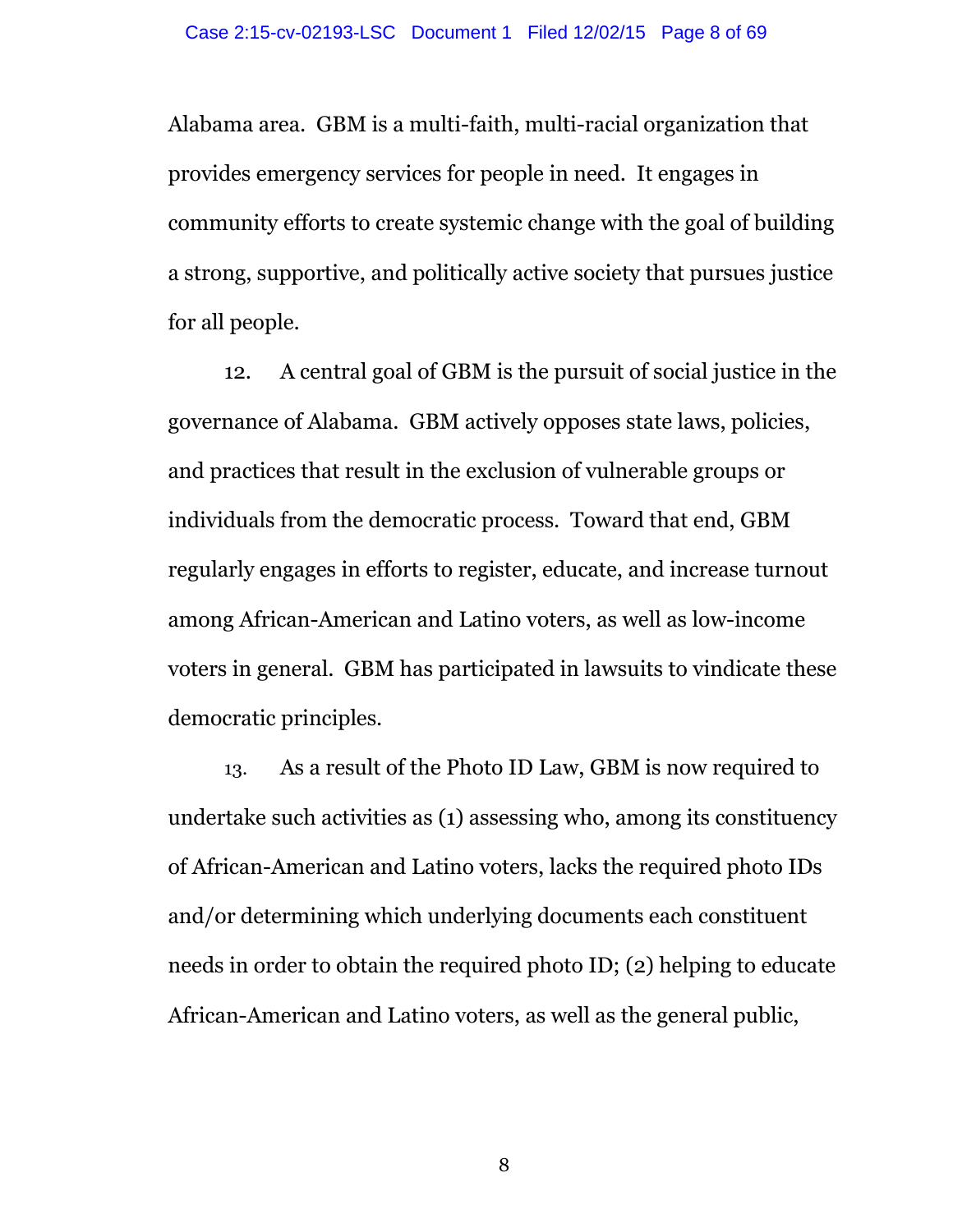about the Photo ID Law; and (3) encouraging Defendants to mitigate the most egregious discriminatory effects of the Photo ID Law.

14. Thus, the Photo ID Law is causing, and will continue to cause, GBM to divert a portion of its limited financial and other organizational resources to educating African-American and Latino voters in Alabama about the requirements of the Photo ID Law, and assisting registered voters with complying with that law in order to vote. As a result, GBM is limited, and will continue to be limited, in the resources that it can devote to its other core organizational goals.

15. Organizational Plaintiff Alabama State Conference of the National Association for the Advancement of Colored People ("the Alabama NAACP") is a state subsidiary of the National Association for the Advancement of Colored People, Inc. The Alabama NAACP is the oldest and one of the most significant civil rights organizations in Alabama, and it works to ensure the political, educational, social, and economic equality of African Americans and all other Americans.

16. Two central goals of the Alabama NAACP are to eliminate racial discrimination in the democratic process, and to enforce federal laws and constitutional provisions securing voting rights. Toward those ends, the Alabama NAACP has participated in numerous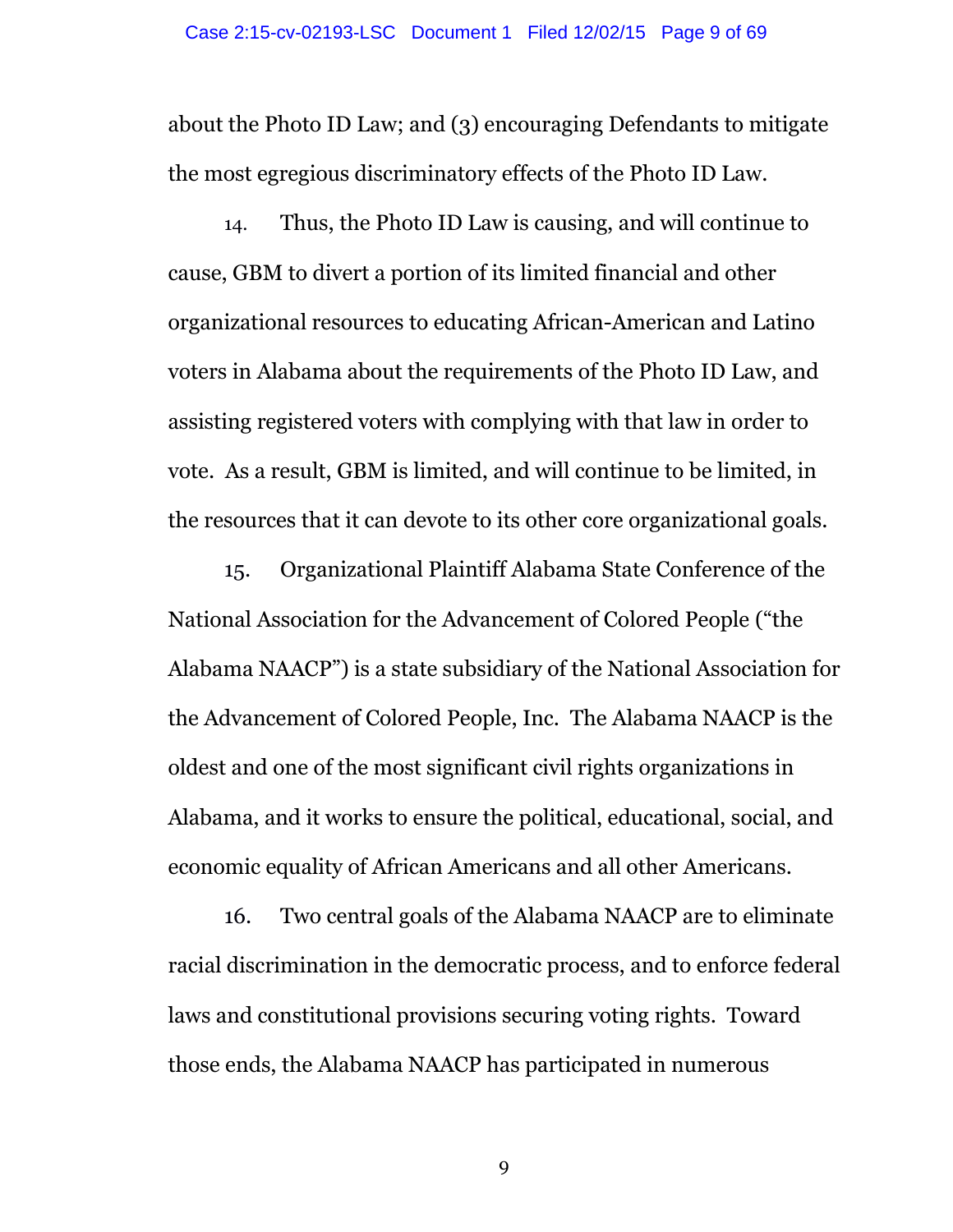lawsuits to protect the right to vote, regularly engages in efforts to register and educate African-American voters, and encourages African Americans to engage in the political process by turning out to vote on Election Day.

17. The Alabama NAACP is now, as a result of the Photo ID Law, required to undertake such activities as: (1) assessing who, among its constituency, lacks the required photo IDs and/or determining which underlying documents each constituent needs in order to obtain the required photo ID; (2) assisting and educating African Americans, and the general public, about complying with the Photo ID Law; and (3) encouraging Defendants to mitigate the most egregious discriminatory effects of the Photo ID Law.

18. Thus, the Photo ID Law is causing, and will continue to cause, the Alabama NAACP to divert a portion of its financial and other organizational resources to educating African-American voters in Alabama about the requirements of the law, and assisting registered voters with complying with it in order to vote. As a result, the Alabama NAACP is limited, and will continue to be limited, in the resources that it can devote to its other core organizational goals.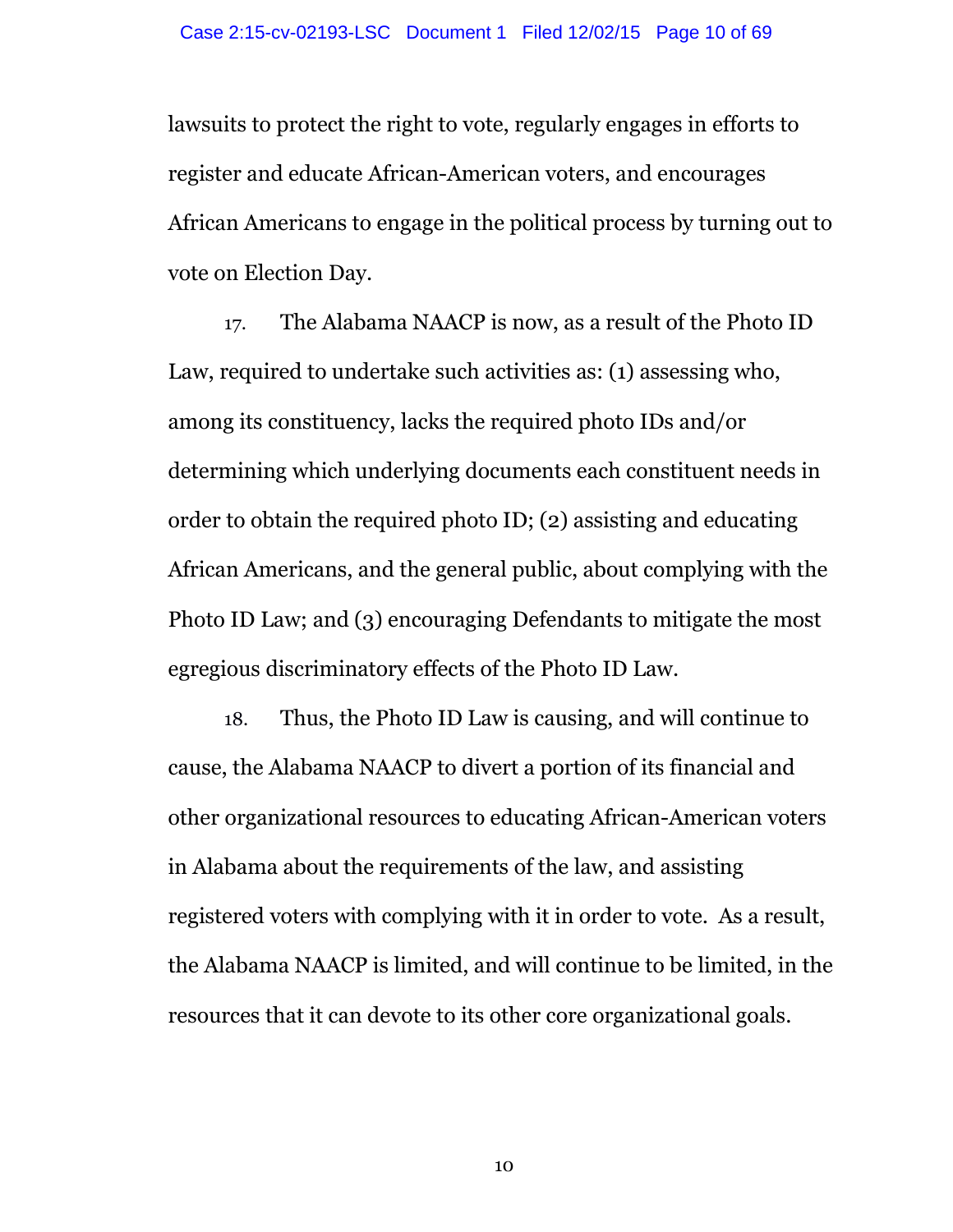#### **B. Defendants**

19. Defendant State of Alabama is a State of the United States.

20. Defendant Robert J. Bentley is being sued in his official capacity as the Governor of Alabama. The Governor of Alabama is a constitutional officer who is vested with the supreme executive power of the State, is the chief magistrate of the State, and, as such, is charged with enforcing the Photo ID Law, and any related administrative rules. Ala. Const., art. V, § 113.

21. Defendant Luther J. Strange, III is being sued in his official capacity as Attorney General of Alabama. As a constitutional officer and member of the State's executive department, the Attorney General of Alabama is the State's chief legal representative, and, as such, is charged with enforcing the Photo ID Law, and its administrative rules. Ala. Const., art. V, § 112.

22. Defendant John Merrill is being sued in his official capacity as the Secretary of State of Alabama. As a constitutional officer and member of the State's executive department, the Secretary of State is Alabama's chief election official. Ala. Const., art. V, § 112. He is charged with administering elections and the absentee voting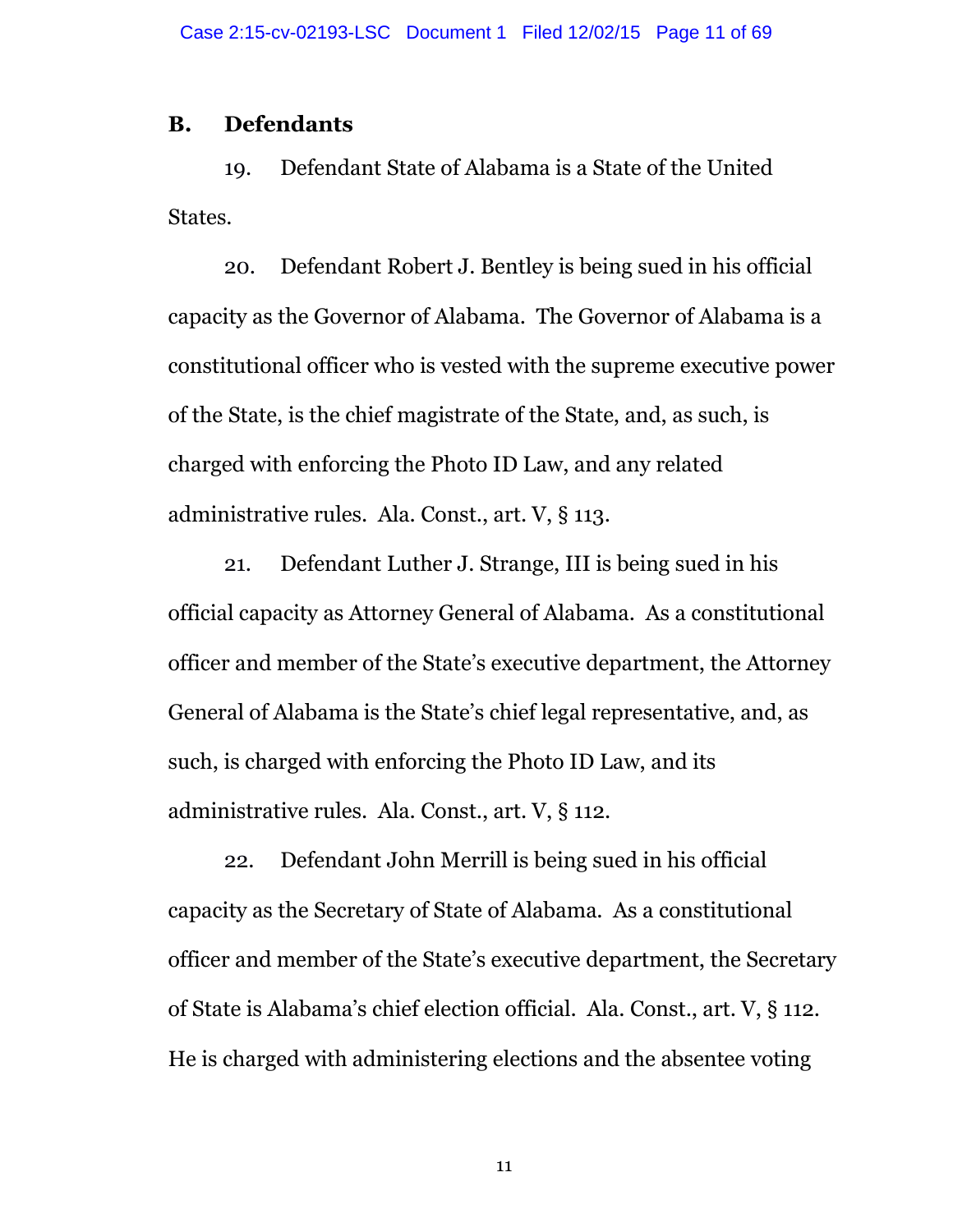system, and implementing the Photo ID Law, including issuing voter photo ID cards and promulgating the administrative rules.

23. Defendant Spencer Collier is being sued in his official capacity as the Secretary of the Alabama Law Enforcement Agency, the Alabama agency tasked with issuing a number of accepted photo IDs under the Photo ID Law.

#### **IV. FACTUAL ALLEGATIONS**

 $\overline{a}$ 

#### **A. Alabama Demographics**

24. According to the 2010 Census, Alabama's total population is 4,779,736, with a non-Hispanic white <sup>1</sup> population of 3,204,402 (67.04%), an African-American alone population of 1,244,437 (26.03%), and a Latino population of 185,602 (3.88%).

25. According to the 2009-2013 American Community Survey, eleven of Alabama's 67 counties have a majority-African-American population. Each of these counties has a significantly higher African-American alone population than the State as a whole: Macon County (81.2%), Greene County (80.8%), Lowndes County (74.0%), Sumter County (73.1%), Wilcox County (72.9%), Bullock County (70.9%), Dallas County (68.8%), Perry County (68.3%), Hale

<sup>&</sup>lt;sup>1</sup> All references to "white alone" Census counts in this Complaint are to non-Hispanic whites.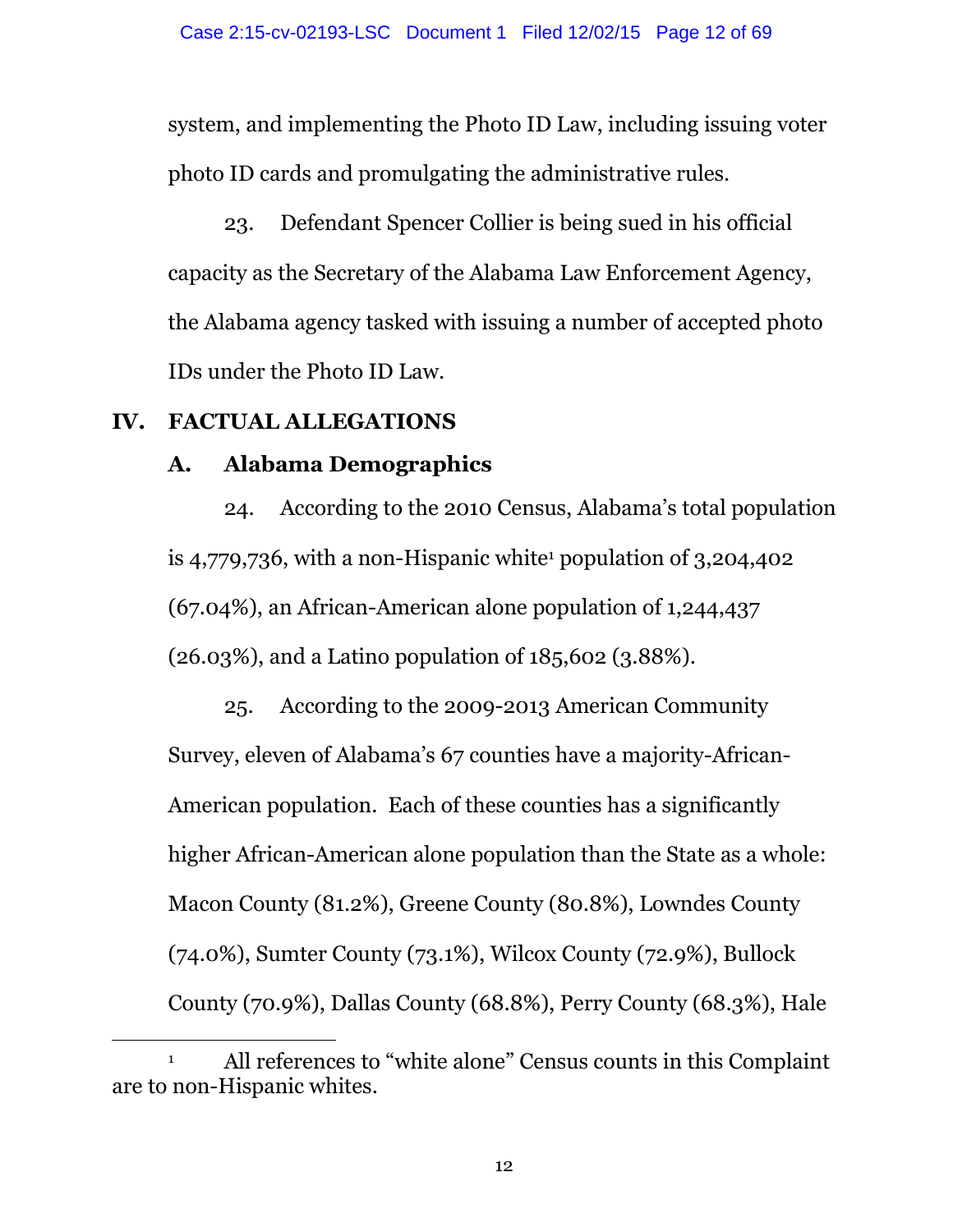County (59.1%), Montgomery County (55.2%), and Marengo County  $(52.1\%)$ .

26. According to the 2009-2013 American Community Survey, none of Alabama's 67 counties has a majority Latino population.

27. According to the 2014 American Community Survey, the voting age population ("VAP") of Alabama was 3,647,817, with a white alone VAP of 2,544,727 (69.7%), an African-American alone VAP of 954,944 (26.1%), and a Latino VAP of 67,220 (1.8%).

28. According to the 2009-2013 American Community Survey, the VAP of the majority-African-American Alabama counties was 293,016, with a white alone VAP of 109,311 (37.3%), an African-American alone VAP of 175,711 (60.0%), and a Latino VAP of 3,424  $(1.2\%).$ 

29. According to the 2011-2013 American Community Survey, African Americans (31.7%) and Latinos (35.5%) in Alabama experience poverty at nearly three times the rate of whites (13%); and white per capita income (\$27,282) is nearly double African-American per capita income (\$15,516) and more than double Latino per capita income (\$13,089).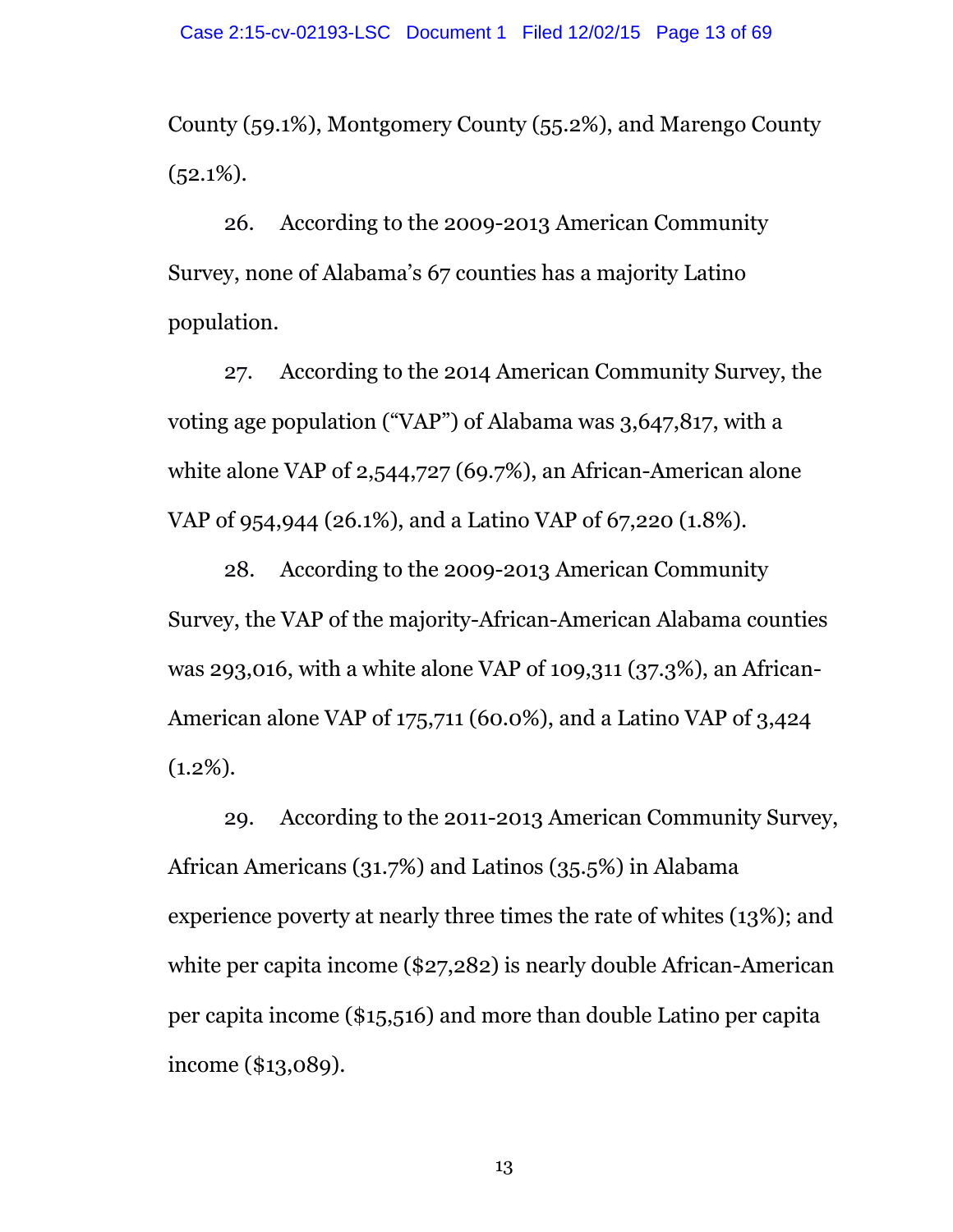30. According to the 2011-2013 American Community Survey, 13.5% of African-American households in Alabama lack a vehicle, as compared to 4.1% of white households, and African Americans are over five times as likely as whites, and Latinos are over three times as likely as whites, to use public transportation to commute to work. According to the 2006-2010 American Community Survey, 5.69% of Latino households in Alabama lack a vehicle, as opposed to 3.87% of white households.

31. According to the 2006-2010 American Community Survey (the most recent Census survey to tabulate vehicle ownership by race at a county level), 15.2% of African-American households in the majority-African-American counties lack a vehicle, as compared to 3.6% of white households in those counties. And according to the 2009-2013 American Community Survey, African Americans in the majority-African-American counties in Alabama are over three times as likely as whites in those counties to use public transportation to commute to work.

32. The lack of a vehicle is a particularly difficult burden to overcome in Alabama, which invests no state money in public transportation, and which, in 2011, ranked 48th nationwide in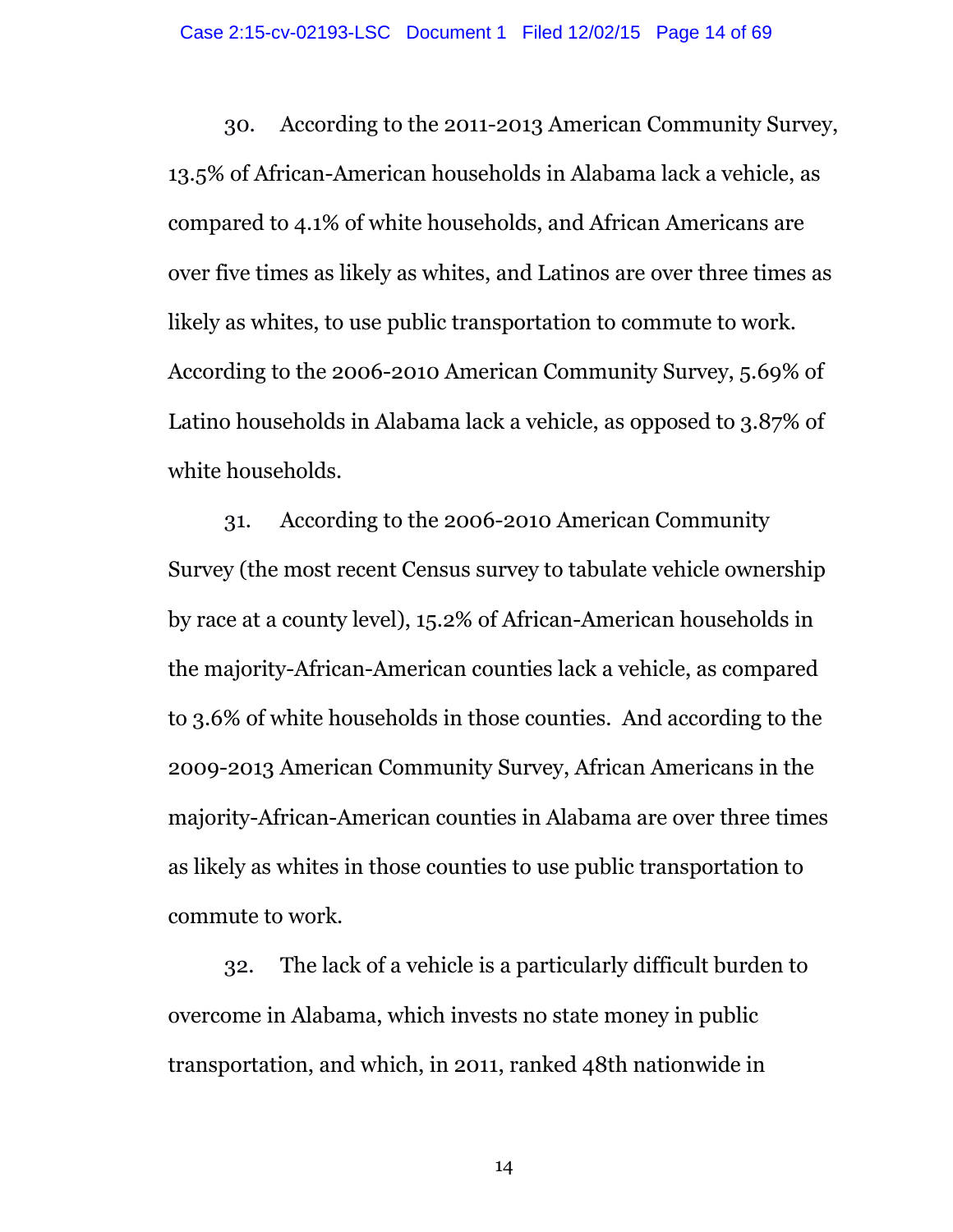intercity transit access for rural residents because 844,000 rural residents had no access to intercity transit services.

33. According to the 2010 Census, 30.3% of African-American family households and 21.8% of Latino family households in Alabama have a single parent and related child under the age of 18, compared to 9.4% of white family households in Alabama.

34. According to the 2014 American Community Survey, 56.0% of African-American households in Alabama have broadband Internet access, compared to 69.3% of white households in Alabama.

## **B. The Passage of the Photo ID Law Was Motivated by a Discriminatory Purpose.**

## **1. The History of Racial Discrimination in Voting in Alabama**

36. In 1965, Alabama was declared a covered state under Section 4(b) of the Voting Rights Act, based on the State's enforcement of unconstitutional tests or devices, including voucher requirements, as well as low voter registration and turnout rates. *See South Carolina v. Katzenbach*, 383 U.S. 301, 312-13 (1966) ("Discriminatory administration of voting qualifications has been found in all eight Alabama cases. . . . Negroes obliged to obtain vouchers from registered voters have found it virtually impossible to comply  $\dots$ ").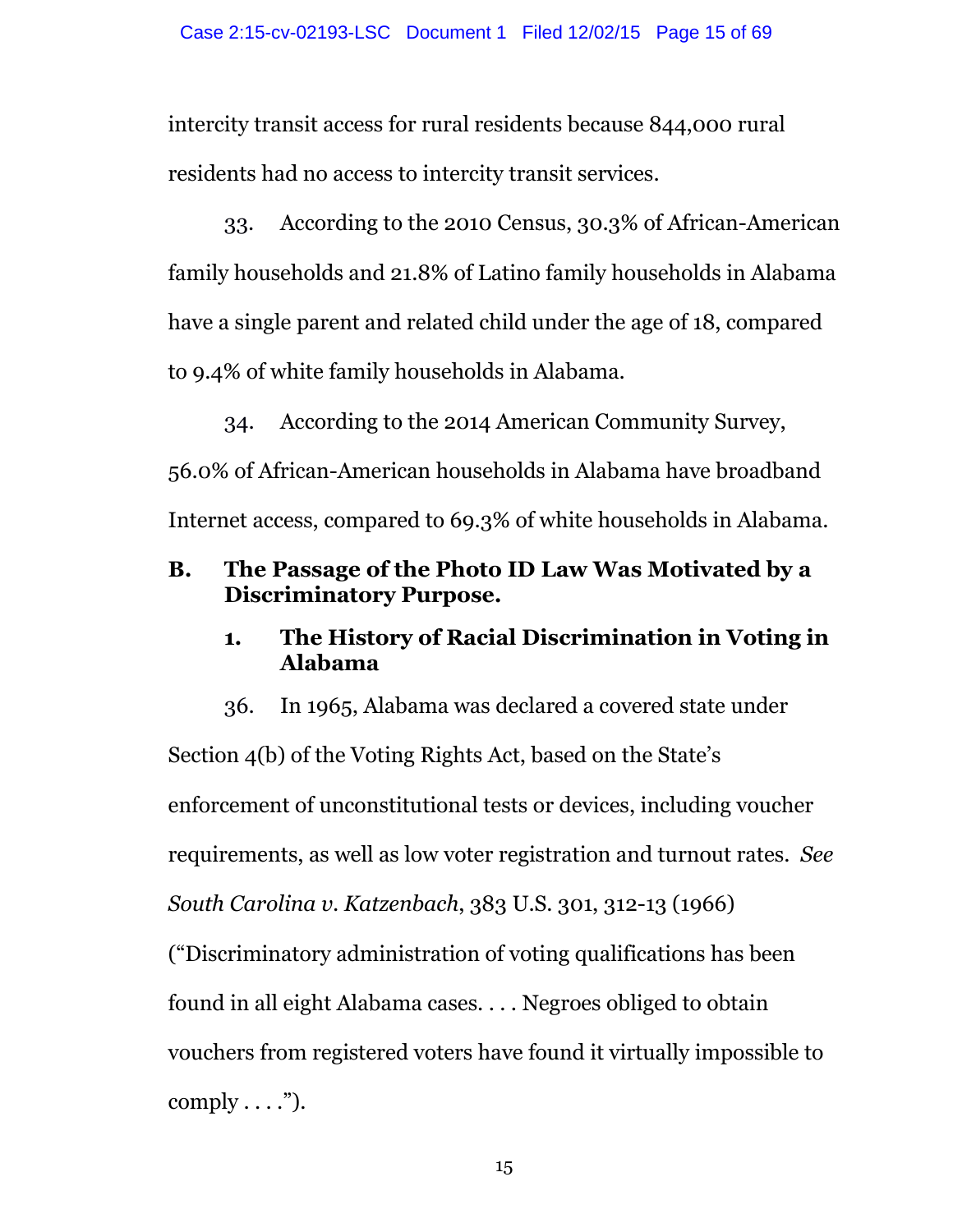37. Because of its history of burdening the voting rights of people of color, Alabama remained a covered state for almost fifty years. For example, during the reauthorization of the Voting Rights Act in 2006, Congress was presented with extensive evidence documenting the State's sustained record of unconstitutional and illegal racial discrimination in voting. *See, e.g.*, *Renewing the Temporary Provisions of the Voting Rights Act: Legislative Options after LULAC v. Perry: Hearing Before the Subcommittee on the Constitution, Civil Rights and Property Rights of the Senate Committee on the Judiciary*, 109th Cong. 365-402 (July 13, 2006).

38. For more than five decades, continuing to the present, Alabama's use of racially discriminatory voting schemes has necessitated federal intervention. *See, e.g.*, *Alabama Legislative Black Caucus v. Alabama*, 135 S. Ct. 1257 (2015) (redistricting); *City of Pleasant Grove v. United States,* 479 U.S. 462 (1987) (selective annexations); *Hunter v. Underwood*, 471 U.S. 222 (1985) (felon disfranchisement); U.S. Dep't of Justice, Civil Rights Division, Voting Section, Alabama Voting Determination Letters,

http://www.justice.gov/crt/records/vot/obj\_letters/state\_letters.php ?state=al (last visited Dec. 1, 2015) (listing all objections imposed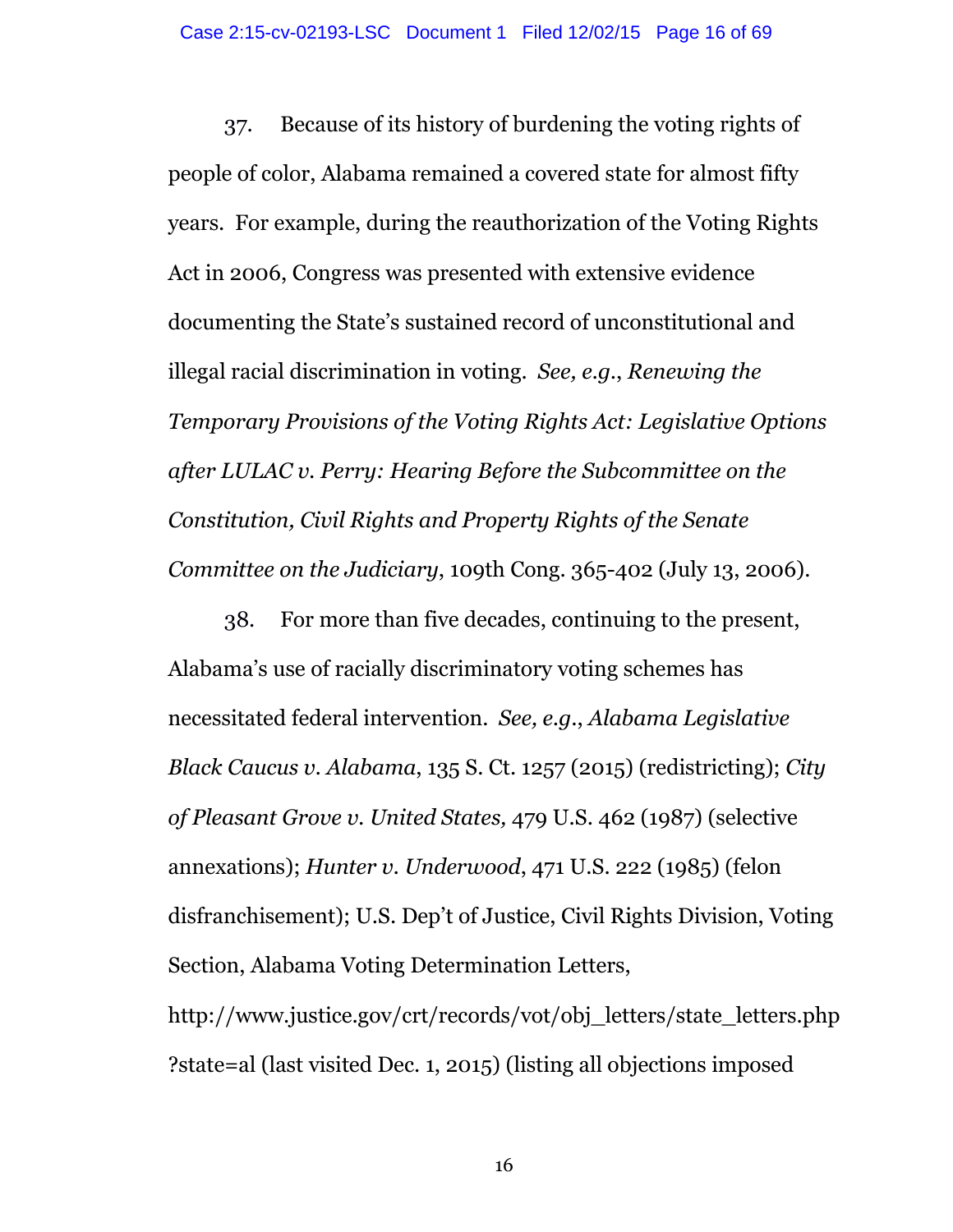against Alabama under Section 5 of the Voting Rights Act, including 24 objections from 1990 to 2008, as well as pre-1990 objections to voter re-identification and literacy requirements).

39. In the last decade, Alabama has continued to employ voting practices that illegally result in the denial or abridgement of the right to vote for African-American and Latino voters and limit their opportunity to participate equally in the political process. For example, in January 2014, a federal court in the Southern District of Alabama "bailed-in" the City of Evergreen in Conecuh County for preclearance under Section 3(c) of the Voting Rights Act because voter registrars and election officials there continue to unconstitutionally discriminate against African-American voters.

# **2. The Alabama Legislature That Passed the Photo ID Law Was Elected in a Highly Racially Charged Environment.**

40. In the 2008 presidential election, African-American voter turnout and political engagement increased significantly as compared to prior elections.

41. The Alabama general election in 2010 took place against a backdrop of significant growth of the African-American and Latino population. The African-American population grew by 9.6% between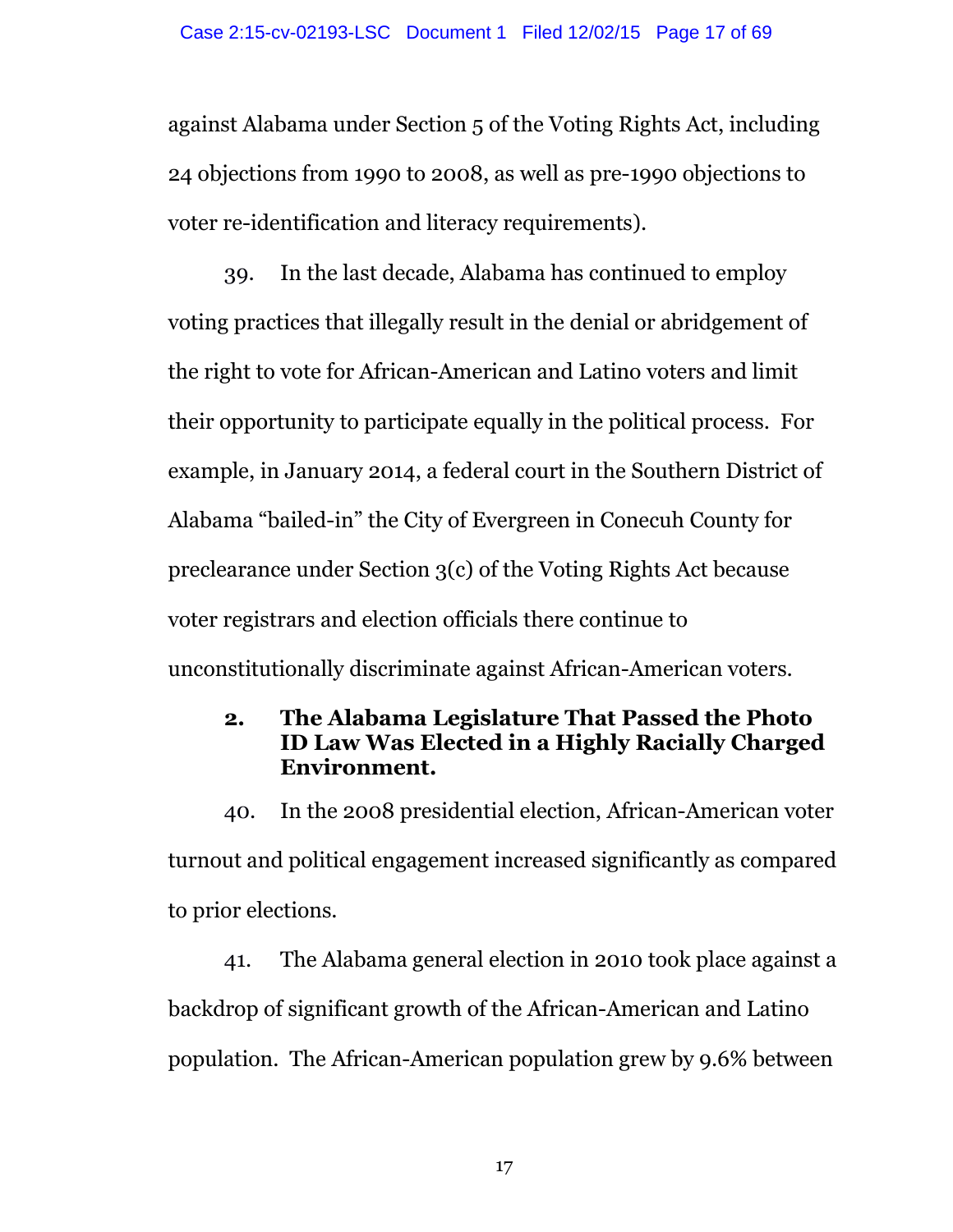the 2000 and 2010 censuses, and Latino population grew by 144.8% during that same time.

42. In the 2010 elections, the Republican Party, for the first time in over 136 years, won majorities in the Alabama Senate and House of Representatives. The electorate was highly racially polarized, and the 2010 campaigns were characterized by overt and subtle racial appeals.

43. For example, in order to win the 2010 elections, State Senators Scott Beason and Benjamin Lewis, along with other legislators, engaged in a deliberate strategy that was designed to "suppress black votes by manipulating what issues appeared on the 2010 ballot." *United States v. McGregor*, 824 F. Supp. 2d 1339, 1345- 47 (M.D. Ala. 2011). In recorded conversations, Senators Beason, Lewis and other legislators and their compatriots, were caught singling out African-American voters for "mockery and racist abuse." *Id*. at 1346. These recorded conversations included references to African-American voters as "Aborigines" and "Indians," and the prediction that, if a gambling referendum appeared on the 2010 ballot, "[e]very black, every illiterate" would be "bused on HUD financed buses" to the polls. *Id*. Senator Ben Brooks and other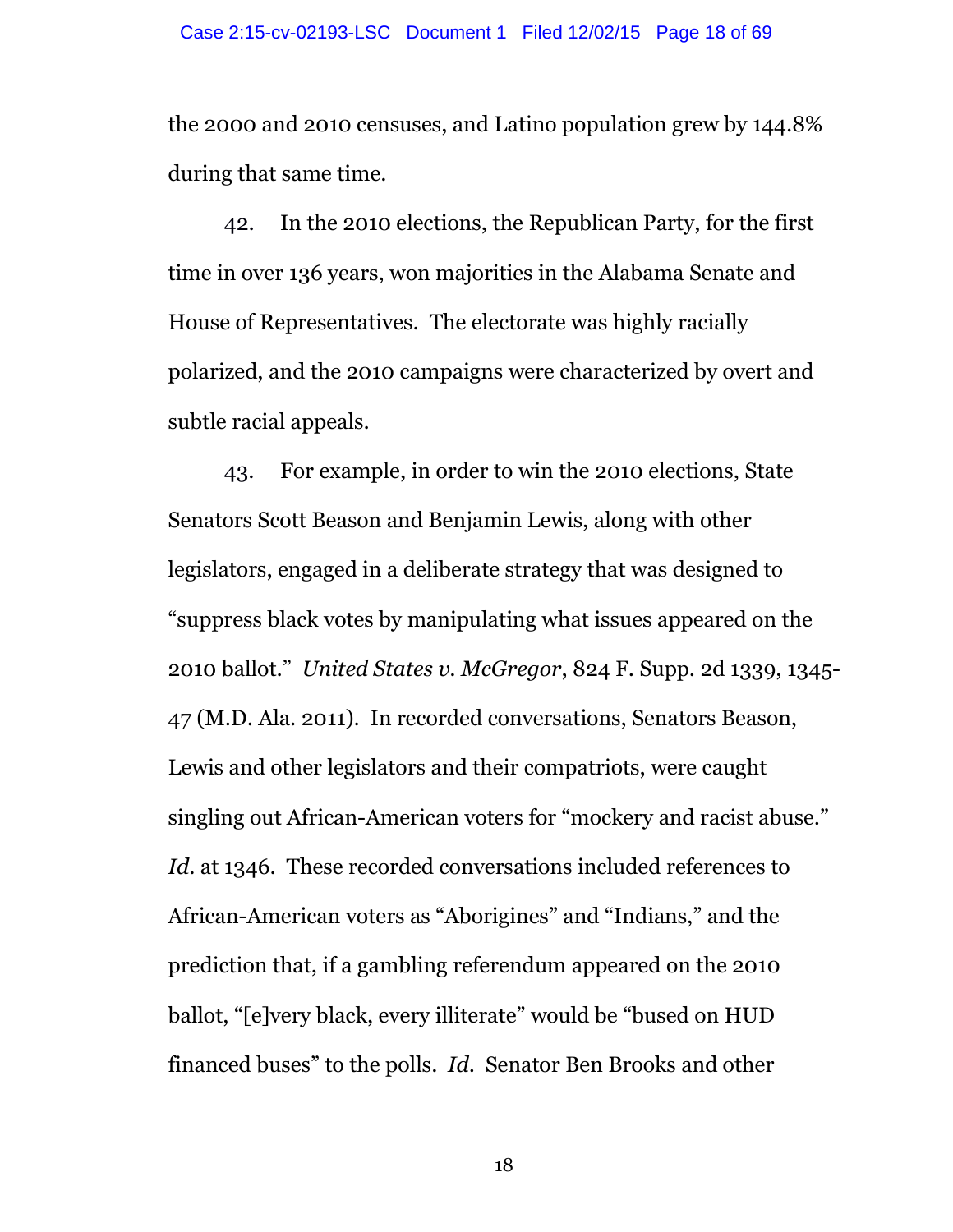Alabama state legislators were also present for or engaged in these recorded "racist statements." *Id*. at 1345-48. The district court found that Senators Beason and Lewis and other legislators' plan—i.e., to stop the gambling referendum from appearing on the 2010 ballot in hopes of depressing African-American voter turnout—constituted an intentionally discriminatory "scheme" to "maintain and strengthen white control of the political system," and that "political exclusion" through racism remains a real and enduring problem in this State." *Id*. at 1347.

#### **3. The Specific Sequence of Events Leading to the Passage and Implementation of the Photo ID Law**

44. In 2011, the newly elected Alabama Legislature prioritized the enactment of a bill that required photographic proof of identity to vote either in-person or absentee.

45. The Alabama statute requiring presentation of a photo identification to vote at the polls or through an absentee ballot was introduced as HB 19 on March 1, 2011 by Alabama State Representative Kerry Rich. On March 22, 2011, after the House majority used the cloture procedure to truncate any debate, the Alabama House of Representatives passed HB 19, the bill that became the Photo ID Law. Representative Kerry Rich was the sole House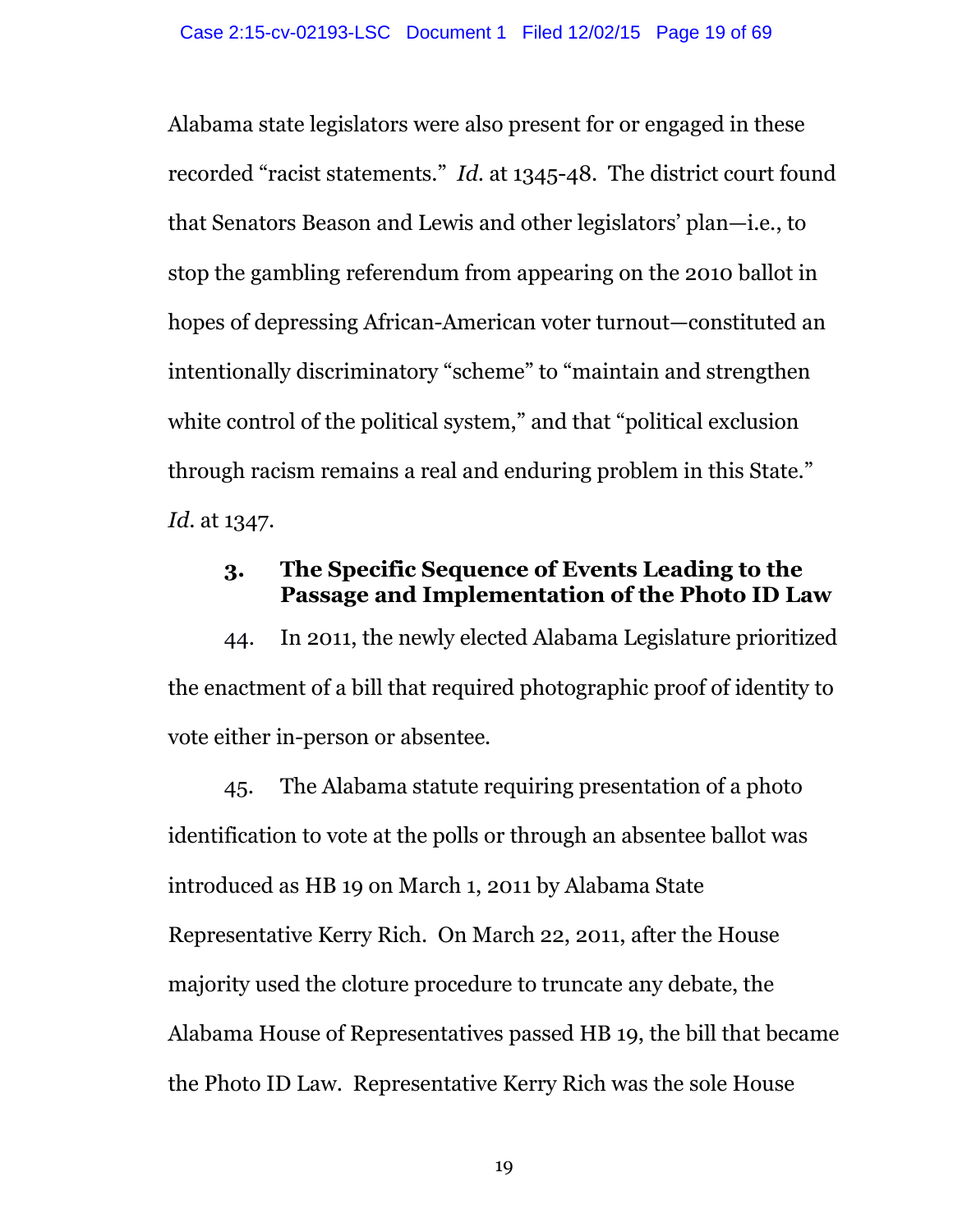sponsor of HB 19. Every single African-American representative who cast a vote on the bill voted against it.

46. On June 9, 2011, HB 19 was approved by the Senate. The bill was sponsored and supported by many of the same state legislators who were engaged in or present for the aforementioned recorded conversations that disparaged African-American voters. For example, State Senators Beason, Brooks, and others of that group of legislators co-sponsored Senate Bill 86, the companion bill to HB 19. Those same legislators also voted in favor of HB 19. The Senate majority limited debate to only 20 minutes. Every single African-American senator who was present voted against the bill.

47. The Alabama Legislature knew or should have known that African-American and Latino registered voters disproportionately lack the required photo ID. Defendants know or have reason to know that African-American and Latino eligible voters disproportionately lack the required photo ID. Moreover, Alabama legislators opposed to photo ID requirements had specifically argued that such requirements would disfranchise African-American voters.

48. The Alabama Legislature knew or should have known that the Photo ID Law would impose a substantial burden on many voters,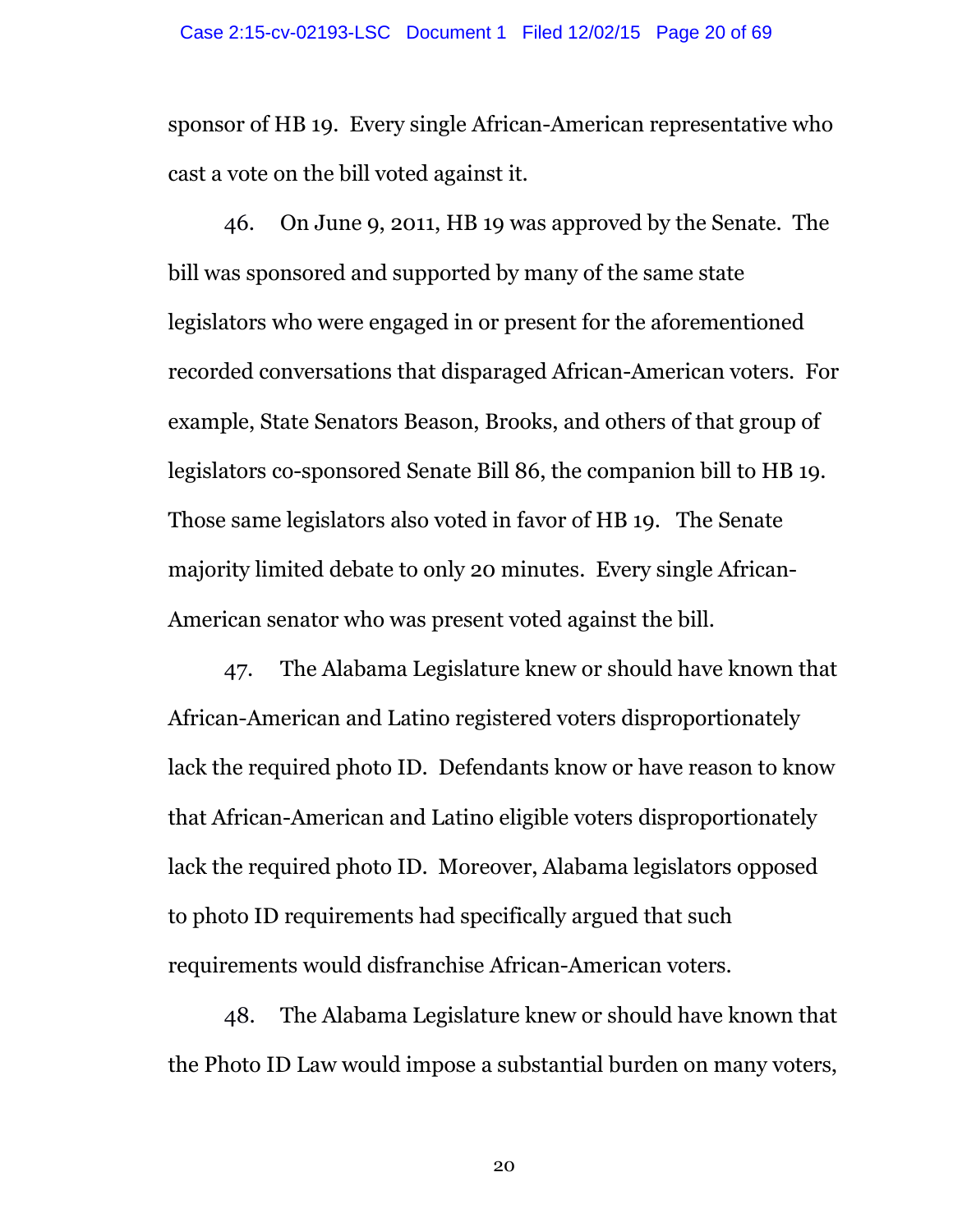particularly African-American and Latino voters, in light of the economic and demographic factors discussed above.

49. There is no substantial evidence of in-person voter impersonation or noncitizen voting in Alabama. Over the 12-year period prior to the Photo ID Law's passage, there was just one documented instance of voter impersonation and one documented instance of non-citizen voting.

50. The proponents of the Photo ID Law knew or should have known that the absentee photo ID requirement would be "futile" at preventing voter impersonation fraud since "there would be no way for the state election officials to determine whether the photo ID actually belonged to the absentee voter, since he wouldn't be presenting his face at the polling place for comparison with the photo." *Crawford v. Marion Cnty. Election Bd.*, 472 F.3d 949, 954 (7th Cir. 2007), *aff'd sub nom.* 553 U.S. 181 (2008).

51. Defendant Bentley signed the Photo ID Law into law on June 15, 2011. At that time, Alabama was one of nine completely "covered state[s]" under Section 5 of the Voting Rights Act, which meant that Alabama could not enforce the Photo ID Law without first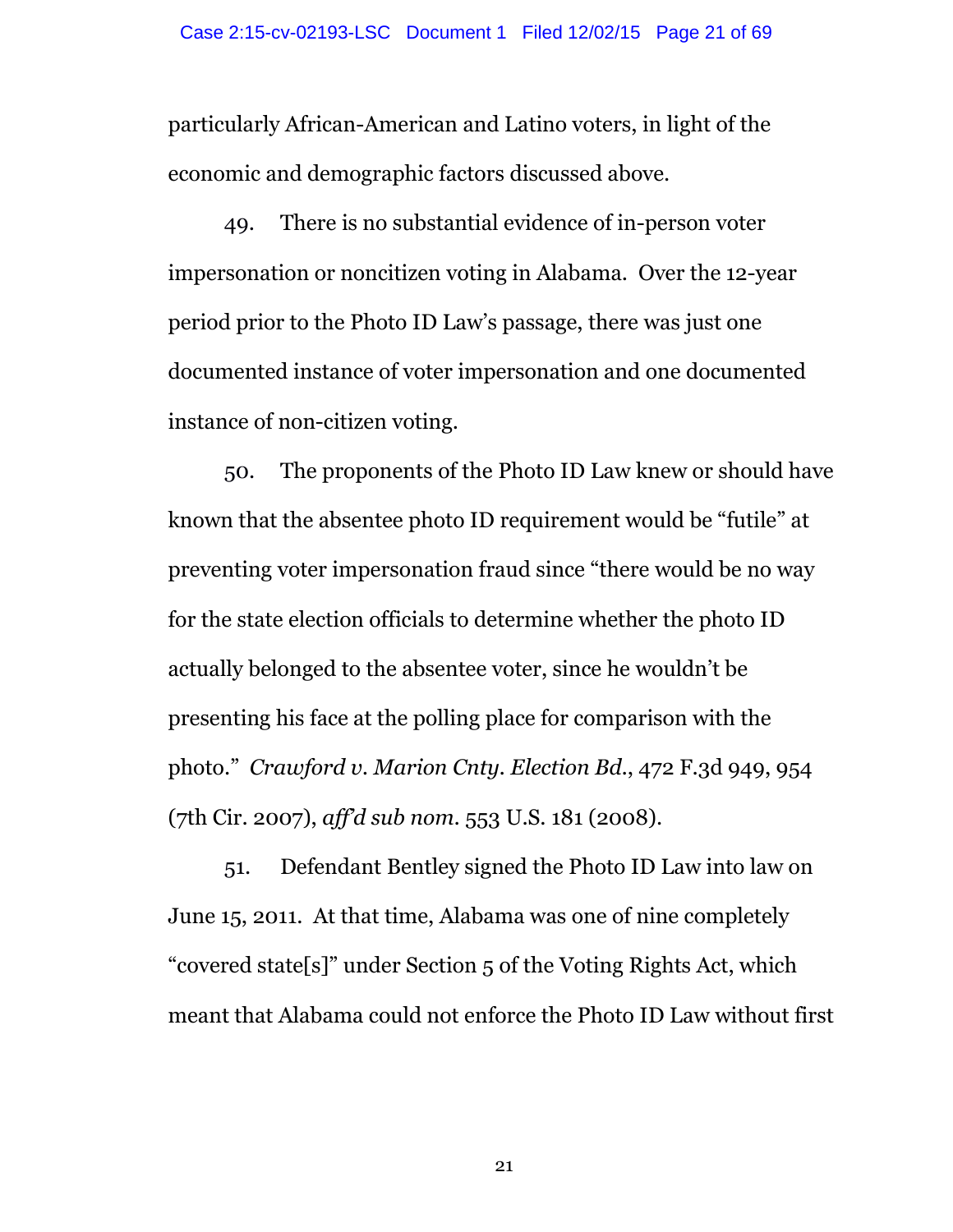obtaining preclearance from the U.S. Department of Justice or a federal three-judge court.

52. Although it was subject to these preclearance rules at the time the Photo ID Law was enacted, Alabama never sought or received preclearance to enforce the law or related rules. Instead, Alabama delayed implementation of the law pretextually, so that it could implement it without the burden of preclearance.

53. On June 25, 2013, the U.S. Supreme Court issued its opinion in *Shelby County, Alabama v. Holder*, 133 S. Ct. 2612 (2013), declaring unconstitutional Section 4(b) of the Voting Rights Act, 52 U.S.C. § 10303(b), which is the coverage provision of Section 5 of the Act. 133 S. Ct. at 2631. Because without Section 4(b) Section 5 has no present effect, the *Shelby County* decision resulted in Alabama no longer being governed by the preclearance requirement.

54. On June 26, 2013, one day after the Supreme Court removed the preclearance hurdle, Defendants, the Alabama Attorney General and Secretary of State, announced that the Photo ID Law would be implemented and enforced immediately.

55. On June 29, 2013, just three days later, the Secretary of State issued proposed administrative rules for the Photo ID Law.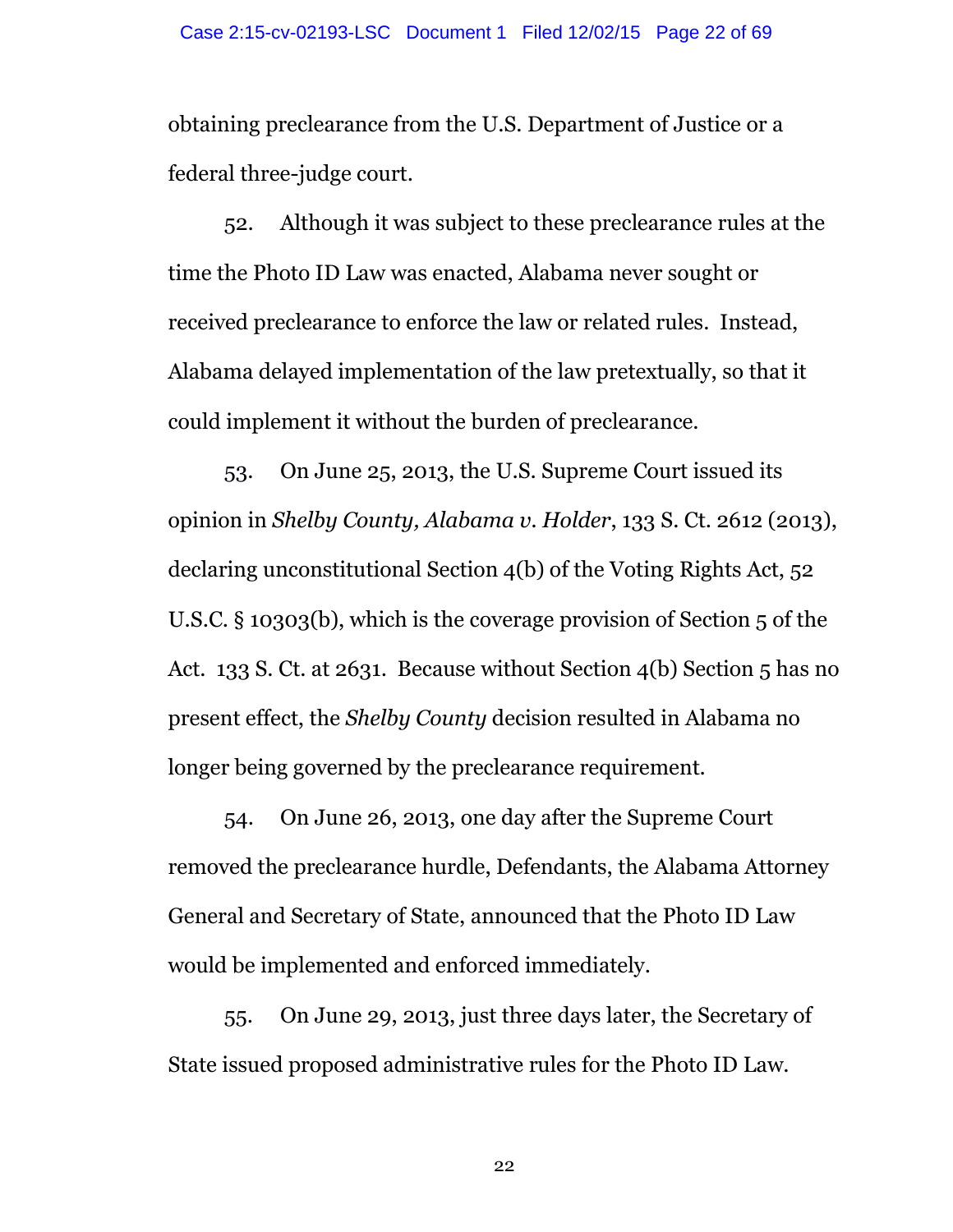Until that time, the Defendant Secretary of State had claimed that the State's two-year failure to submit the Photo ID Law for preclearance was due to alleged delays in drafting such rules.

56. On October 22, 2013, the Secretary of State issued final administrative rules for the Photo ID Law generally, and on April 16, 2014, the Secretary of State issued supplemental emergency administrative rules governing the Positively Identify Provision. The administrative rules governing the Photo ID Law generally are now final, while the emergency administrative rules governing the Positively Identify Provision have since expired.

57. Except as described in the Photo ID Law and implementing administrative rules, neither the Alabama Legislature nor Defendants have otherwise altered the Photo ID Law.

**4. The Alabama Legislature's Contemporaneous Passage of Racially Discriminatory Voter Registration ID Requirements and of Discriminatory Redistricting Plans Confirm Its Discriminatory Purpose in Passing the Photo ID Law.**

58. The Photo ID Law was passed by the same Alabama state legislature that passed an intentionally racially discriminatory voter registration ID requirement and intentionally racially discriminatory 2012 redistricting of the Alabama Senate and House.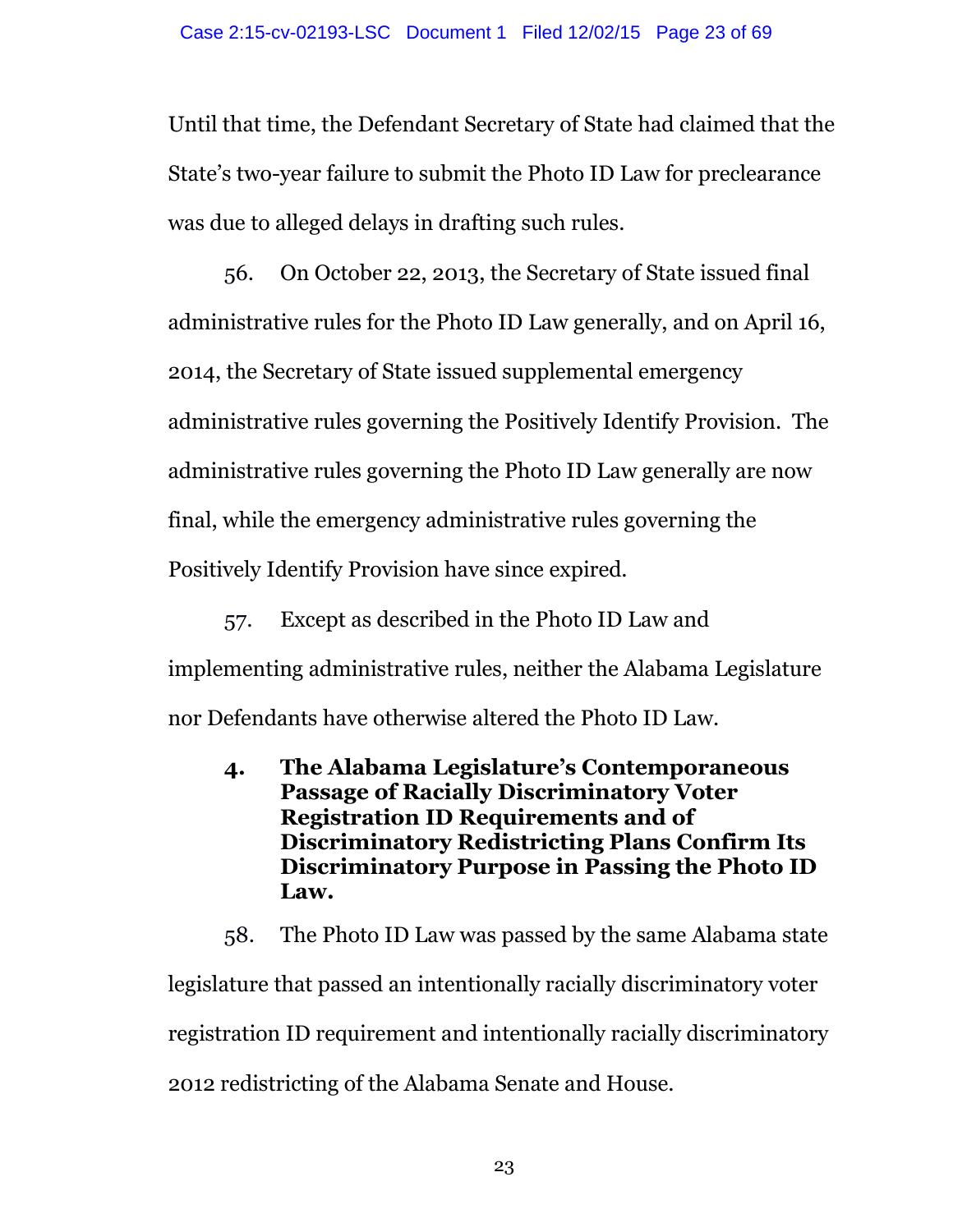59. On June 2, 2011, the same Legislature that enacted HB 19 almost simultaneously passed House Bill 56 ("HB 56"), "a comprehensive and far-reaching state immigration law." *Cent. Ala. Fair Hous. Ctr. v. Magee*, 835 F. Supp. 2d 1165, 1169 (M.D. Ala. 2011), *vacated sub nom. on other grounds*, 2013 WL 2372302 (11th Cir. May 17, 2013). The bill "attack[ed] every aspect of an illegal immigrant's life" by severely restricting undocumented immigrants' and their citizen children's access to employment, housing, and educational opportunities. 835 F. Supp. 2d at 1169-70 (quoting Rep. Micky Ray Hammon). According to Senator Beason, a co-author of the bill, HB 56 was "designed to reduce the number of illegal aliens in the state" by the "self-deportation" of undocumented immigrants. *Id*. at 1182 (quoting Transcript of Nov. 23, 2011 Hearing, *Cent. Ala. Fair Hous. Ctr. v. Magee,* Doc. No. 68, at 118 (Statement of Sen. Beason)). Fourteen of the seventeen Alabama senators that cosponsored Senate Bill 256, the companion bill to HB 56, also cosponsored the Photo ID Law in the Senate (Senate Bill 86).

60. HB 56 contains a voter registration ID requirement whereby a person must provide documentary proof of citizenship, such as a birth certificate, an ALEA-issued STAR driver's license or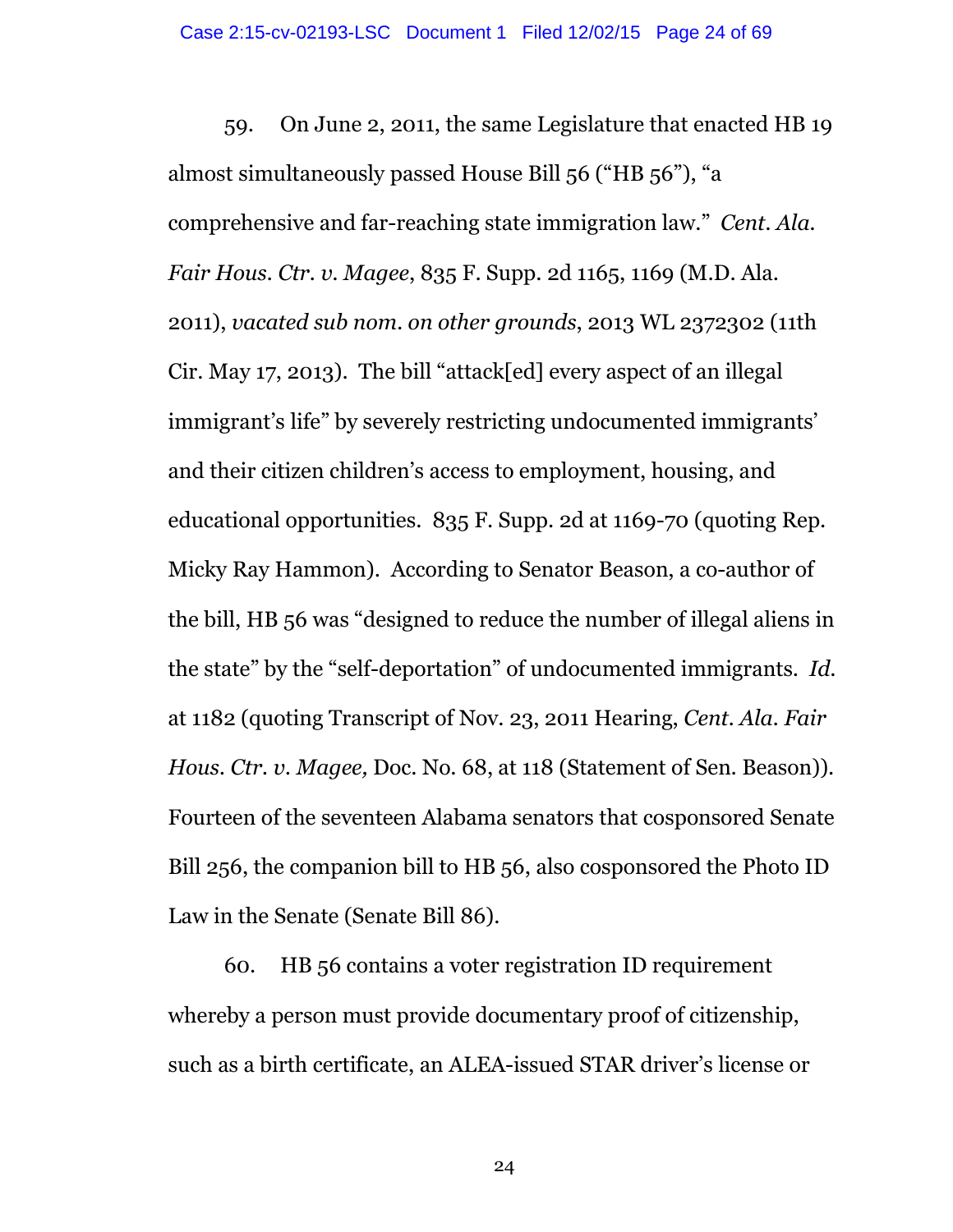non-driver ID card, a U.S. passport, a naturalization document, or various similar documentation, in order to register to vote. The documentary proof of citizenship required by HB 56 is similar to that required by the Photo ID Law in order to vote or obtain the required photo ID. Although the voter registration ID requirement in HB 56 was submitted to the United States Department of Justice for administrative preclearance, that submission was withdrawn on May 15, 2013, and HB 56 was never precleared. On December 18, 2014, the Defendant Secretary of State announced that Alabama would enforce the voter registration ID requirement in HB 56.

61. African-American legislators voted overwhelmingly in opposition to HB 56.

62. Senator Beason had earlier in 2011 explained this expected opposition to HB 56 in overtly racial and political terms, stating that the legislative opponents of HB 56 "do not want to solve the illegal immigration problem because they know, this is a fact, that when more illegal immigrants move into an area, when their children grow up and get the chance to vote, they vote for [the political opposition]."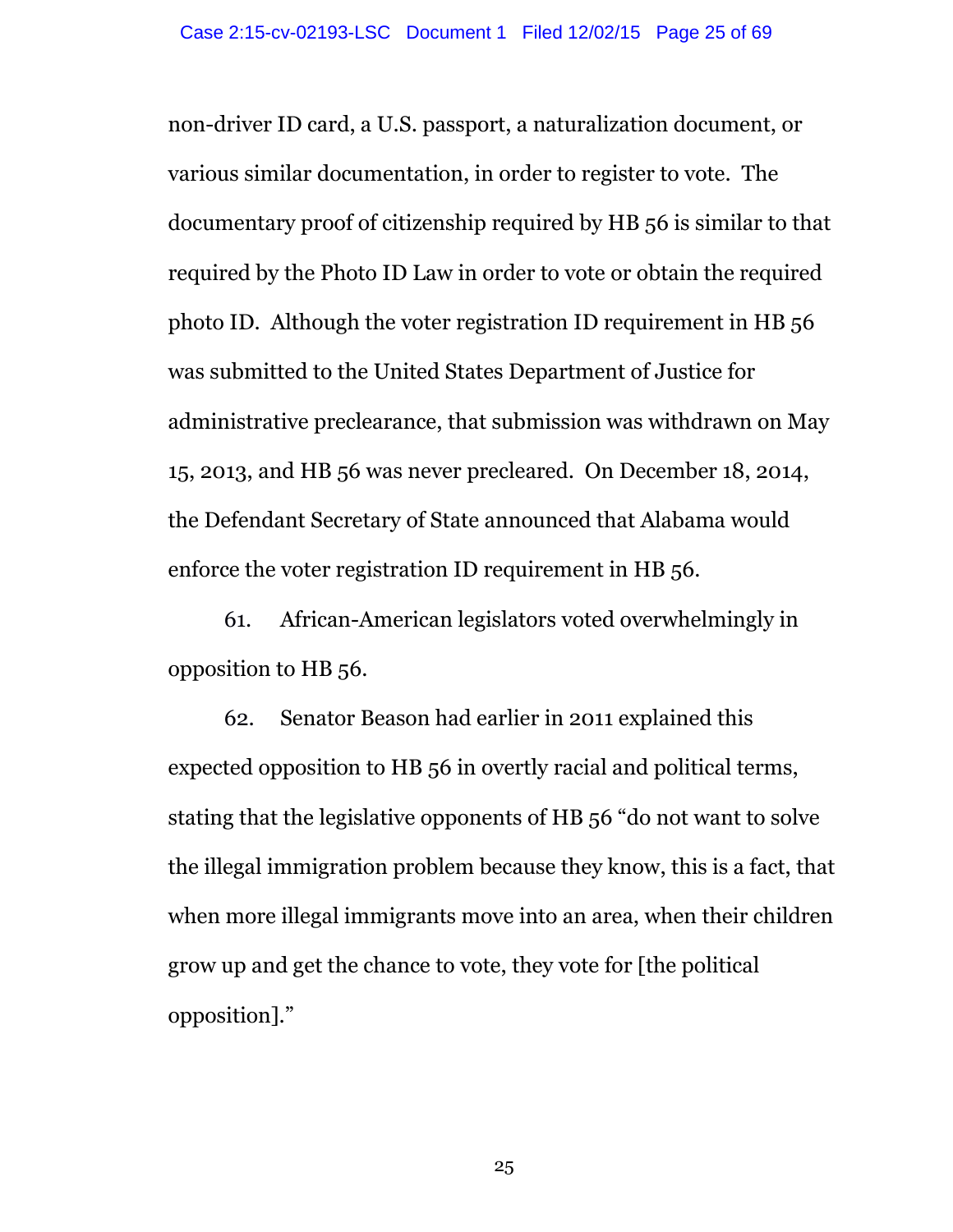63. In December 2011, a federal district court in Alabama enjoined portions of HB 56 after finding substantial evidence of intentional racial discrimination in the 2011 legislative debates, including state legislators using "illegal immigrant as a code for Latino or Hispanic" and making "comments that reflect popular stereotypes about Mexicans and [drew] explicit distinctions along the lines of race and national origin." *Magee,* 835 F. Supp. 2d at 1192-94 & nn.20-21.

64. The statements made by Representative Rich, the sole sponsor of the Photo ID Law and a cosponsor of HB 56, during the House debates over HB 56, were specifically cited by the district court as evidence demonstrating both the discriminatory intent behind HB 56 and "the numerous ways in which legislators frequently conflated illegal immigration and Hispanics." *Id*. at 1192-94 & n.21.

65. In 2012, the same Alabama Legislature that enacted the racially discriminatory Photo ID Law and HB 56 also redistricted the State's House and Senate. These redistricting plans were later challenged in federal district court by African-American legislators and voters as an unconstitutional racial gerrymander. *Alabama Legislative Black Caucus v. Alabama*, 989 F. Supp. 2d 1227 (M.D.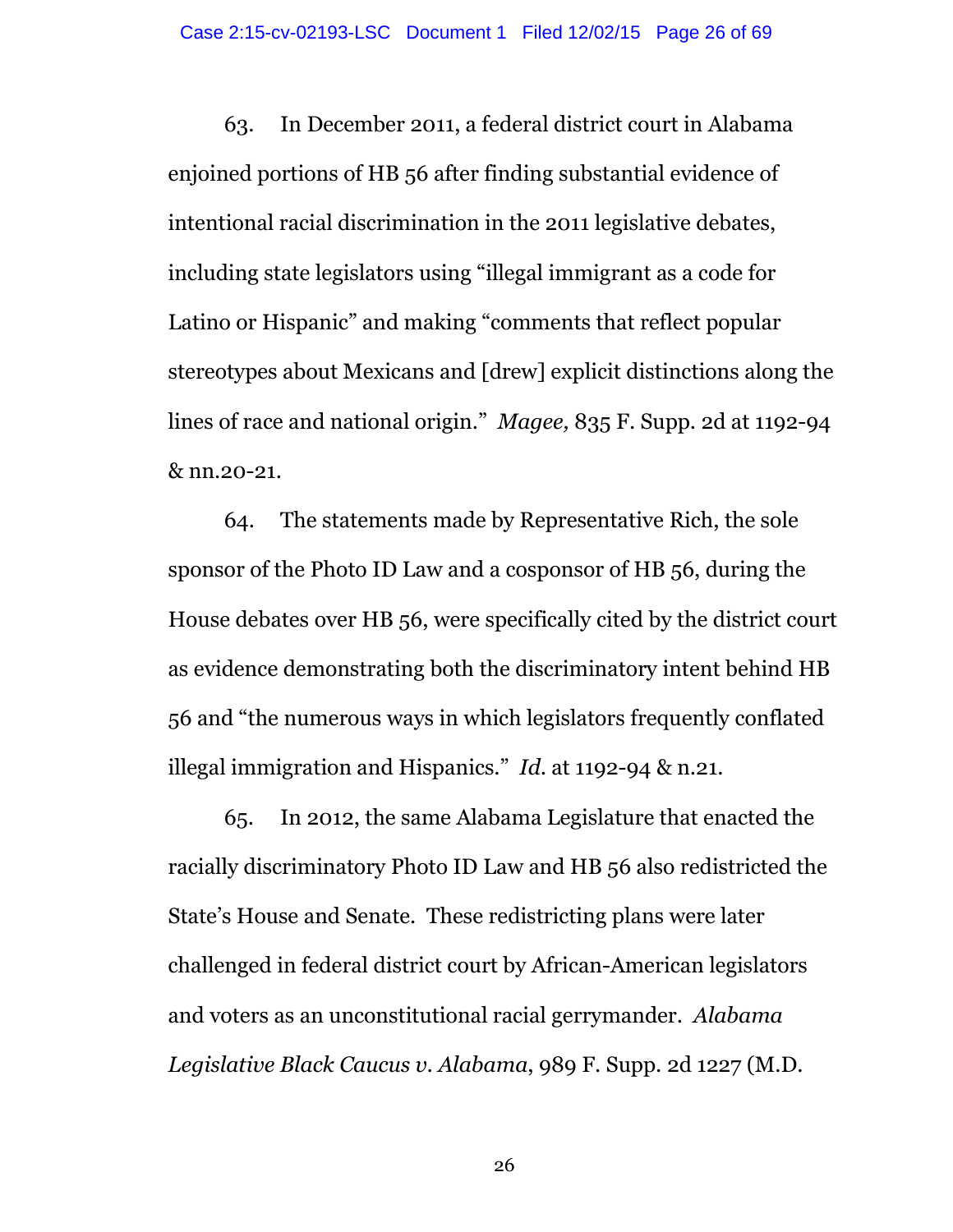Ala. 2013) (three-judge court). In 2015, the United States Supreme Court remanded the case to the district court after determining that the Alabama Legislature had very likely engaged in intentional racial discrimination through gerrymandering that targeted African-American voters in violation of the Fourteenth Amendment. *Alabama Legislative Black Caucus v. Alabama*, 135 S. Ct. 1257  $(2015).$ 

## **5. The Alabama Legislature's Passage of the Photo ID Law Was Motivated by a Discriminatory Purpose.**

66. As described above, the Alabama Legislature that passed the Photo ID law was the same one that: (1) included high ranking legislators who, in 2010, had sought to suppress African-American voter turnout; (2) in June 2011, almost simultaneously passed HB 56 in a highly racially charged environment that was openly hostile to Latino residents; and (3) in 2012, redistricted in a manner that the United States Supreme Court later held very likely constituted an unconstitutional racial gerrymandering that targeted African-American voters.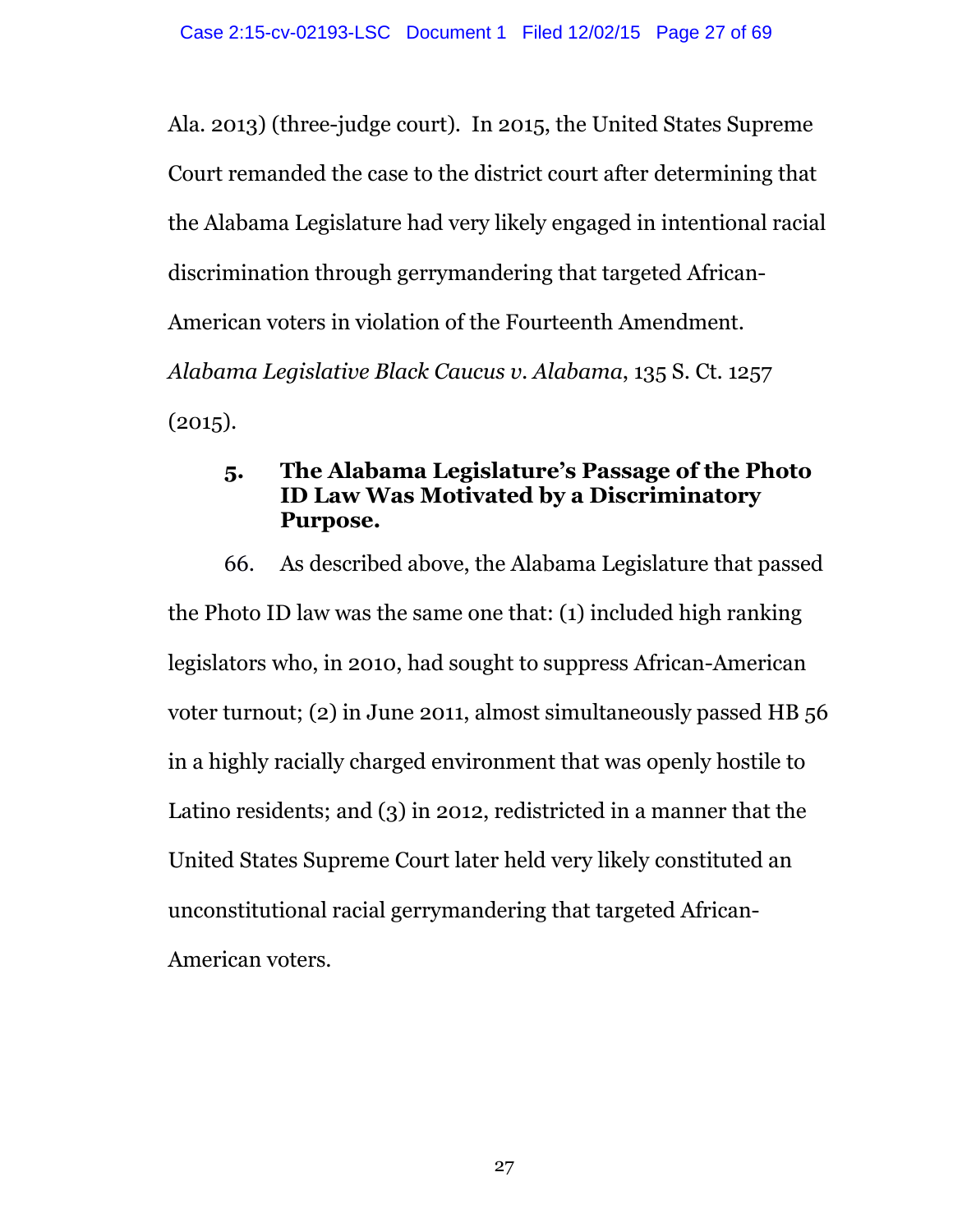## 67. The Photo ID Law was passed with the same

discriminatory intent as the aforementioned 2010 electoral scheme, 2011 anti-immigrant law, and 2012 redistricting.

## **C. The Photo ID Law Results in African-American and Latino Voters Having Less Opportunity Than White Voters to Participate in the Political Process and Elect Candidates of Their Choice in Alabama.**

68. The Photo ID Law restricts in-person and absentee voting to individuals who possess one of seven specific forms of "valid" photo ID (the "required photo ID"): (1) a driver's license or a nondriver ID card issued by ALEA; (2) a valid Alabama photo voter identification card, which may be used for the sole purpose of voting; (3) a photo ID issued by a branch, department, agency, or entity of Alabama, another state, or the United States, including a government employee photo ID; (4) a U.S. passport; (5) a photo ID issued by an Alabama public or private college, university, or postgraduate technical or professional school; (6) a United States military photo ID; or (7) a tribal photo ID. Ala. Code § 17-9-30(a)(1)-(7). An ALEAissued driver's license can be expired no longer than 60 days to be treated as an acceptable photo ID. All other required photo IDs must be unexpired or otherwise "valid" as defined by opinion No. 2003-212 of the Alabama Attorney General.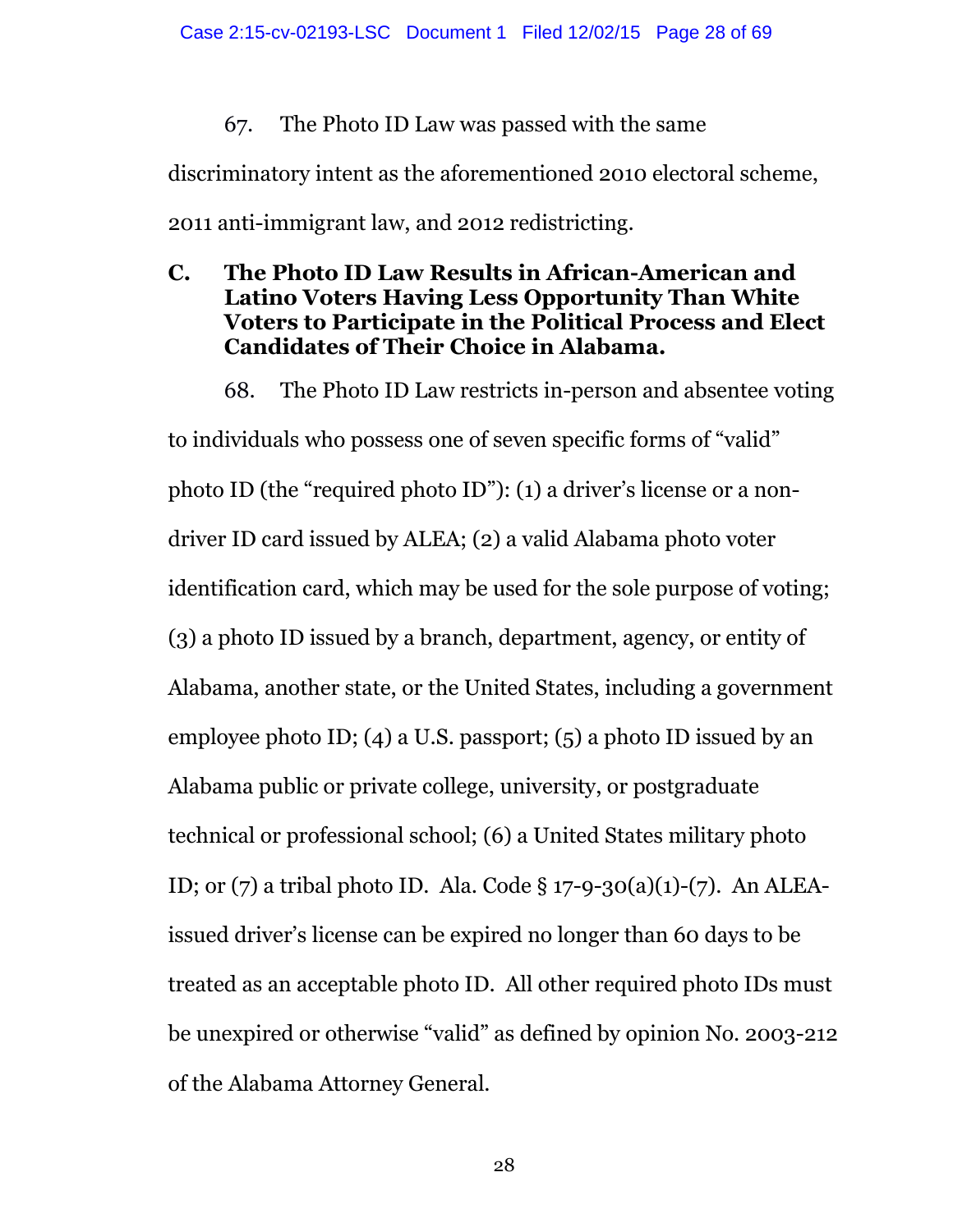69. Under the Photo ID Law, there are no exemptions from the photo ID requirement for in-person voting other than the Positively Identify Provision.

70. The photo ID requirement even applies to absentee voting. Voters are required to include a photocopy of their photo IDs, in a separate envelope, when they mail in their absentee ballots. African-American and Latino voters are less likely than white voters to have access to the copiers, scanners, or printers required to provide such photocopies. For absentee voting, the only exemption from the photo ID requirement is for absentee ballots submitted pursuant to federal law, such as the Uniformed and Overseas Citizens Absentee Voting Act or the Voting Accessibility for the Elderly and Handicapped Act. *See* Ala. Code § 17-9-30(c); Ala. Admin. Code § 820-2-9-.12. Defendants have failed to issue administrative rules that provide an exemption from the photo ID requirement for absentee ballots cast in Presidential and Vice Presidential elections, submitted pursuant to the Voting Rights Act, 52 U.S.C.A. § 10502 (d).

71. The Photo ID Law disproportionately and substantially abridges the opportunities of African-American and Latino voters to participate equally and effectively in the political process in Alabama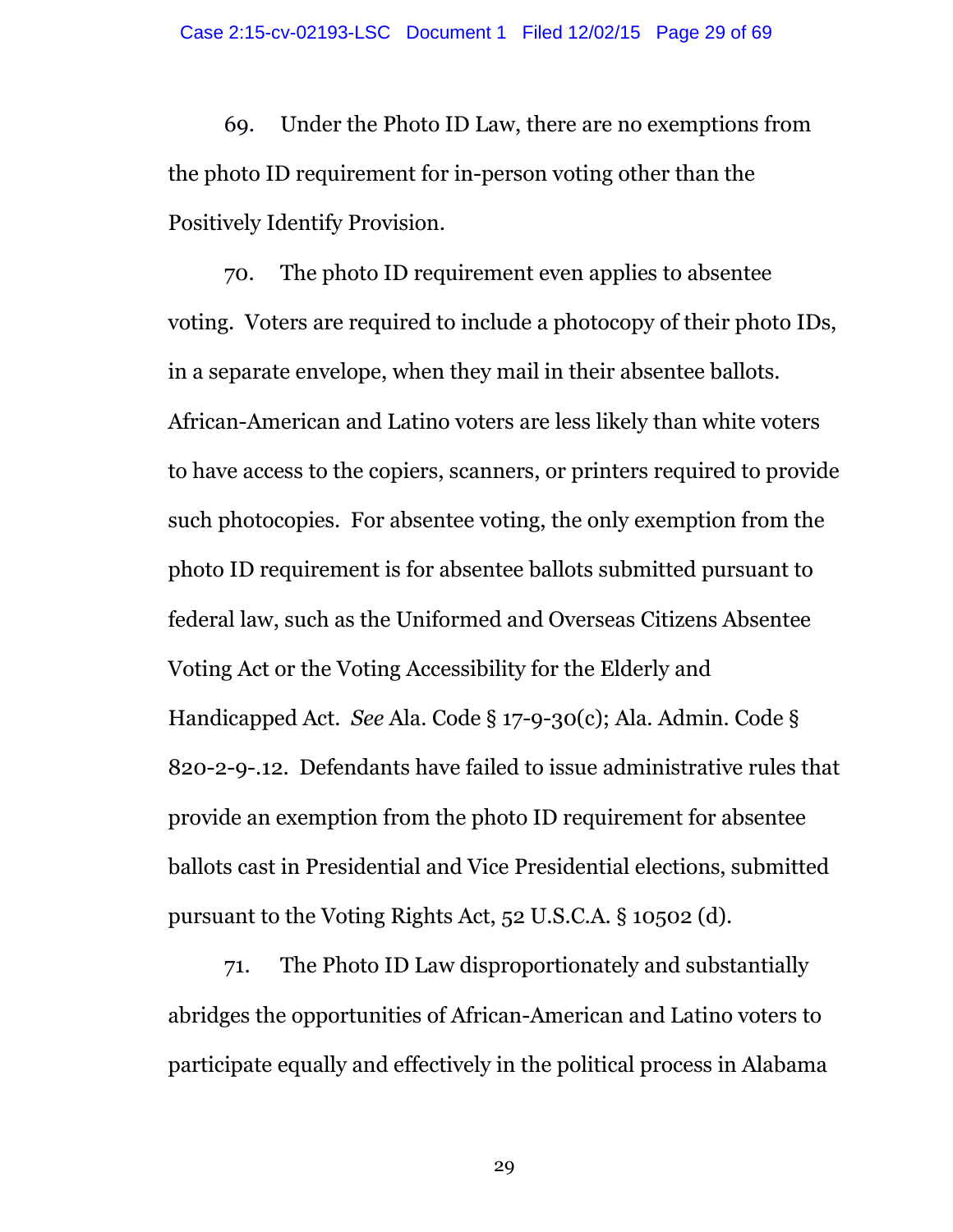in at least three ways: (1) African-American and Latino voters are less likely than white voters to possess the required photo IDs; (2) African-American and Latino voters face greater obstacles than do white voters in obtaining the required photo IDs; and (3) on information and belief, the photo ID requirement has disproportionately disfranchised African-American and Latino voters.

72. The general purpose Photo IDs available to Alabama voters are those issued by ALEA: the driver's license and the nondriver photo ID. As set forth below, substantial obstacles prevent poor voters (who are disproportionately African-American and Latino) from obtaining those two forms of ID. Nor does the Voter ID card made available by the Secretary of State remedy this problem, for substantial obstacles also prevent poor (and disproportionately African American and Latino) voters from obtaining the Voter ID card.

## **1. Disproportionate Possession of the Required Photo IDs**

72. African-American and Latino voters comprise a disproportionate subset of (1) registered voters who lack the required photo IDs and (2) eligible, but unregistered prospective voters who lack the required photo IDs.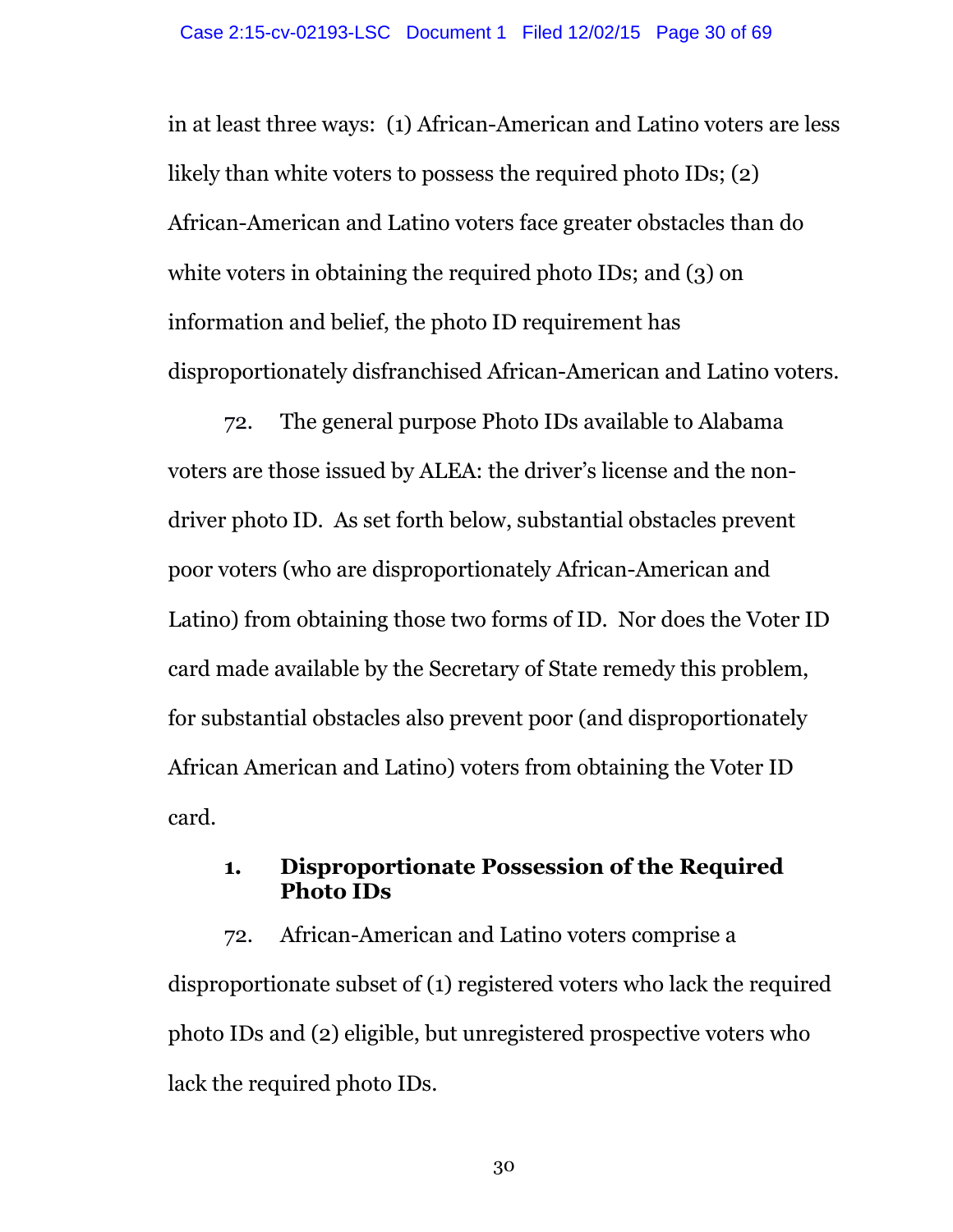73. ALEA-issued photo IDs are the most common forms of the required photo ID.

74. According to a statement from the Defendant Secretary of State's office made in March 2014, a check of Alabama registered voters against the ALEA database revealed that 560,000 people, or about 20% of registered voters, lack an ALEA-issued driver's license or non-driver ID card (the "No-Match List").

75. Based on the No-Match List, Defendant Alabama Secretary of State further estimated in March 2014 that about half of those 560,000 voters who lack ALEA-issued photo IDs possess another one of the required photo IDs. Thus, Defendant Secretary of State concluded that approximately 280,000 registered voters lack any form of the required photo ID.

76. Defendants know or have reason to know the selfreported race of each of those voters on the No-Match List; and, thus, Defendants know or have reason to know that African-American and Latino voters comprise a disproportionate subset of those voters who appear on the No-Match List because they disproportionately lack ALEA-issued photo IDs.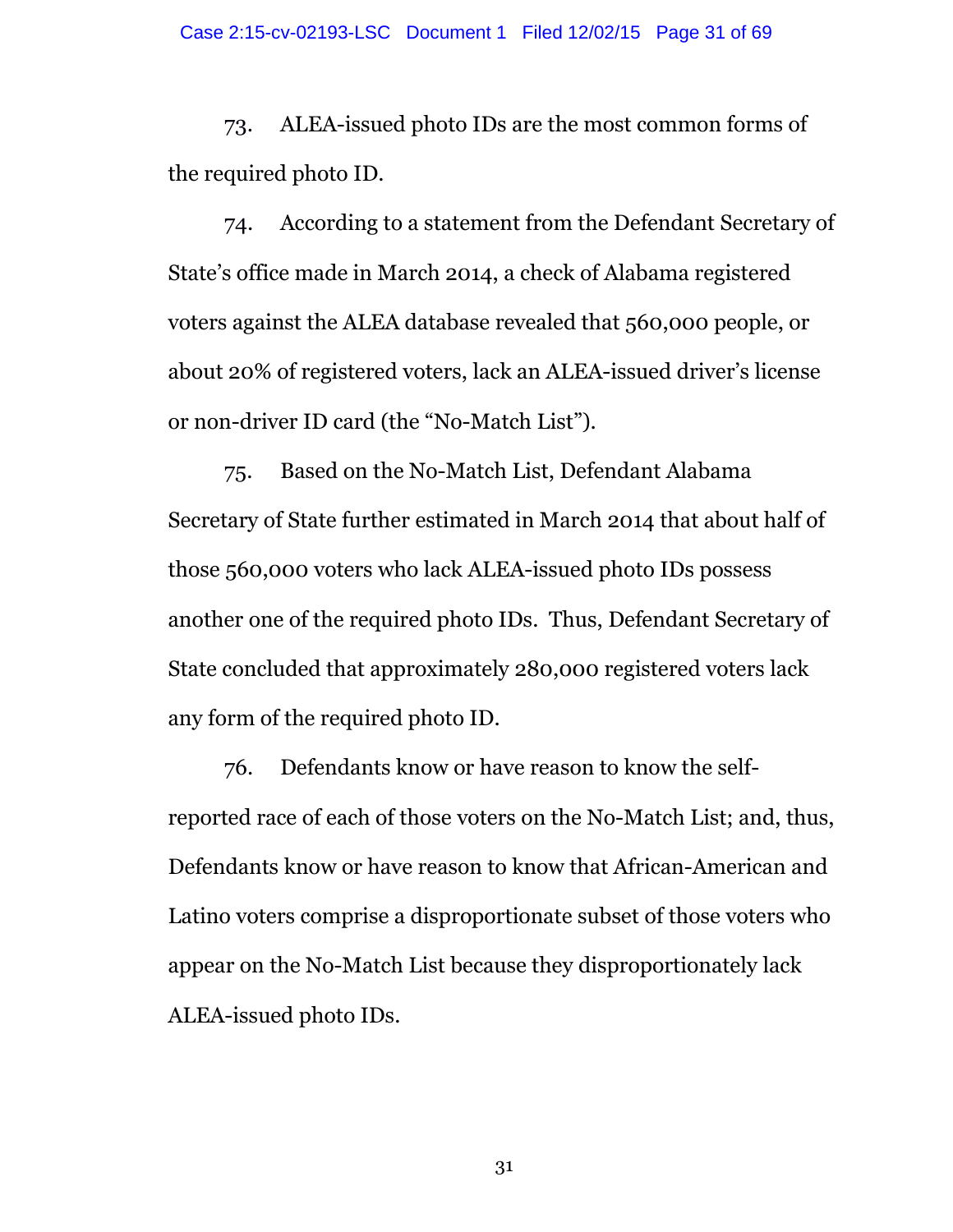77. Defendants have refused or otherwise failed to make the No-Match List available to Plaintiffs and others who have requested it.

## **2. Disproportionate Obstacles to Obtaining the Required Photo IDs**

78. As described below, the strict requirements of the Photo ID Law and the implementing administrative rules place substantial travel, financial, and time burdens on large numbers of eligible voters in Alabama, a disproportionate subset of whom are African-American or Latino (including constituents of Plaintiffs), thereby burdening, denying, or abridging their right to vote.

#### **a) ALEA-Issued Driver's Licenses**

79. To obtain a driver's license, a voting-age applicant must: (1) pay  $$36.25$  to purchase the license, (2) pay a  $$5$  test fee and pass the road test, and (3) come with an already-licensed driver, proof of car insurance, and a vehicle that will pass inspection. This fee structure imposes a cost that is beyond the means of many impoverished voters (who are disproportionately African-American and Latino).

80. In addition to paying a fee for the driver's license, a voter must present various forms of documentation. In particular, the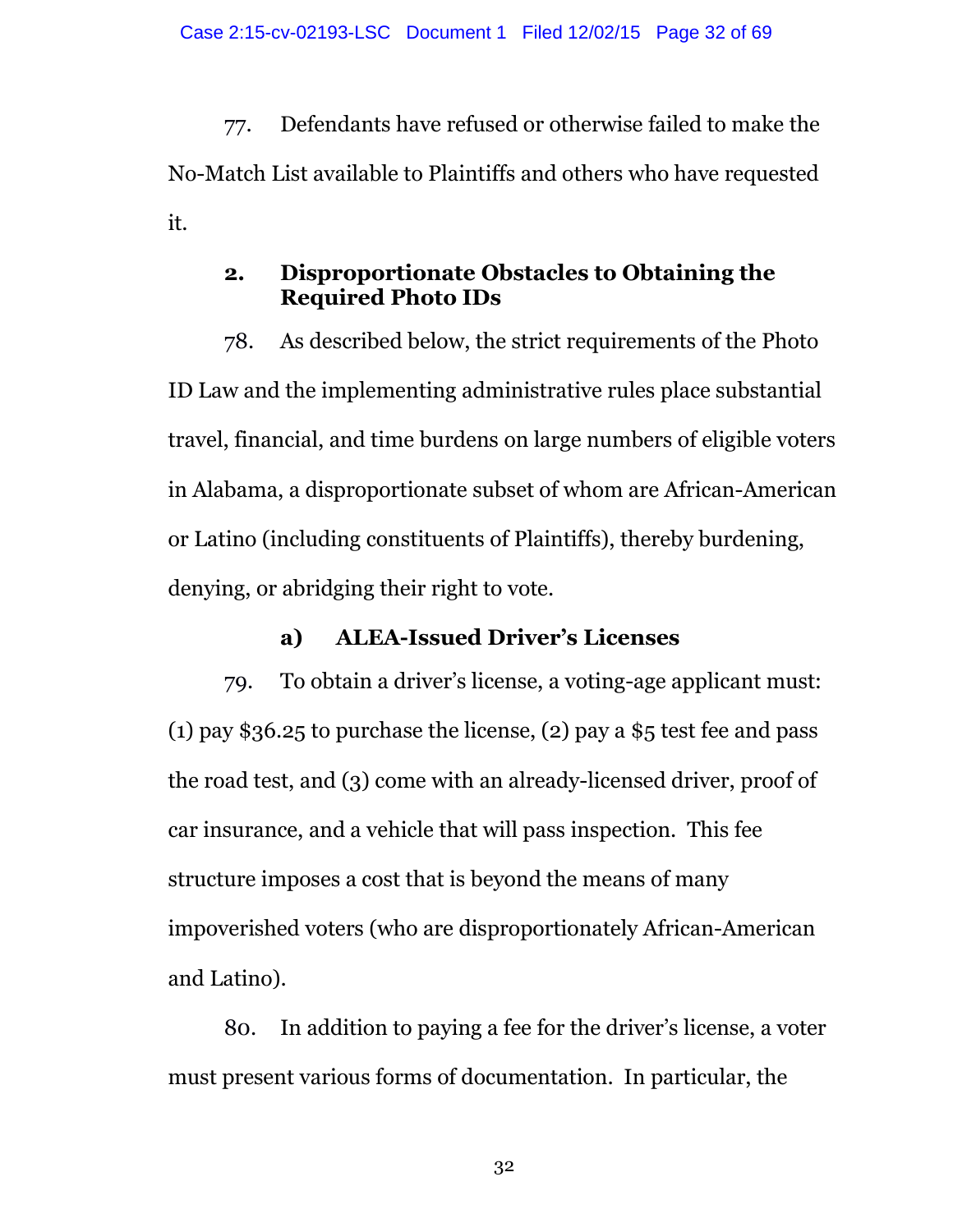voter must include with his or her application one or more "primary" documents, which include: (a) a certified U.S. birth certificate [\$15 ] (b) a U.S. passport; (c) an Alabama identification card [\$36.25]; (d) a certificate of naturalization [\$345]; a certificate of citizenship [\$600]; (e) a U.S. certificate of birth abroad [\$50]; (f) a resident alien card [\$450 for a renewal or replacement card]; or (g) a valid foreign passport with a valid U.S. immigration document. A fee must be paid for each of these documents when used to obtain a driver's license.

81. Moreover, even if a voter can afford a driver's license, the process of obtaining one entails substantial burdens that disproportionately impact African Americans and Latinos. In many Alabama counties, ALEA offices are inaccessible because of their remote locations and limited hours of operation. Such offices are generally only open during working hours and many are not open during the lunch hour.

82. Recently, Defendants made ALEA offices disproportionately less accessible to African-American voters seeking to obtain the required Photo ID by significantly reducing the already extremely limited hours of operation of these offices in 27 largely poor, rural counties. African-American voters make up a larger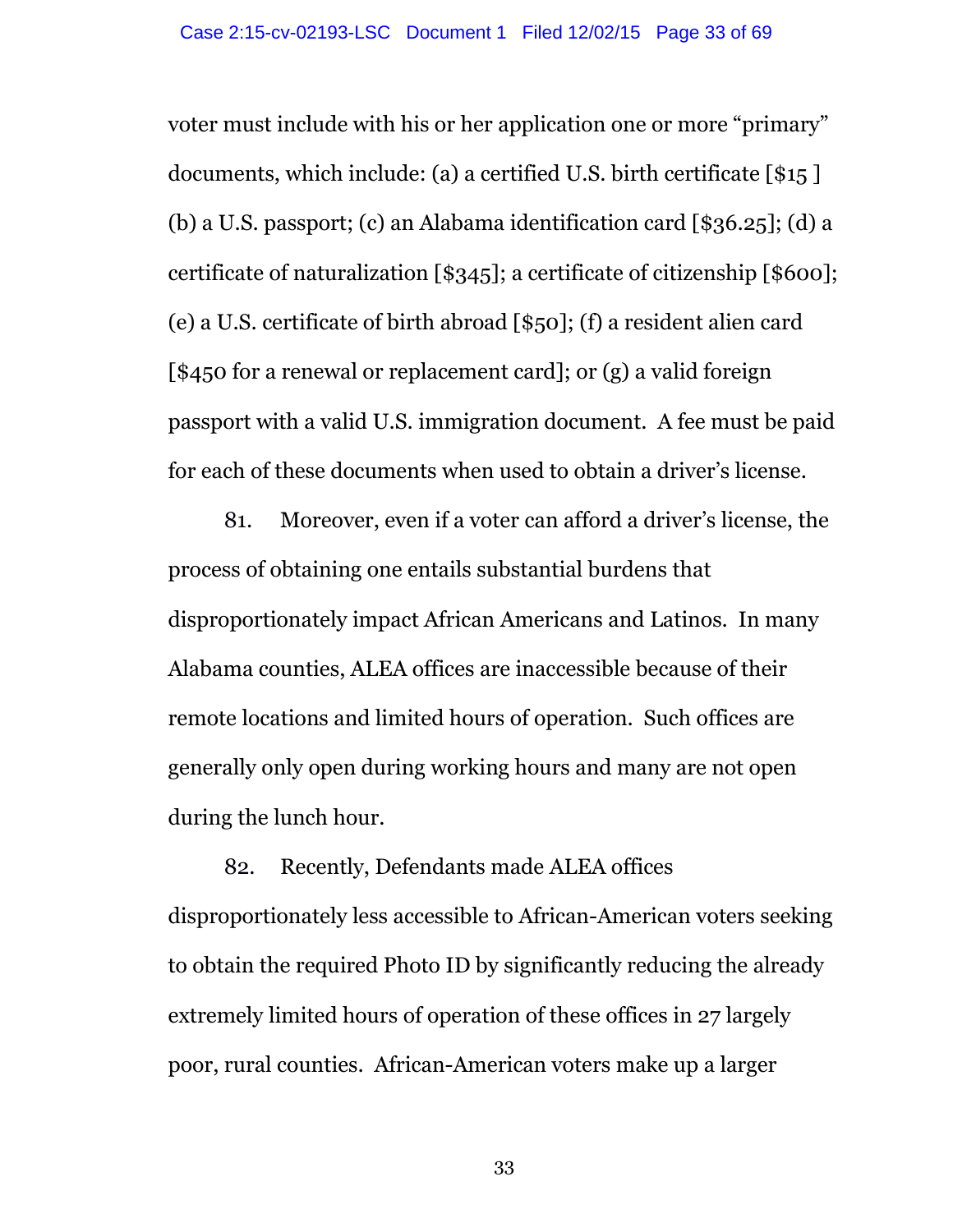proportion of the population in these 27 counties than in other parts of the State where ALEA office hours were not reduced.

83. On September 30, 2015, Defendants announced that ALEA would permanently close 31 part-time ALEA offices, including offices in eight of eleven contiguous counties in the so-called "black belt"—a string of counties where more than 130,000 eligible voters reside, nearly half of whom are African-American, and where the African-American poverty rate is 41%. These closures would have disproportionately burdened eligible African-American voters seeking to obtain the photo ID required to vote under the Photo ID Law.

84. Defendant Bentley reported that, in 2014, 17% (1,472 out of 8,654) of the first-time ID issuances from the 31 affected ALEA offices were in the eight "black belt" counties. Closures of the ALEA offices in these eight counties would further reinforce the disproportionate barriers to voting faced by residents of such counties, which have high rates of poverty and limited transportation options.

85. In response to public outcry over the proposed ALEA closures, including concerns raised by Plaintiffs, Defendant Bentley announced on October 16, 2015 that, rather than close completely,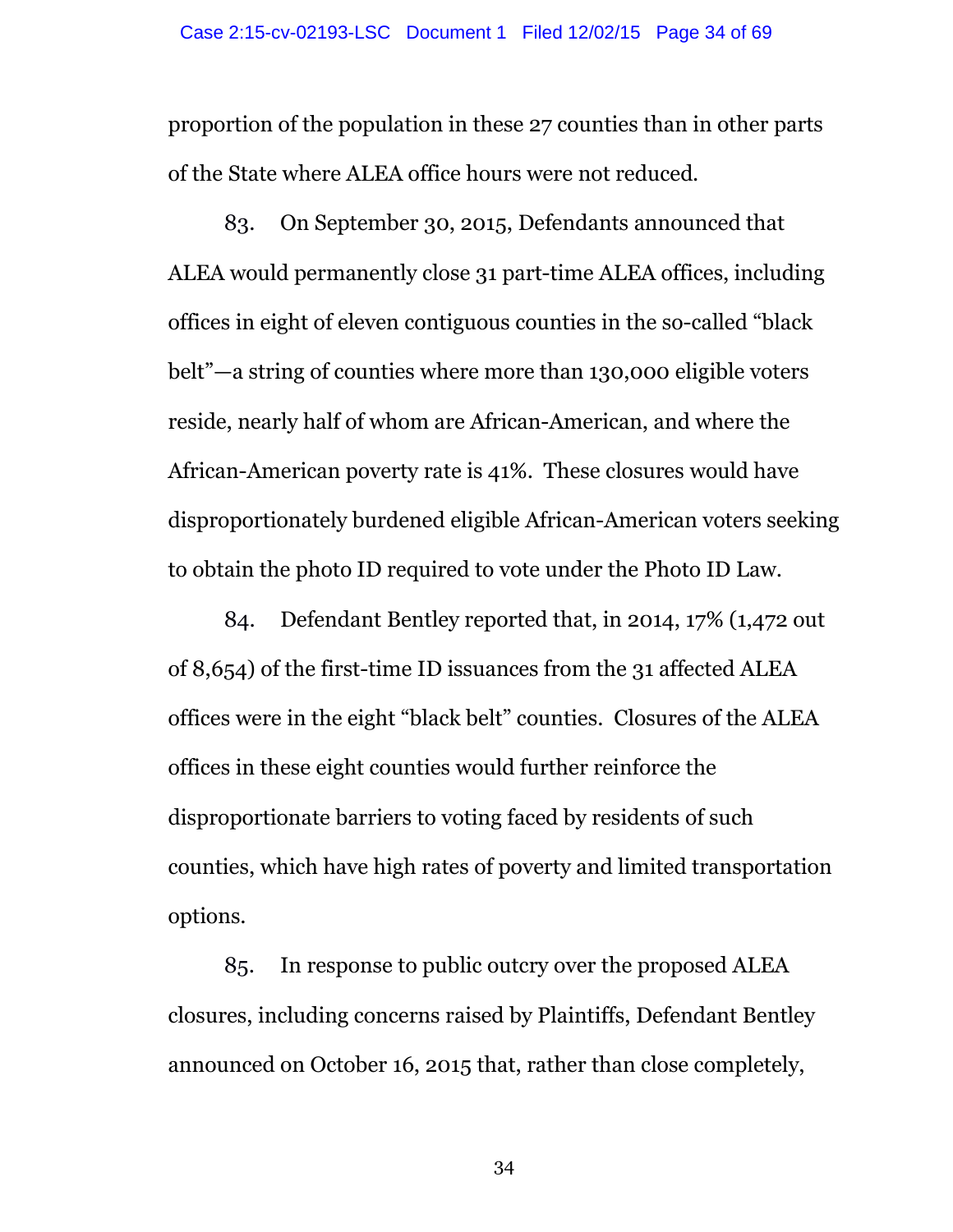the 31 affected ALEA offices would remain open one day per month. Because the affected offices had previously been open one to two days *per week*, Defendant Bentley's revised plan for the 31 ALEA offices constitutes a significant reduction in office hours at these offices. And because the reductions affect the same counties that were previously slated for closure, the revised plan still exacerbates the difficulties faced by African-American and Latino residents of these counties in obtaining the required photo IDs.

#### **b) Non-driver ALEA Photo IDs**

86. Voters can also obtain a non-driver ALEA Photo ID from an ALEA office. The fee for obtaining such an ID is also \$36.25. The regulations governing this ID indicate that Alabama will waive that fee when the ID is obtained for the purpose of voting, *see* Administrative Rule 820-2-9-.04, however, the ALEA website does not advertise this option. In order to obtain such a fee waiver, a voter must provide an affidavit, swearing that he or she does not have any form of "valid" voting ID. Thus, to provide the required affidavit, an individual must understand the nuances of what constitutes a legally "valid" ID, including (1) whether an expired ID counts; (2) whether the address on the ID must be current; (3) whether the name must be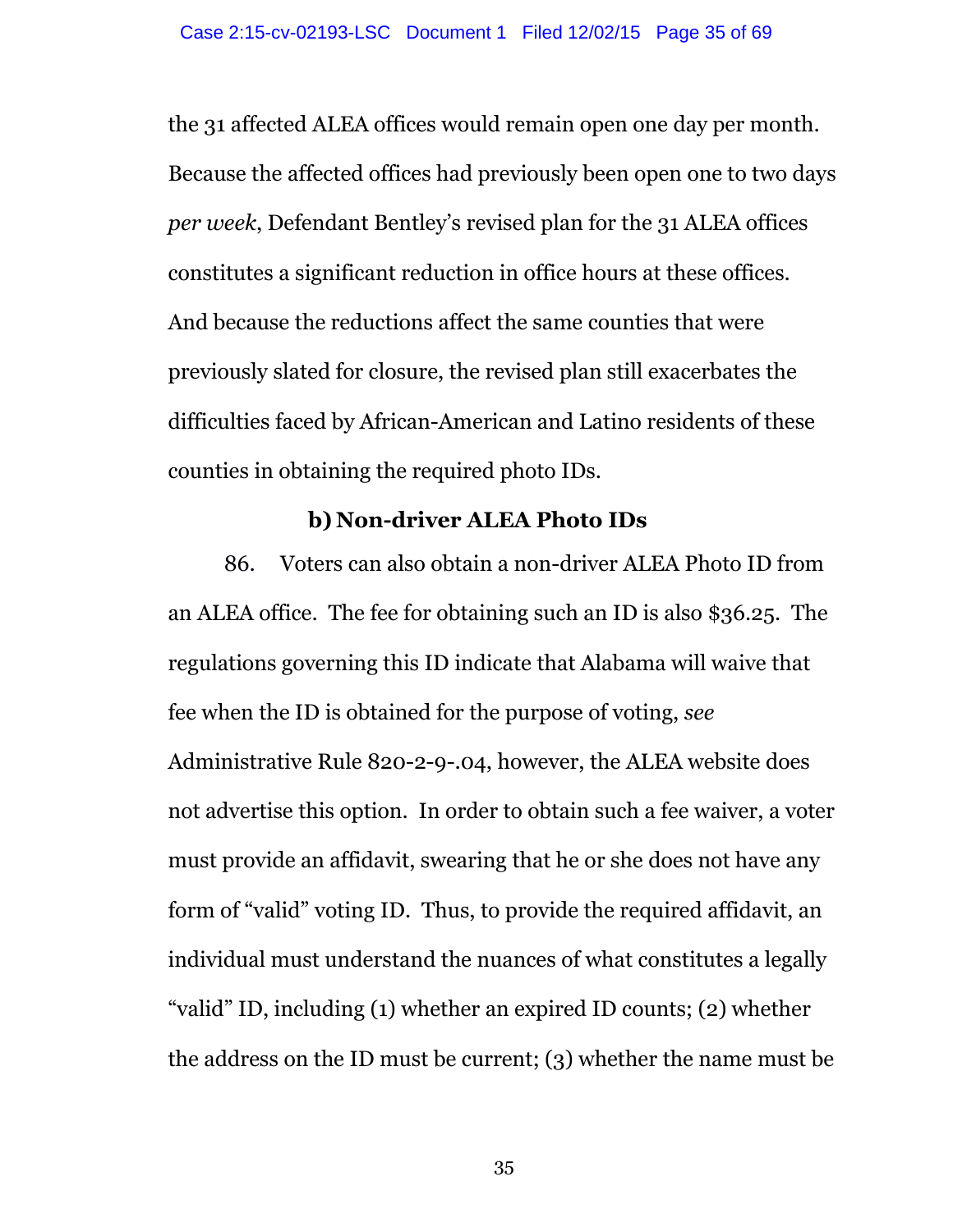an exact match; (4) whether the ID has been issued by a "branch" of the State; and (5) whether the ID remains "valid" if it has been damaged. The answers to these questions are not clear, and vary across types of ID.2 This by itself constitutes a substantial impediment.

87. Even if the voter is successful in obtaining a fee waiver for the non-driver ALEA ID itself, he or she must still have the requisite underlying documentation. This includes certain "primary" documents, all of which can be obtained only by paying a fee, with one impractical exception. The "exception" is an Alabama birth certificate, for which the \$15 fee will be waived only if the voter can attest that he or she does not have one of the enumerated forms of voting IDs. This creates a substantial barrier for almost all voters for the reasons set forth above.

88. Finally, should a voter be able to afford the non-driver ALEA ID and/or navigate the substantial obstacles imposed by the affidavit requirements, then he or she is still faced with the obstacles

 $\overline{a}$ 

<sup>2</sup> For example, an Alabama driver's license remains valid for 60 days after expiration and even if the address is no longer correct. *See* Alabama Attorney General Opinion 2003-212 (Aug. 12, 2003), at 6-7. Yet other IDs are apparently invalid upon expiration and may not be used to vote after a change of address.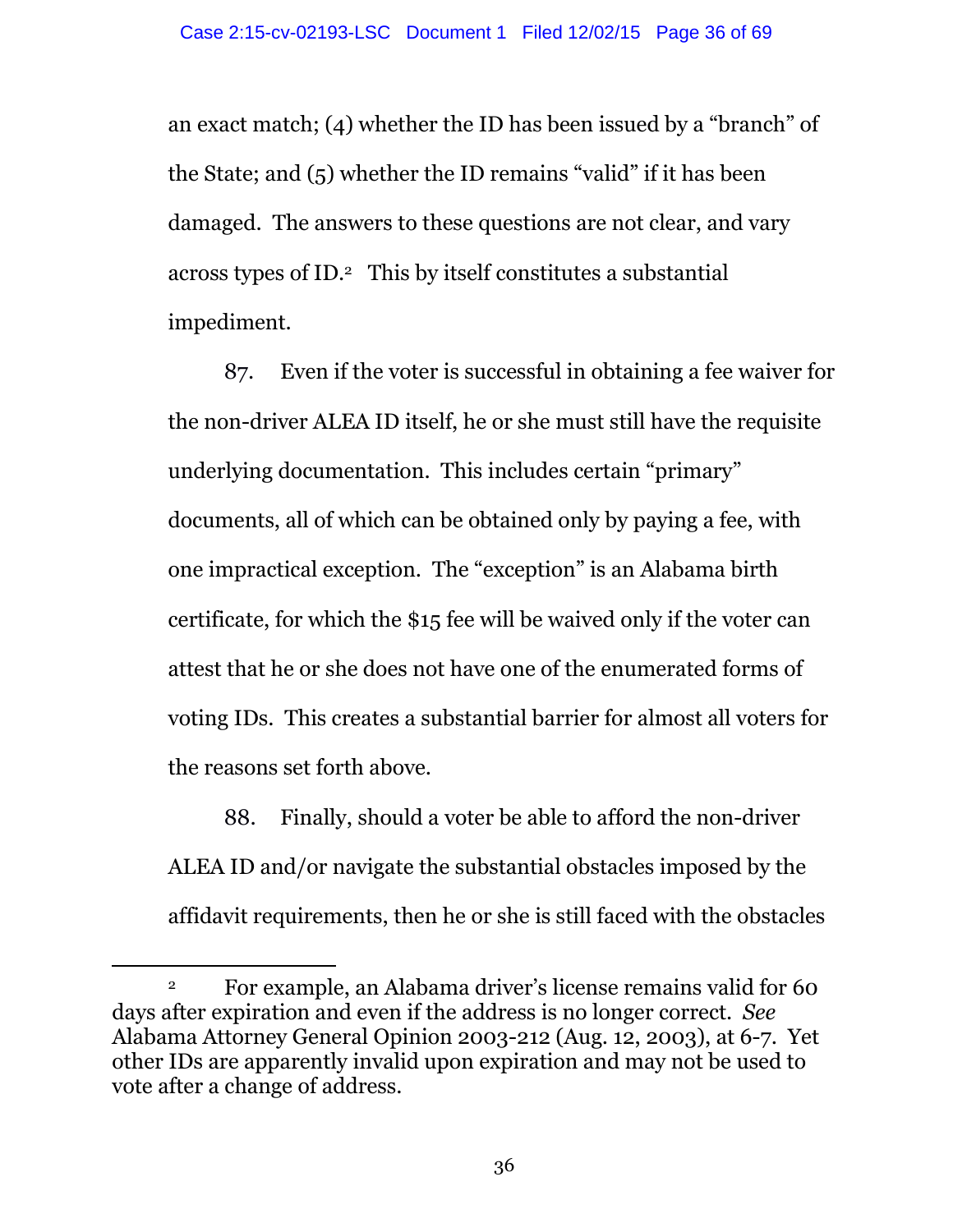created by the limited hours and locations of the ALEA offices, set forth above.

#### **c) The disproportionate burdens faced by African- American and Latino voters in obtaining ALEA IDs**

89. African-American and Latino voters in Alabama are disproportionately impoverished and have a lower rate of vehicle ownership. Accordingly, they face a disproportionate burden in obtaining ALEA-issued "valid" photo IDs given the cost of obtaining IDs, the cost of the underlying documentation needed to acquire those IDs, and the transportation burdens associated with that endeavor.

90. For many, transportation barriers are a severe obstacle to obtaining the requisite Photo ID. ALEA offices are less accessible to African-American and Latino voters, particularly given (1) African-American and Latino voters' disproportionately low rates of car ownership that would facilitate transport to an ALEA office as well as to offices that issue the documentation required to obtain ALEAissued IDs, as reinforced by (2) the reduction in hours and locations of ALEA offices described above.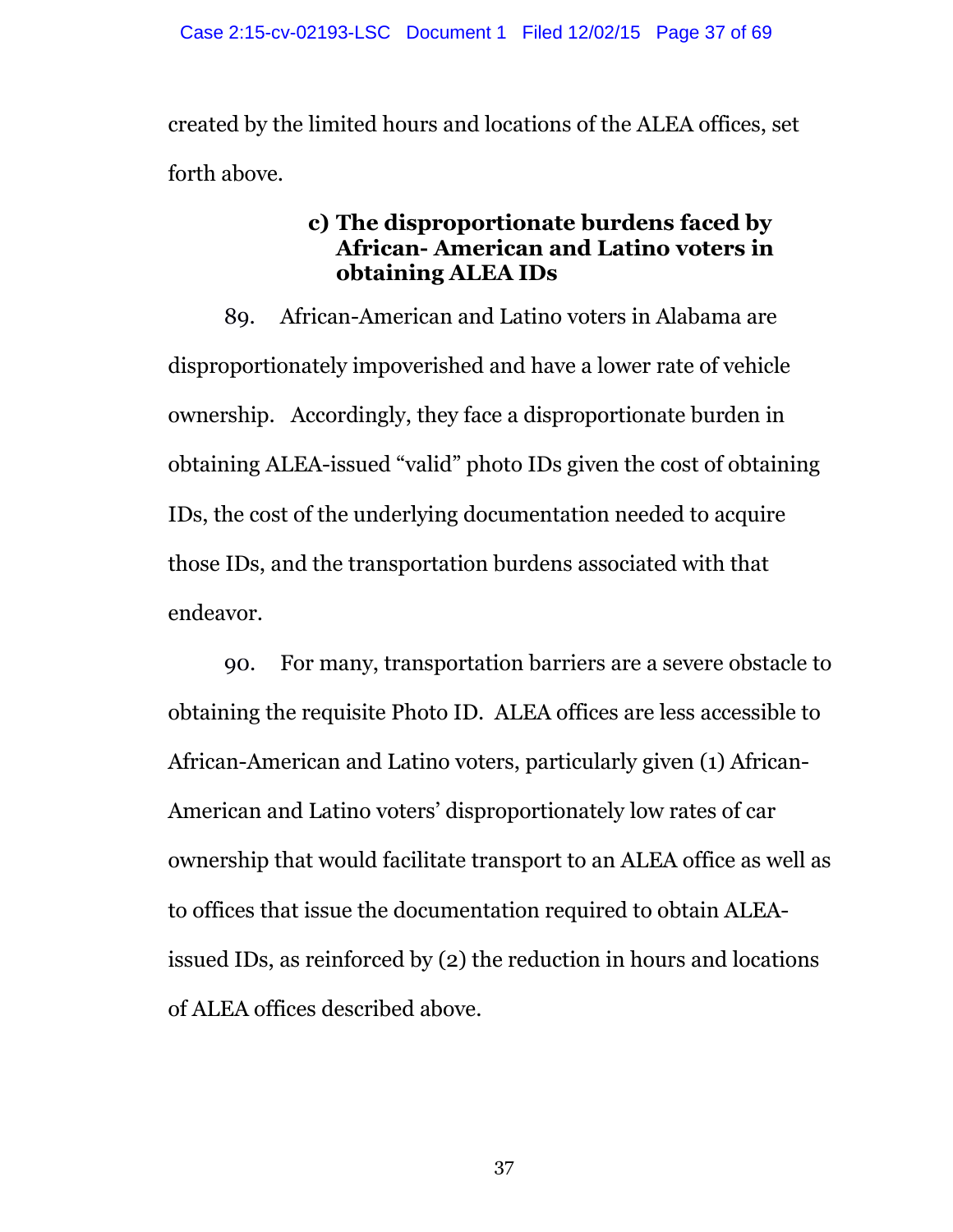91. G.A.'s situation clearly demonstrates the magnitude of this transportation burden. G.A. is a U.S. citizen and resident of Franklin County, Alabama. G.A is Latina, a full-time student, and a senior in high school. When G.A. turns eighteen in December 2015, she will be eligible to register to vote, and she intends to register to vote. She also plans to vote in the 2016 elections. However, G.A. does not have a driver's license or any of the other required photo IDs. G.A. is also not personally acquainted with the election officials at her anticipated polling place. The closest driver's license issuing office to G.A. is only open one day a month. The next closest is located in Sheffield, an approximately 45-mile drive roundtrip, and is only open from 8 am to 4:30 pm on weekdays. G.A. does not own a car, nor has she ever driven one. Her parents have access to vehicles, but both parents work full-time and are unable to drive G.A. to Sheffield during that ALEA office's normal hours. For example, her father leaves for work as early as 4:00 am and works up to twelve hours or more per day. There is no public transportation from Franklin County to Sheffield. It would be unduly burdensome for G.A. or her parents to take time off from work or school to go to the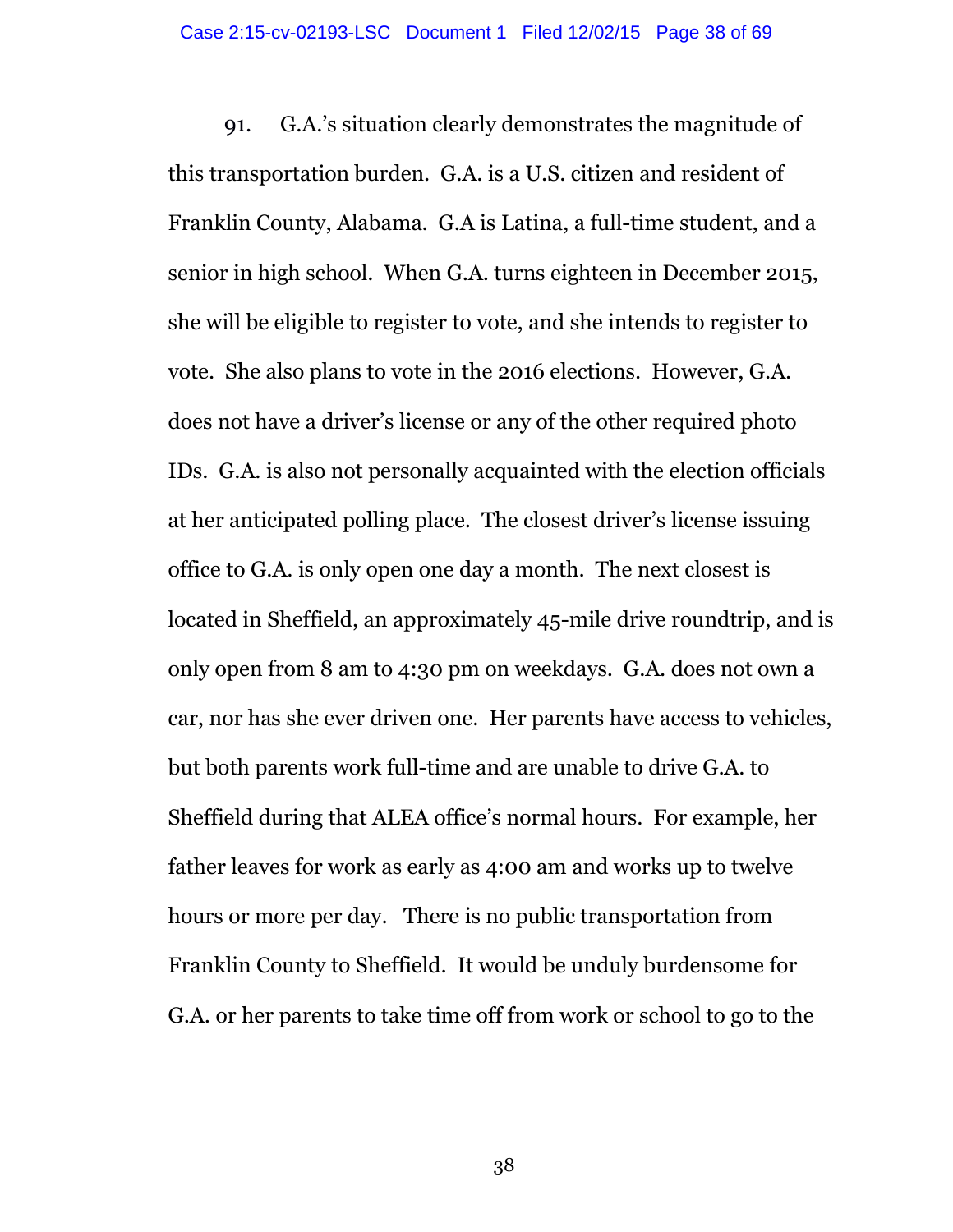ALEA offices in Sheffield or Franklin County during those offices' limited hours of operation.

# **d) Single-Purpose "Voter ID" Cards**

93. A person lacking any of the other six enumerated "valid" categories of photo ID can obtain a Voter ID card that can only be used for voting. While these Voter ID cards may be obtained from the county boards of registrars or mobile ID units (collectively, "photo ID-issuing offices"), African-American and Latino voters disproportionately face significant burdens in obtaining cards from these photo ID-issuing offices due to their limited hours of operation and their locations, which are inaccessible to public transportation.

94. In order to obtain a Voter ID card, the voter must present (1) a photo identity document<sup>3</sup> (or a non-photo identity document showing his or her full legal name and date of birth<sup>4</sup>),  $(2)$ 

 $\overline{a}$ <sup>3</sup> Acceptable photo identity documents include: (i) a high school student ID card; (ii) a student or employee ID card from a private university outside Alabama; (iii) a private employee ID card; (iv) a nursing home or hospital ID card; and (v) a wholesale club or other membership card.

<sup>4</sup> Acceptable non-photo ID documents include: (i) Birth Certificate; (ii) Hospital or nursing home record; (iii) Marriage Record; (iv) State or Federal Census Record; (v) Military Record; (vi) Medicare or Medicaid document; (vii) Social Security Administration Document; (viii) Certificate of Citizenship; and (ix) Official school record or transcript.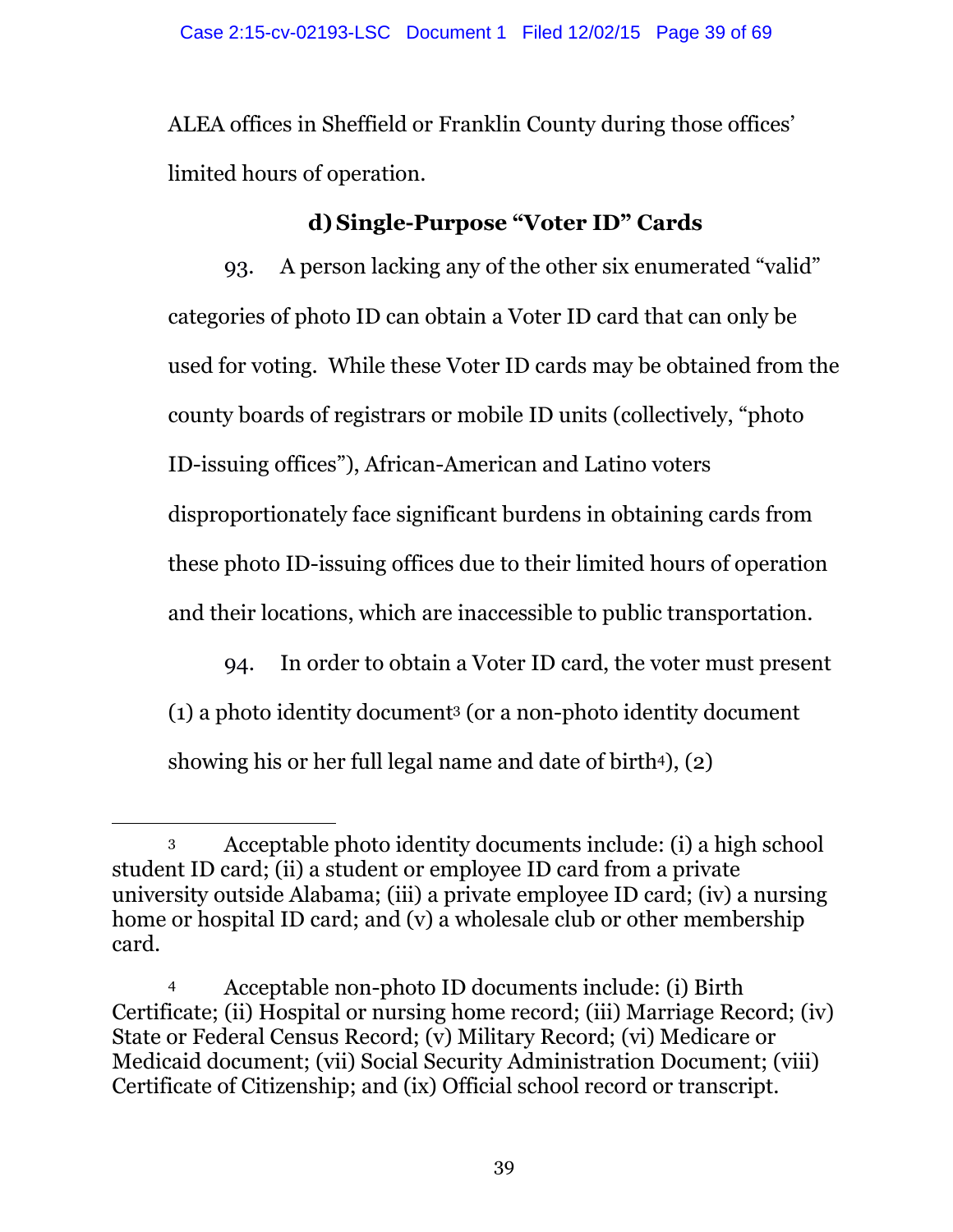documentation showing his or her date of birth, (3) documentation showing that he or she is registered to vote, and (4) documentation showing his or her name and address as they appear in the voter registration records. Ala. Code § 17-9-30(j).

95. The documents required to obtain a Voter ID card are often costly. The documents of broadest applicability that would confirm a voter's name and date of birth—requirements (1) and (2), set forth above—are a birth certificate and/or marriage license. A copy of a birth certificate or marriage license—to support a name change, for example—costs \$15.00 each. Although Defendants purport to provide Alabama birth certificates for free to those persons in need of Voter ID cards, this appears to be an infrequently-used option. For example, the mobile ID units processed only one such request in 2015. Defendants do not provide birth certificates for individuals born out-of-state.

96. Upon information and belief, African-American and Latino voters are less likely than white voters to possess the required documents, such as a birth certificate. This is particularly the case for elderly African-American voters who are more likely to have been born at home and less likely to have had their births registered.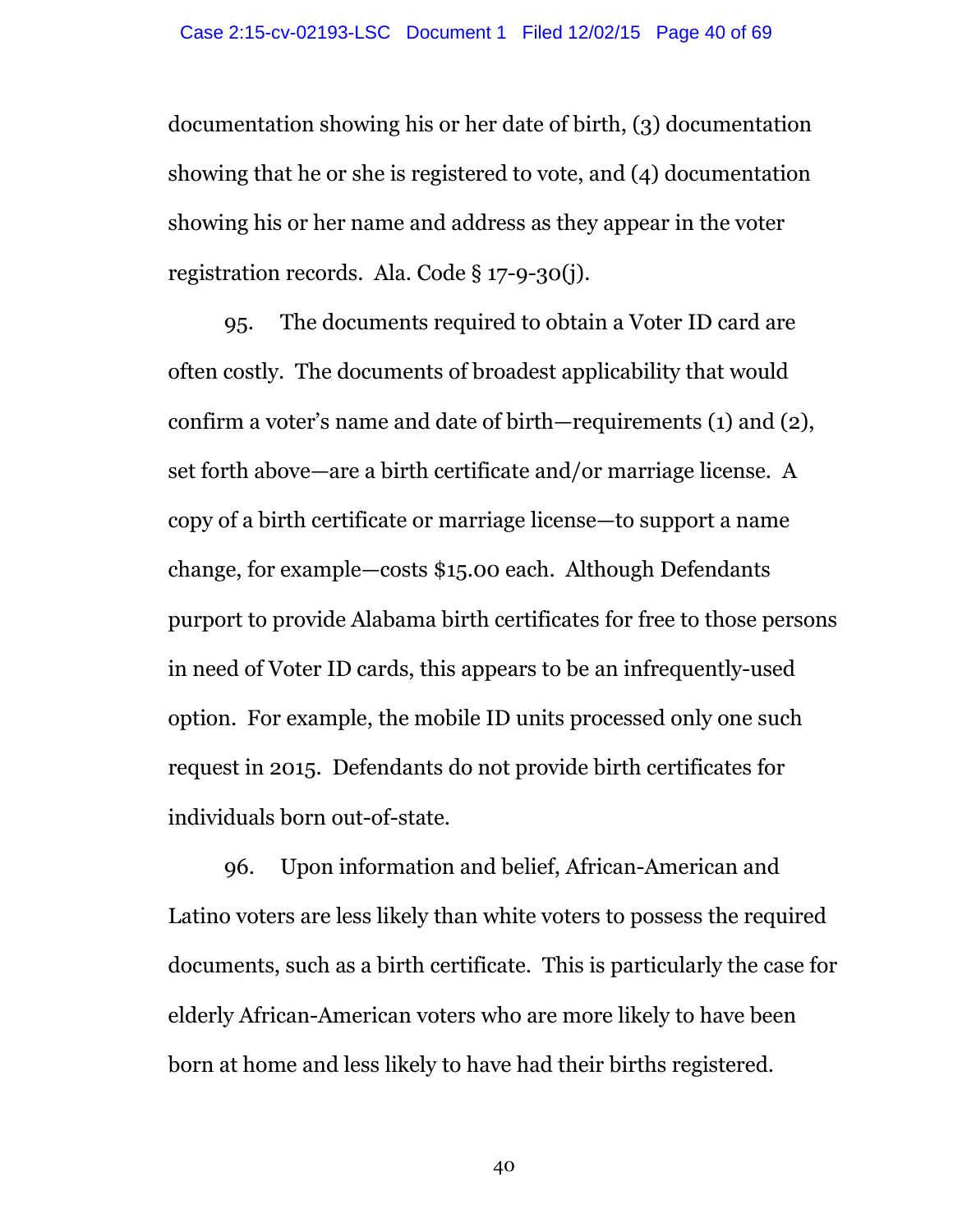97. Furthermore, the administrative rules implementing the Voter ID card provision of the Photo ID Law, and in particular the Instructions that accompany the application form, state that: (1) a person can apply for a Voter ID card only if he or she does not have any of the other photo IDs required to vote in Alabama; (2) a person should not complete the application if he or she has any of the other required photo IDs; (3) the application must be signed and sworn, and (4) any falsification or fraud in making the application is a Class C felony. Ala. Admin. Code § 820-2-9-.03. The requirement that a person applying for a Voter ID card sign an affidavit swearing under the penalty of a Class C felony conviction that the contents of the prospective voter's application are true, discourages eligible voters from applying for the Voter ID card. Ala. Code § 17-9-30(i).

98. The required application also requires parsing deeply ambiguous language. In order to determine whether one is even eligible to apply for a Voter ID card, an individual must understand the nuances of what constitutes a legally "valid" ID, including (1) whether an expired ID counts; (2) whether the address on the ID must be current; (3) whether the name must be an exact match; (4) whether the ID has been issued by a "branch" of the State; and  $(5)$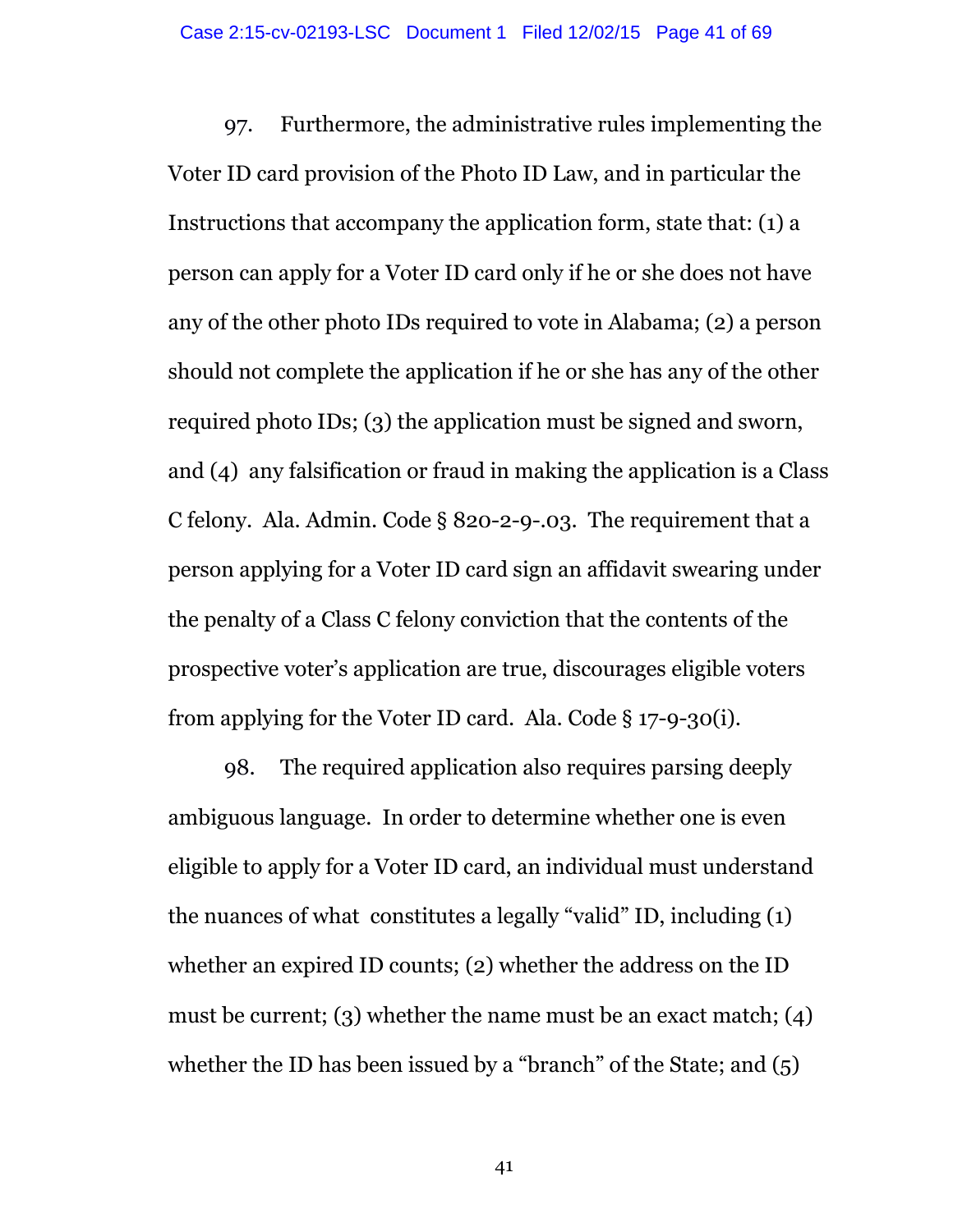whether the ID remains "valid" if it has been damaged. As noted above, the answers to these questions are not clear and vary across types of ID.

99. Even if a voter can navigate the labyrinth of obstacles constructed by Alabama in order to obtain a truly "free" Voter ID card, he or she must still find a way to get to an office that issues such IDs. Given the limited locations of such offices and their limited hours, this is a daunting impediment. Boards of registrars are located at the county seat and often inside of county courthouses. These locations are disproportionately inaccessible to African-American and Latino potential voters because—as noted above—African-American households are more than three times as likely, and Latino households are approximately one and a half times as likely, as white households to lack a vehicle. They are particularly inaccessible to rural African-American and Latino voters seeking a Voter ID card, who necessarily lack driver's licenses.

100. The boards of registrars' limited office hours add to their inaccessibility. Many boards of registrars' offices are open only during regular weekday business hours, from approximately 8:30 a.m. to 4:00 or 4:30 p.m., and are closed on weekends and during the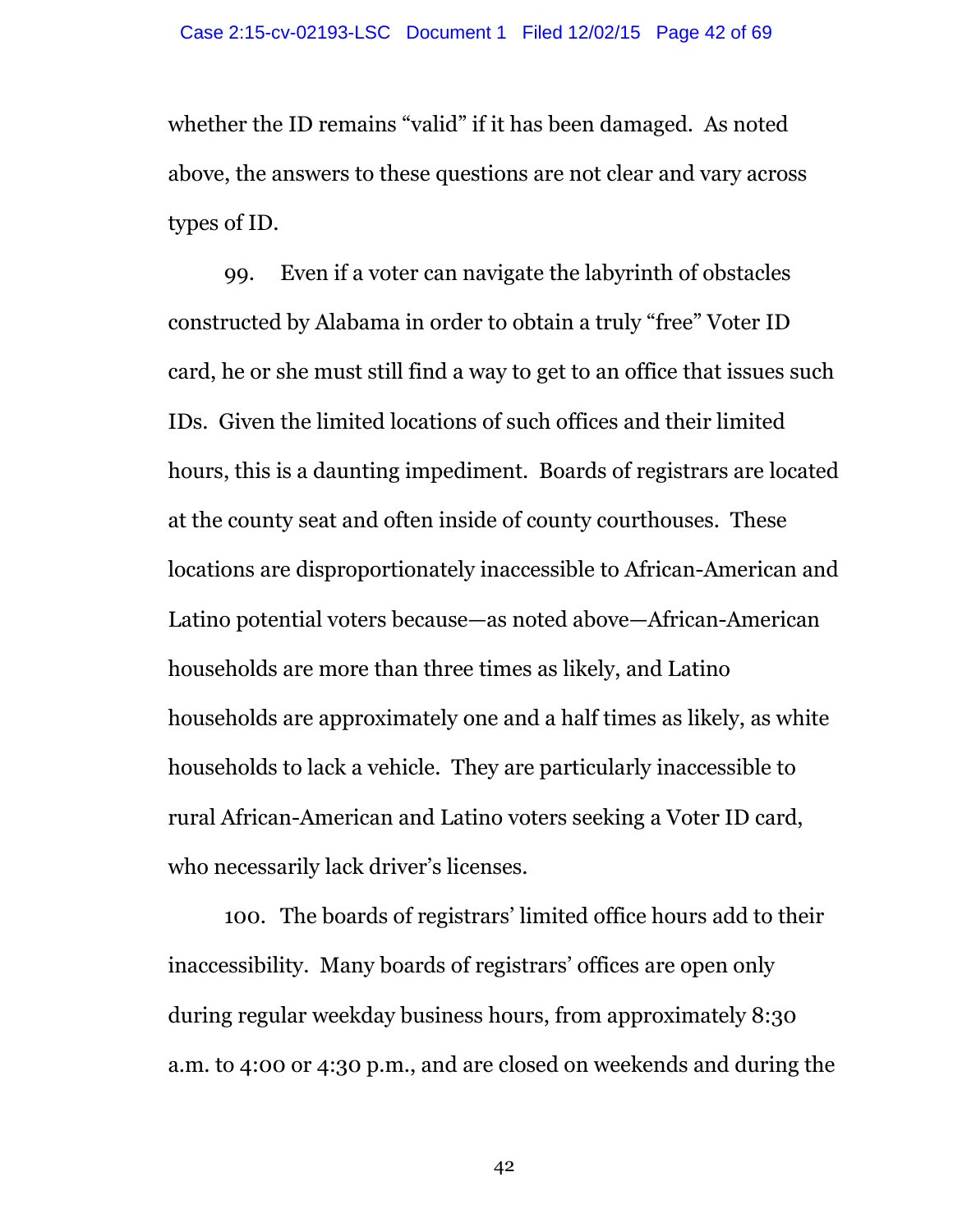lunch hour. African-American and Latino voters are

disproportionately burdened by the need to take time off from school or work, arrange for alternative child or family-care, and expend their limited financial, material, and other resources in order to obtain the Voter ID card.

101. Defendant Bentley's office has stated that Alabama made "extensive" efforts to ensure "statewide availability" of photo IDs via "mobile events." In fact, mobile ID units have failed to increase the accessibility of Voter ID cards, because they are seldom available and offer only limited and inconvenient hours. Over the past year, most Alabama counties have received only a single one-day visit from a mobile ID unit. When available, the units are typically only open for a two- to four-hour window during morning work hours; they are rarely open on weekends; and they are usually closed during the lunch hour. In addition, the mobile ID units are not "mobile" in any practical sense since they typically stay in a single location within a county, often near the also inaccessible office of the board of registrars. As a result, the mobile ID units are no more accessible than the boards of registrars' offices and are disproportionately inaccessible to African-American and Latino voters for the same reasons. Indeed, as of mid-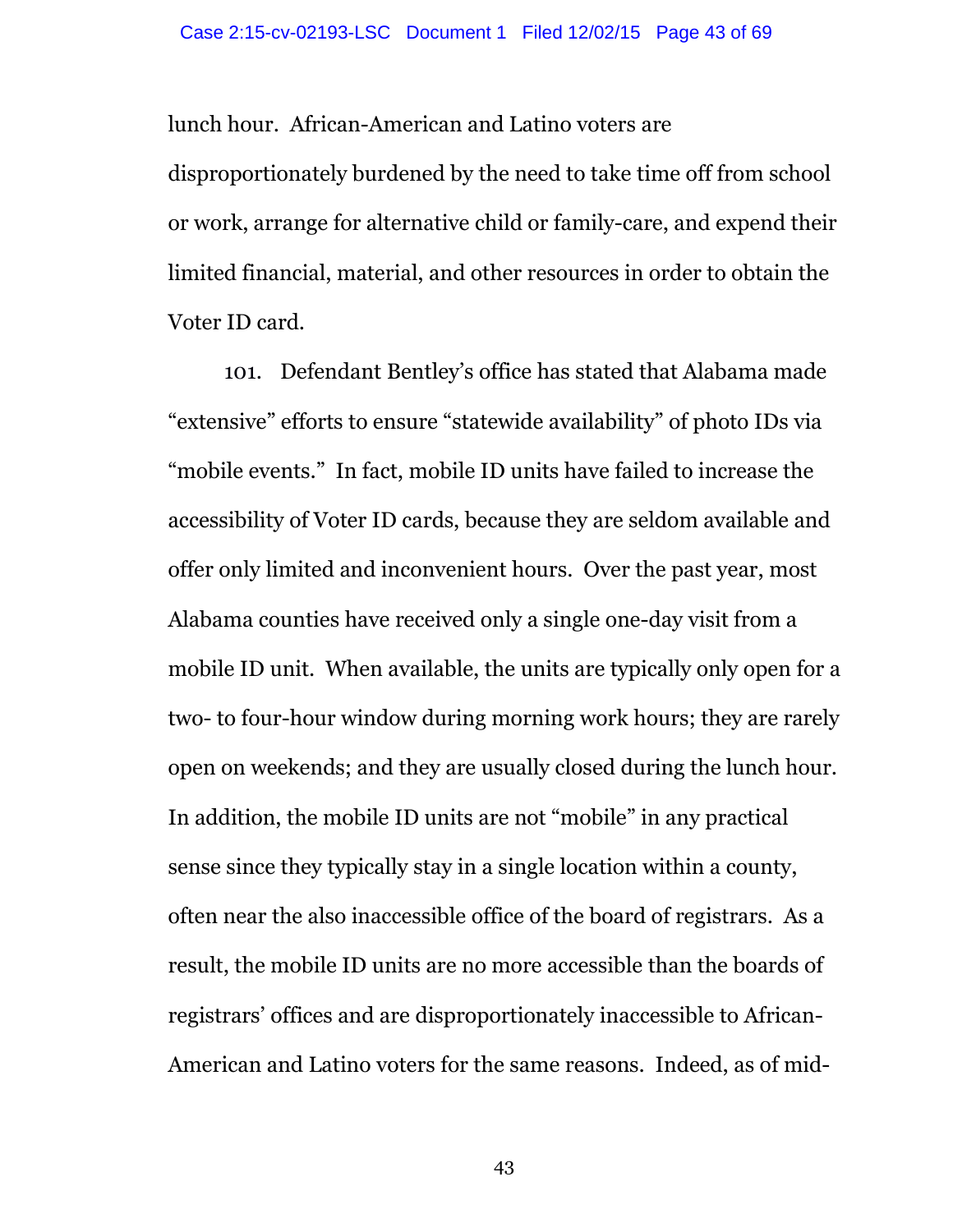October 2015, mobile ID units had processed only 29 voter IDs in Alabama in 2015, with nearly half (14) of those IDs issued in the disproportionately white (81.8% of voting age citizens) county of Limestone.

102. As a result of the barriers Defendants have imposed on the ability to obtain Voter ID cards and the burdens identified in this Complaint, an immaterial number of Voter ID cards have been issued. Although Defendants expected to issue 12,000 Voter ID cards in advance of the November 2014 elections, only approximately 5,020 Voter ID cards were issued by that time. As of October 2015, Defendants had issued only a total of 6,736 Voter ID cards in the last two years.

#### **e) Other Categories of Valid Photo ID**

103. The remaining forms of "valid" Photo ID—U.S. passports, "other" valid state or federal photo IDs or government employee photo IDs, college and university IDs, military IDs, and tribal IDs are not realistic options for many African-American or Latino voters to use.

104. In order to obtain a new U.S. passport, an applicant must pay fees totaling \$135 and must provide further documentation,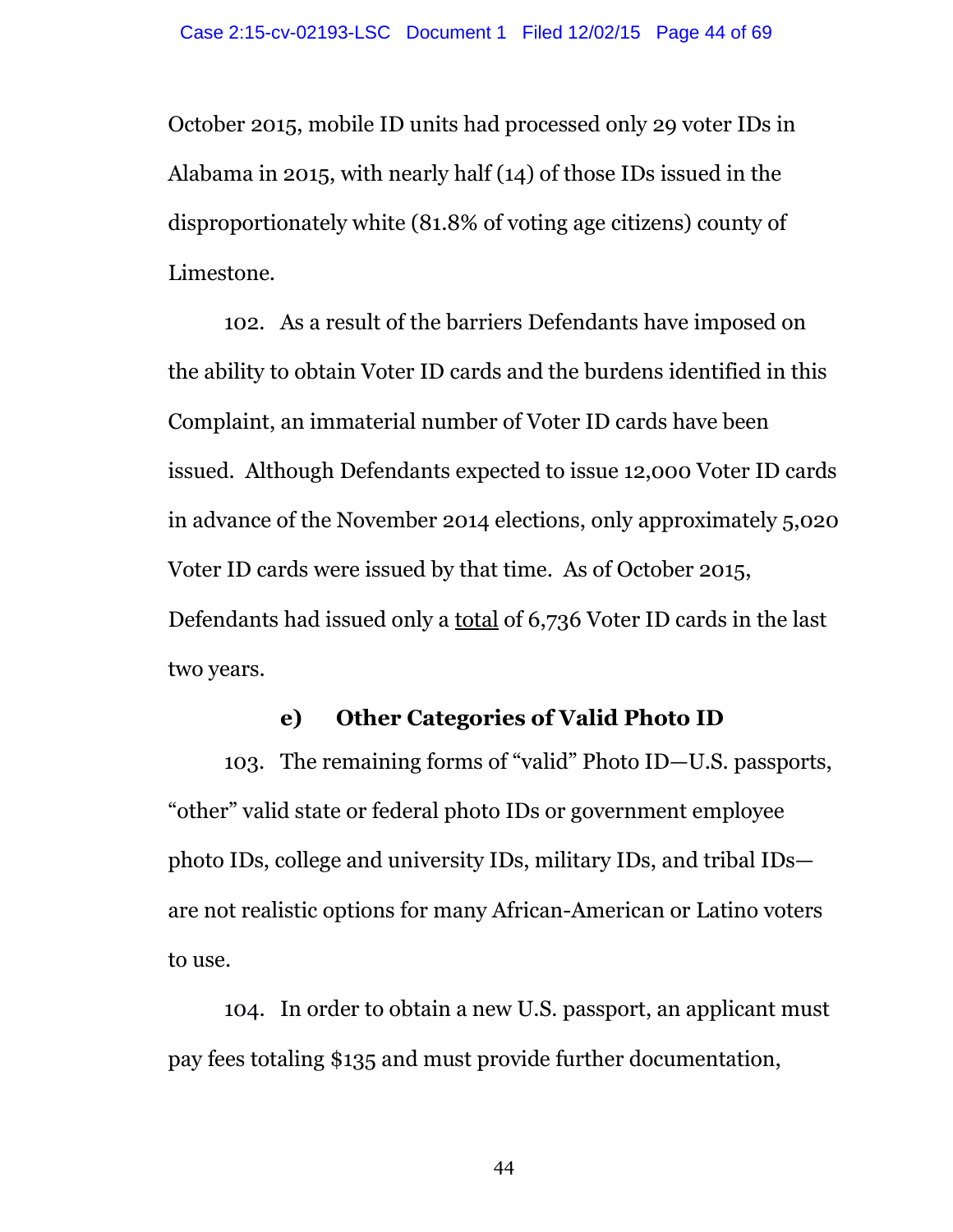much of which costs money to obtain. Because African-American and Latino people in Alabama are disproportionately burdened by poverty, and have lower per capita salaries than whites, they are disproportionately burdened by the requirements for obtaining a U.S. passport.

105. With regard to the fourth form of "valid" photo ID, Alabama has been vague and failed to specify what forms of ID constitute a "valid identification card issued by a branch, department, agency, or entity of the State of Alabama, any other state, or the United States authorized by law to issue personal identification." The "valid" government employee photo ID category is similarly vague. This ambiguity sows confusion and places discretion in the hands of election officials that may be used to the detriment of African-American and Latino voters. For example, the law permits individual election officials to decide whether to treat a particular photo ID card as falling within these broad "other" categories of "valid" photo ID under the Photo ID Law.

106. The remaining three forms of "valid" Photo ID—college and university IDs, military IDs, and tribal IDs—are available only to certain Alabama residents: students, military personnel, and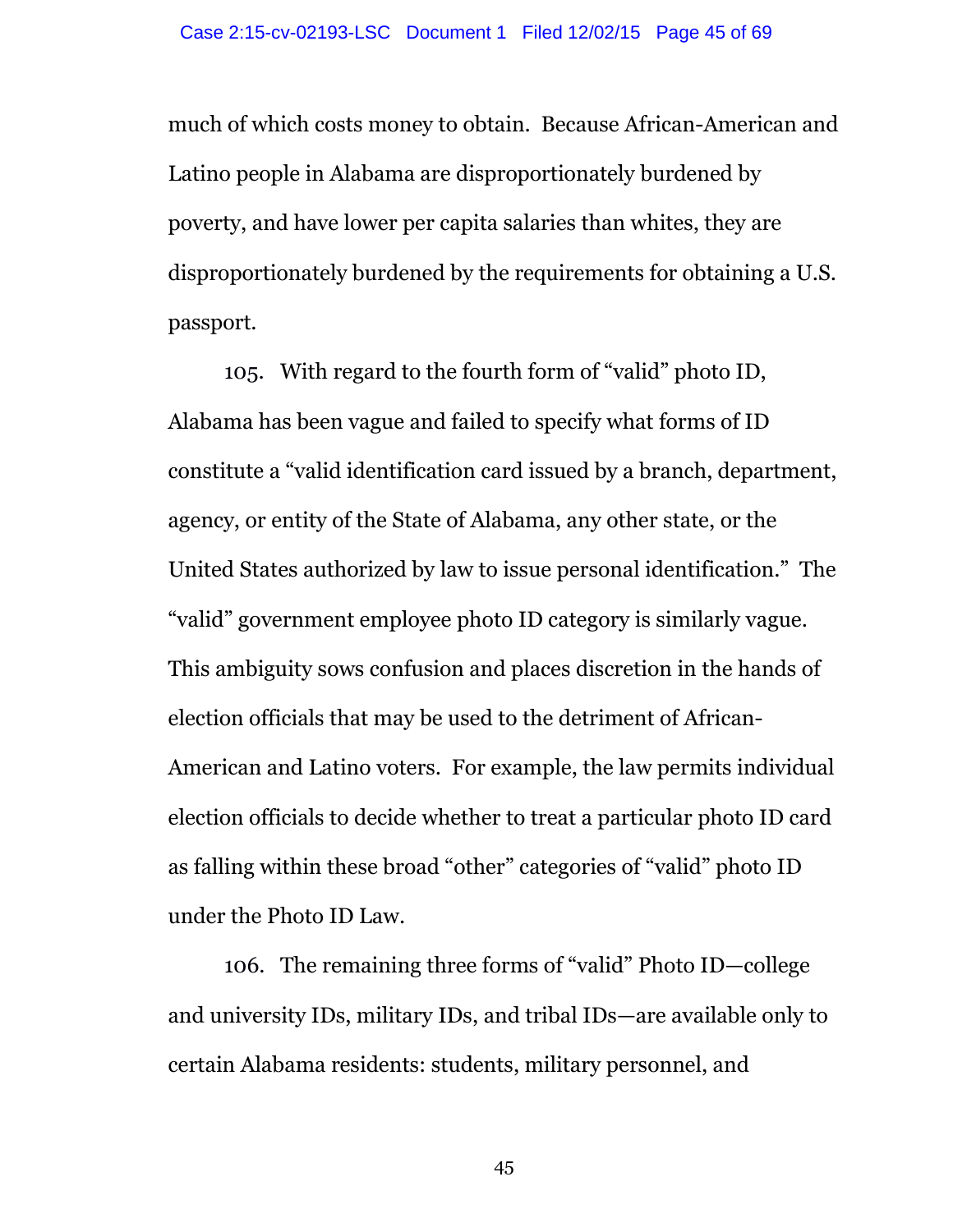members of Native American tribes. Because only a small minority of voting-age Alabama citizens fall within these categories, these categories of ID are not readily available to the great majority of Alabama voters and do not represent a practical alternative form of ID for Plaintiffs and other African-American and Latino voters who lack driver's licenses and non-driver IDs.

#### **3. The Photo ID Law Disfranchised Willing Voters in Alabama in the 2014 Elections.**

107. The June 3, 2014 primary election and November 4, 2014 general election were the first two statewide elections in Alabama that occurred after the implementation and enforcement of the Photo ID Law.

108. Under the Photo ID Law, in-person voters who lack the required photo ID on Election Day or absentee voters who fail to submit the required photo ID with their absentee ballots may cast provisional ballots. A provisional ballot for an in-person voter is counted only if the voter returns to the Board of Registrars with the required photo ID by the Friday after Election Day. Ala. Code § 17- 10-2(a)(3). A provisional ballot for an absentee voter is counted only if the voter is properly notified and able to return a copy of the required photo ID to the Board of Registrars by the Friday before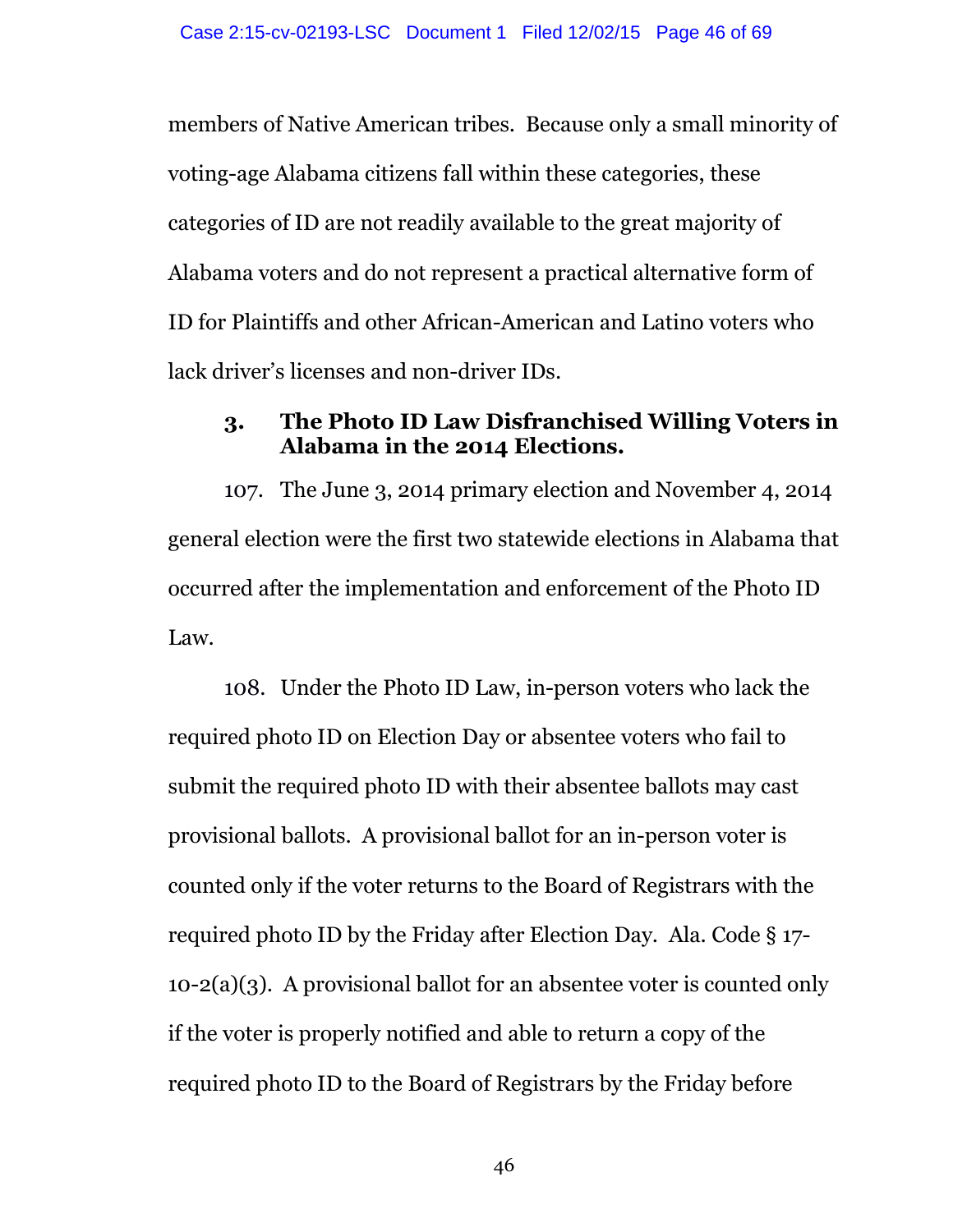Election Day. Ala. Code  $\S 17$ -10-2(c)(1). Voters who lack the necessary photo ID thus cannot meaningfully take advantage of such "failsafe" provisional voting.

109. At least 629 provisional and absentee ballots (66 provisional and 563 absentee) cast in the 2014 primary and general elections by voters without the required photo ID were not counted because the voters failed to "cure" their ballots pursuant to the Photo ID Law's inadequate failsafe procedures.

110. During the June 2014 primary, eligible registered voters were turned away at the polls because they lacked the required Photo ID. For example, news reports described the experience of Willie Mims, a 93-year-old African-American man who had voted in every election for as long as the State kept records and was one of the people who was turned away because he lacked the required ID. Mr. Mims did not drive or have a reason to own one of the required forms of photo ID for any purpose other than for voting. Mr. Mims passed away in July 2015; he was denied his last opportunity in life to vote.

111. Following the June 2014 primary, Plaintiffs sent a letter to the Secretary of State explaining that, based on the full or partial responses to information requests sent to the relevant election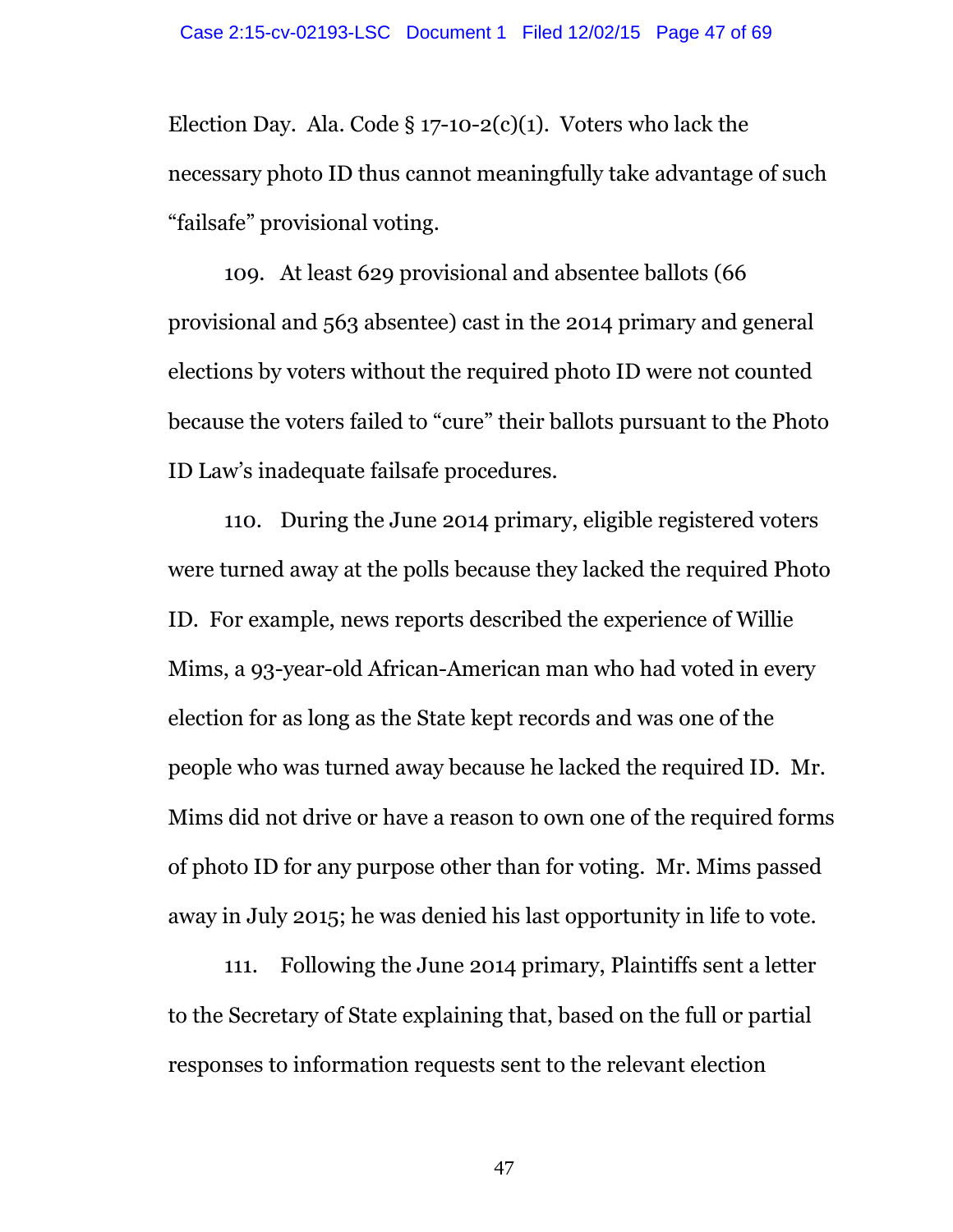officials in 49 Alabama counties, Plaintiffs had learned that at least 282 provisional and absentee ballots cast were not counted in the June 2014 primary because otherwise eligible voters had not submitted the required photo ID, and that about 40% of those ballots were from majority-African-American counties.

112. In the November 2014 election, the first general election in which the Photo ID Law was enforced, eligible voters were again deterred from voting or turned away at the polls because they lacked the required photo ID. Prior to the November 2014 election, for example, Plaintiff GBM spoke with several prospective voters who said that they would not vote because they lacked the required photo ID. On Election Day, Plaintiff GBM also encountered a number of African-American voters without the required photo ID, including a fifty-seven year-old African-American woman residing in Jefferson County. The voter was initially turned away by election officials because she lacked the required photo ID and no election official was willing to "positively identify" her. The voter was offered a provisional ballot only after the intervention of Plaintiff GBM. Because she could not provide the required ID, her ballot was never counted.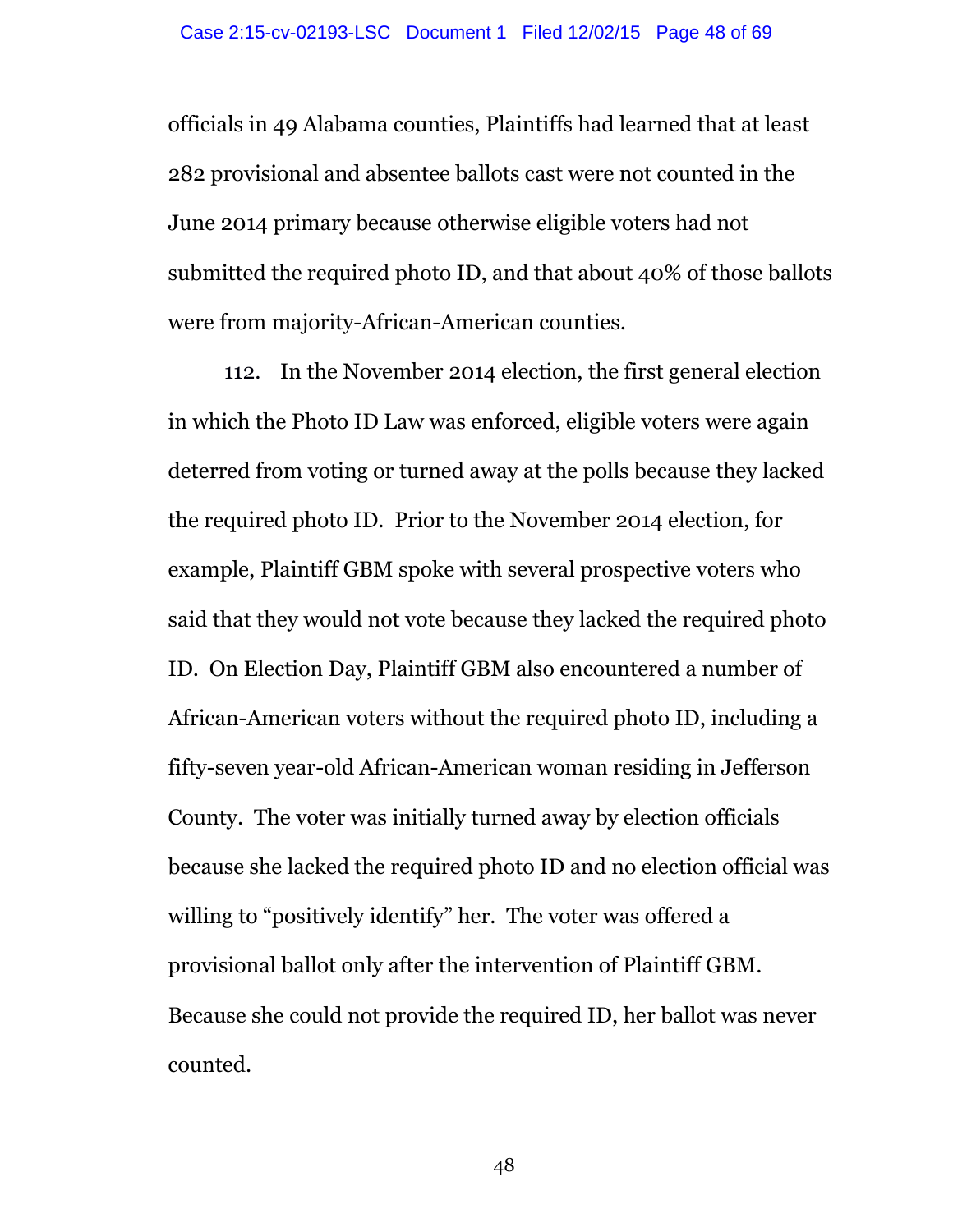113. The turnout rate in Alabama for the November 4, 2014 election was 41%, the lowest voter turnout in an Alabama general election in the last 28 years. Upon information and belief, some of the voters who did not vote in this election were deterred from doing so due to the imposition of the Photo ID Law.

114. Following the November 4, 2014 general election, Plaintiffs again contacted election officials in 47 counties and found that at least 347 provisional and absentee ballots cast by otherwise eligible voters were not counted in that election because those voters had failed to provide the required photo ID. The majority of these discarded ballots came from counties with significant African-American and Latino populations, including 124 discarded ballots from Jefferson County (47% African-American and Latino), 94 ballots from Mobile County (35% African-American), 32 from Montgomery County (56% African-American), 22 from Choctaw County (43% African-American), and 13 from Perry County (68% African-American).

115. Upon information and belief, during the 2014 elections, a significant portion of those voters who lacked the required photo ID (1) failed to appear at the polls; (2) did not cast a provisional ballot or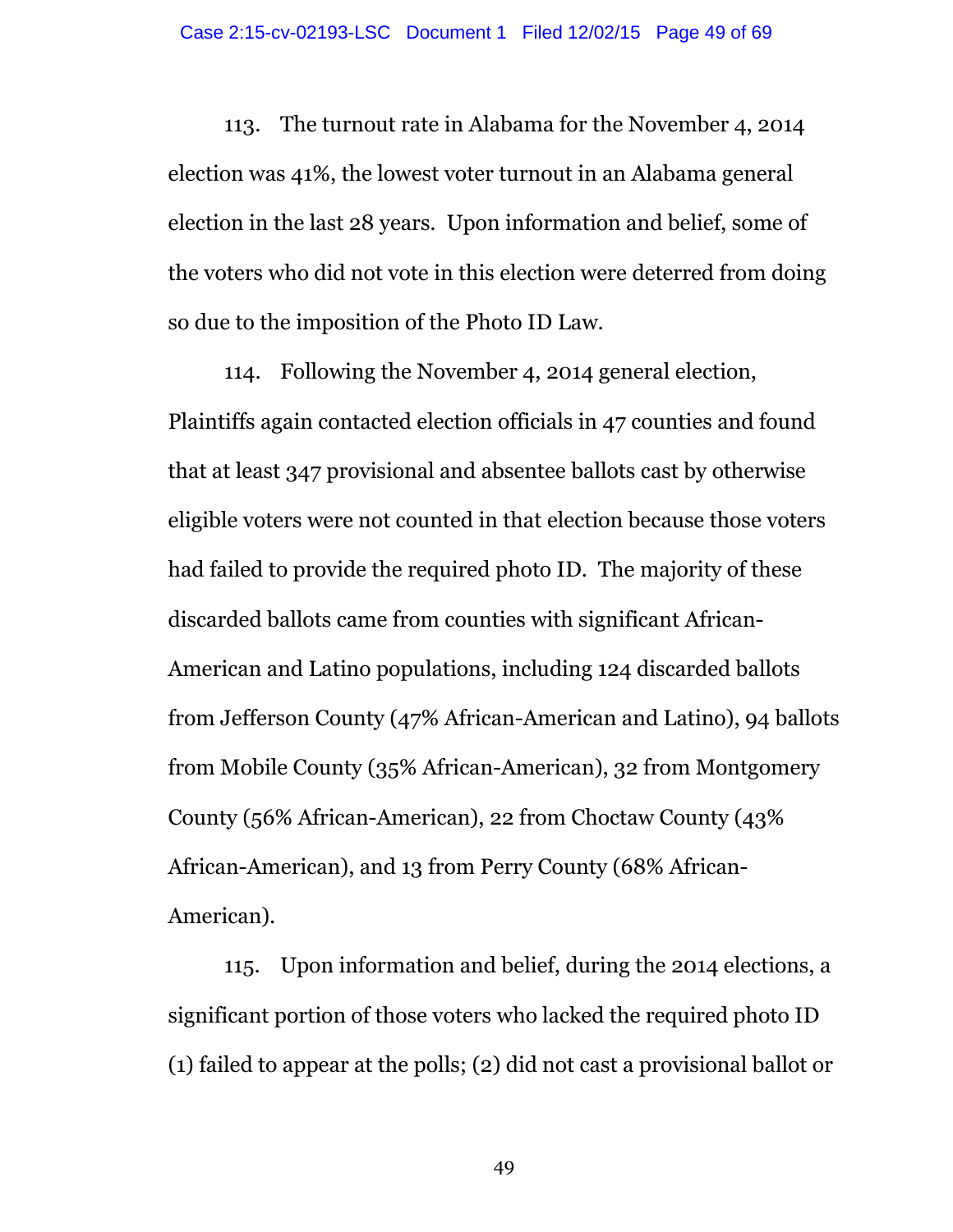were not offered provisional ballots by election officials; (3) were not "positively identified" by two election workers as provided for by the Photo ID law; or (4) cast provisional ballots that went uncounted because they were unable to "cure" their ballots by obtaining and submitting the necessary photo ID within the period provided for by the Photo ID law.

116. The problems experienced by the African-American constituents of Lee County Commissioner John A. Harris exemplify this improper burden. Mr. Harris represents a majority-African-American district. He met with at least two African-American constituents over the age of seventy-five whose absentee ballots were rejected in the November 2014 elections because they could not provide copies of the required photo IDs with their absentee ballots. For example, one of Mr. Harris's constituents is retired, has never possessed a driver's license, and does not own a car. That voter mailed in an absentee ballot and a photocopy of a senior citizen photo ID card. The voter subsequently received a letter from election officials notifying her that her ballot had been rejected because she failed to submit the required photo ID. The second African-American constituent of Mr. Harris similarly had her absentee ballot rejected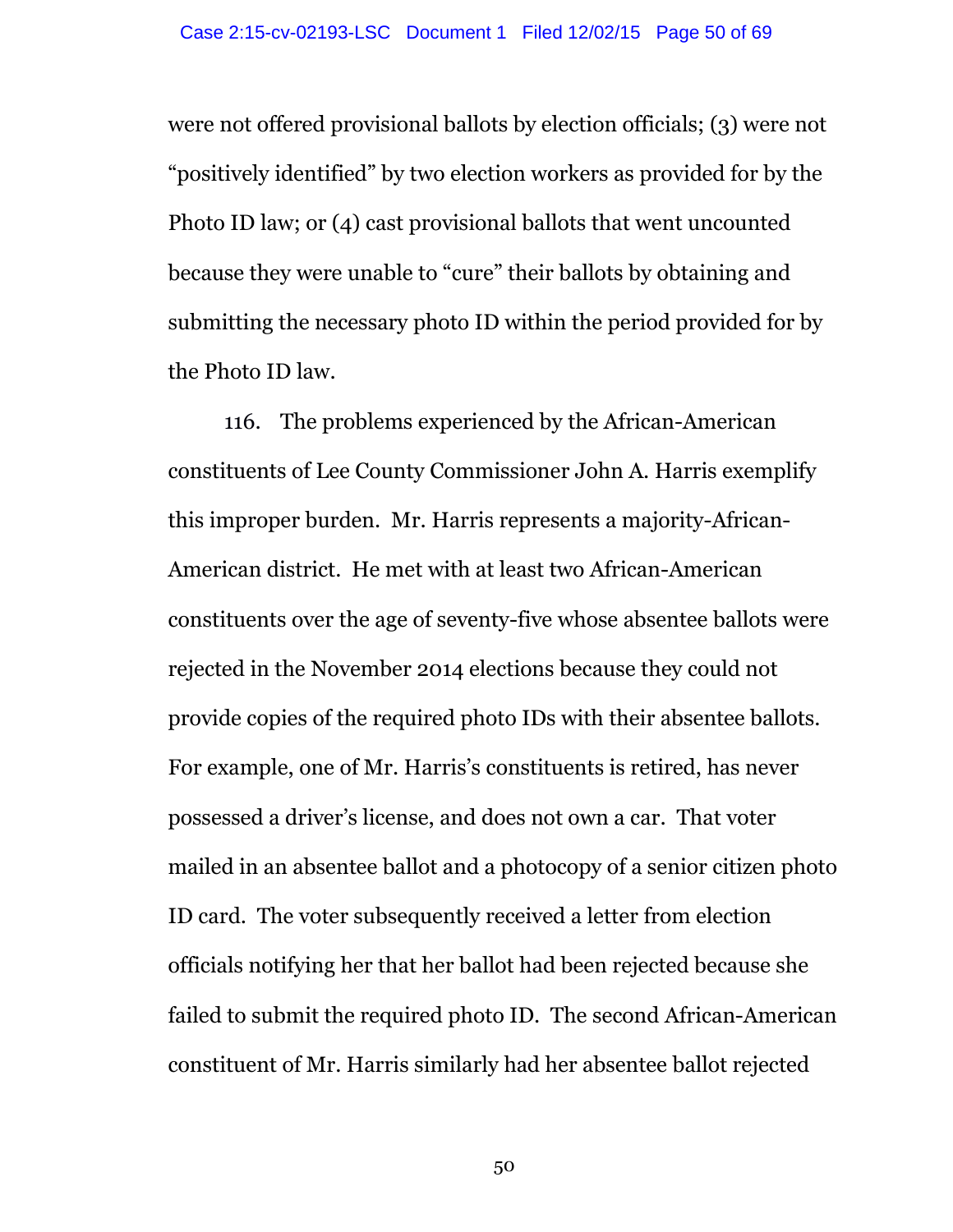after Defendants determined that photo IDs issued by public housing authorities are not acceptable for voting under the Photo ID Law.

# **4. The Discriminatory Implementation of the Photo ID Law**

117. Upon information and belief, during the June 3, 2014 primary election, local election officials in two disproportionately white counties, Jackson County (89.8% white population, 3.6% African-American population) and Randolph County (75.0% white population, 20.2% African-American population), waived the Photo ID Law for absentee voters. Given the demographics of these counties, this practice resulted in the Photo ID Law's burdens falling more heavily on African-American and Latino voters statewide than on whites.

118. Upon information and belief, election officials in Alabama have selectively enforced and will continue to selectively enforce the Photo ID Law in unconstitutional ways that impose heavier burdens on African-American and Latino voters.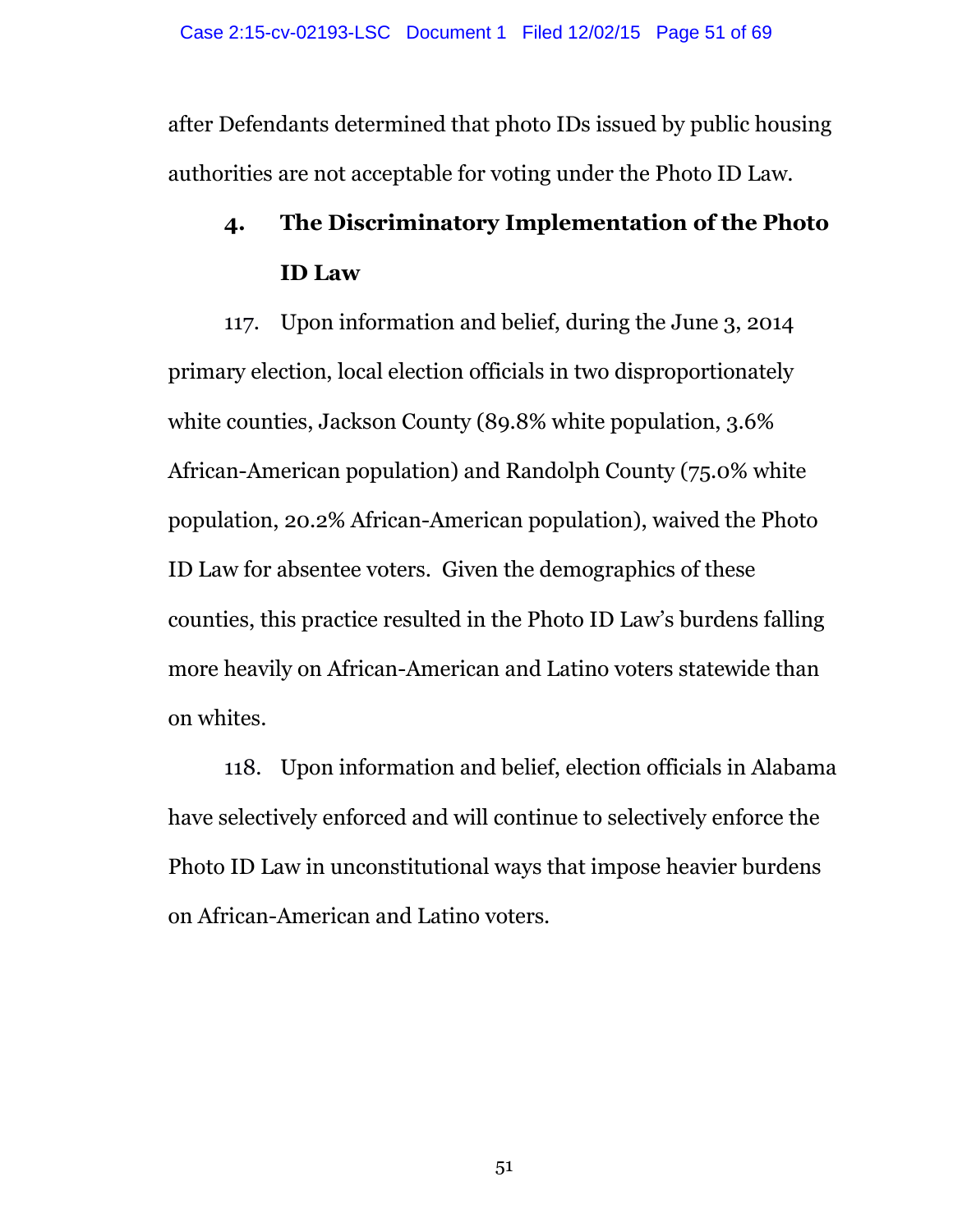## **5. Alabama's Photo ID Law Interacts with Historical and Social Conditions to Limit Opportunities for African-American and Latino Voters to Participate Equally in the Political Process.**

119. Race, color, and membership in a language minority group continue to be determinative factors in citizens' access to Alabama's political process, as discussed above and reflected by the following: (1) Alabama has a history of state-sponsored racial discrimination in voting; (2) Alabama elections at all levels are plagued by racially polarized voting; (3) African-American and Latino voters continue to bear the effects of racial discrimination in education, employment, health and other socioeconomic areas, including lower average household vehicle ownership, disproportionately high levels of single-parent households, and disproportionately high rates of poverty, which hinder their ability to participate effectively in the political process; (4) Defendants have engaged in electoral practices, such as severely limiting the times and places for obtaining the required photo ID, that magnify the substantial burdens that the Photo ID Law imposes on African-American and Latino voters; (5) electoral campaigns in Alabama involve racial appeals; (6) Defendants are less responsive to the concerns of African-American and Latino voters than to the concerns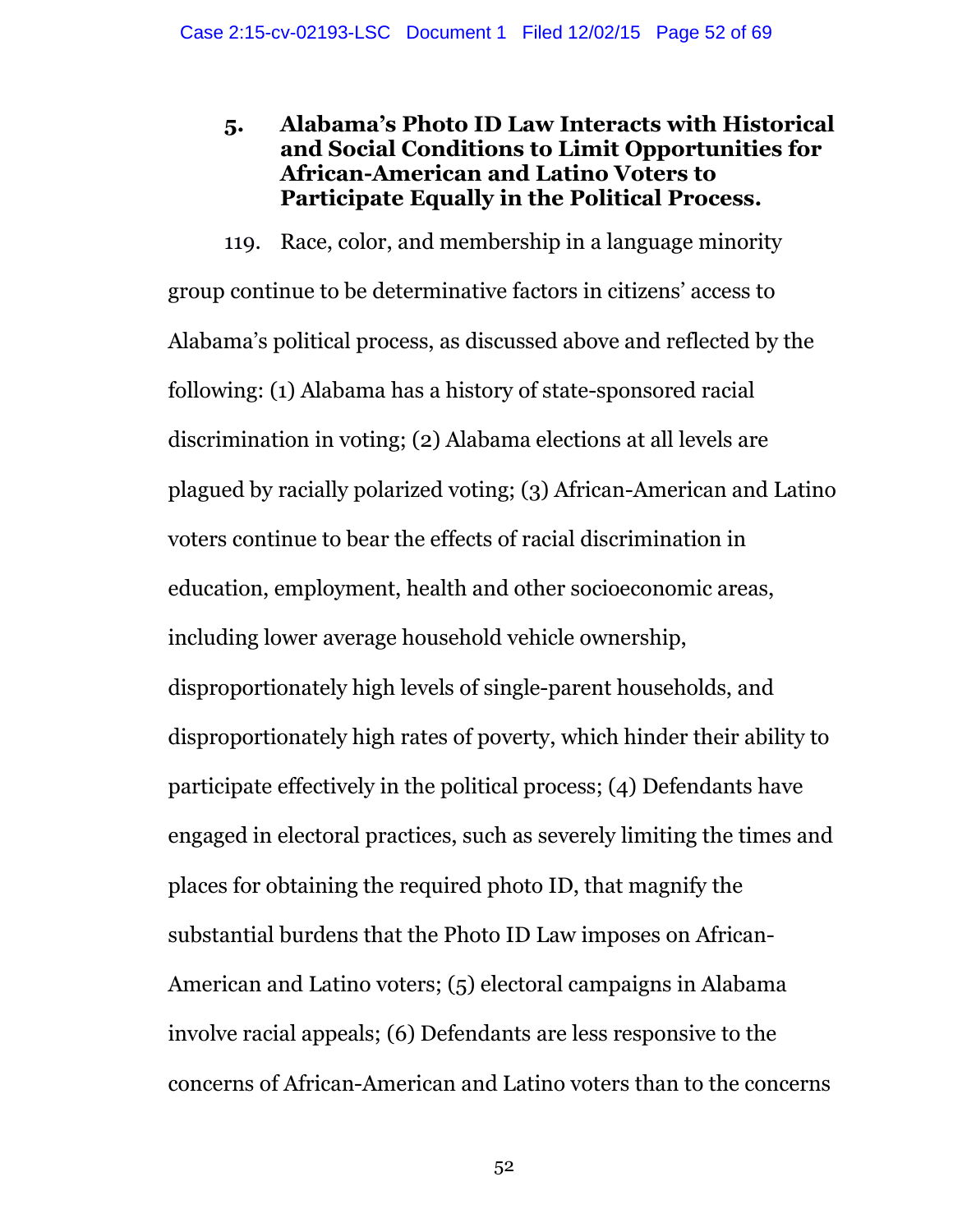of white voters; and (7) the purported rationales for the Photo ID Law, such as ensuring electoral integrity and preventing voter fraud, are tenuous at best and false in reality because there is no factual basis to support these rationales, nor can it be shown that the Photo ID Law serves these stated rationales.

120. As described above, the process of obtaining and maintaining a valid photo ID imposes substantial and material burdens on voters, in particular the poor. Because African Americans and Latinos in Alabama continue to bear the effects of discrimination in areas such as education, employment, housing, and criminal justice, African-American and Latino voters experience poverty at three times the rate of whites, have much lower vehicle ownership rates than white households, and disproportionately live in singleparent homes. As a result, the significant burdens associated with obtaining and maintaining valid photo ID fall disproportionately on African-American and Latino voters.

## **D. The Photo ID Law's Positively Identify "Voucher" Provision Violates the Voting Rights Act.**

## **1. The Provision and Lack of Administrative Regulations**

121. The Alabama Photo ID Law includes a Positively Identify Provision that requires any otherwise eligible in-person voter who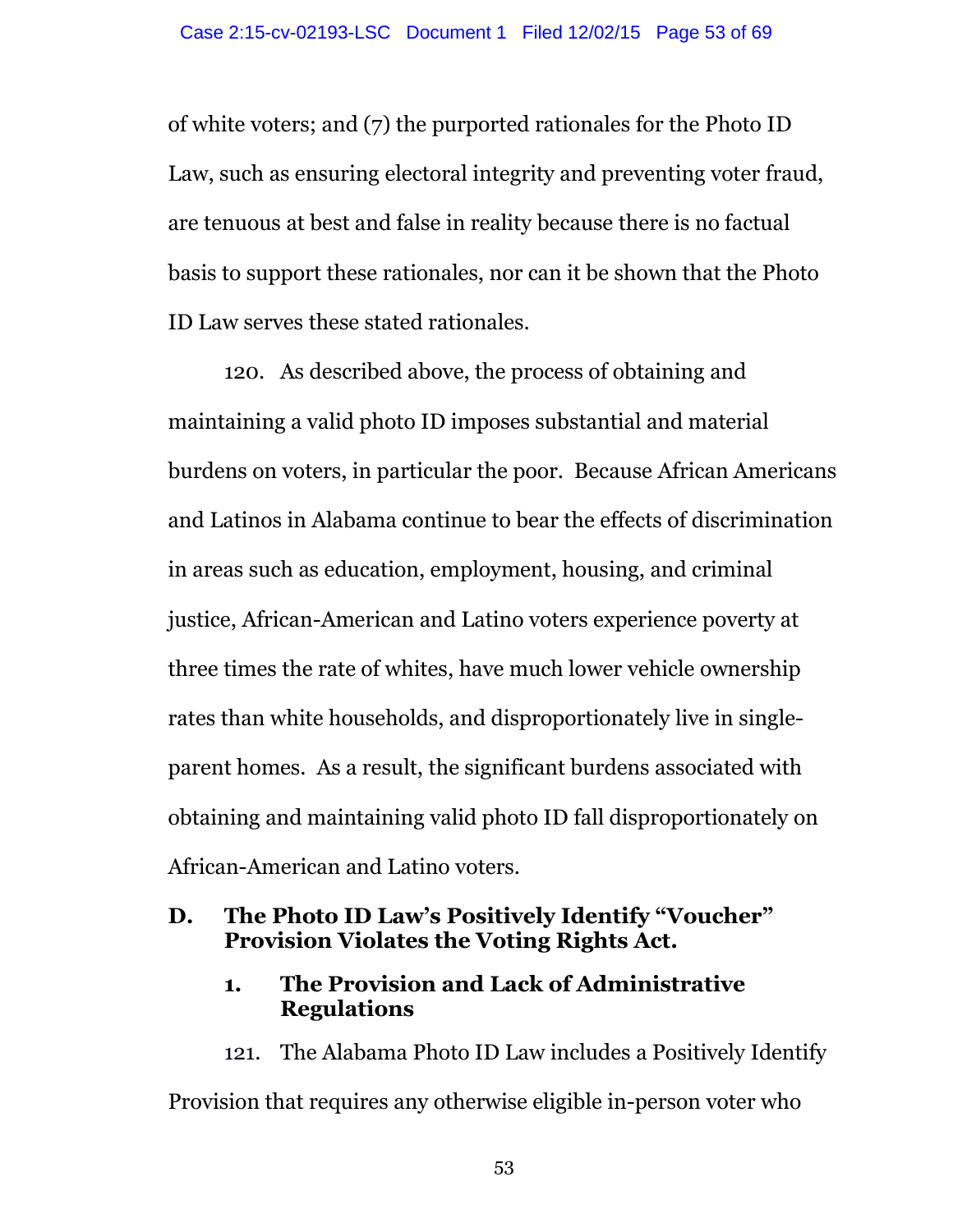lacks the required photo ID on Election Day to be vouched for under oath by two election officials before casting a regular ballot. The provision states: "[A]n individual who does not have valid photo identification in his or her possession at the polls shall be permitted to vote if the individual is positively identified by two election officials as a voter on the poll list who is eligible to vote and the election officials sign a sworn affidavit so stating." Ala. Code § 17-9-30(e).

122. The Positively Identify Provision does not define "positively identify"; and it does not restrict, nor does it provide any guidance concerning, the methods or forms of identification that may be relied upon by an election official to "positively identify" a prospective voter under this prerequisite to voting. Upon information and belief, African-American and Latino voters who lack driver's licenses are also less likely than white voters who lack driver's licenses to be personally acquainted with two election officials at their polling places.

123. Because the Positively Identify Provision on its face provides election officials with the unfettered discretion to determine on a case-by-case basis what methods or forms of ID are sufficient to "personally identify" a prospective voter who lacks the required photo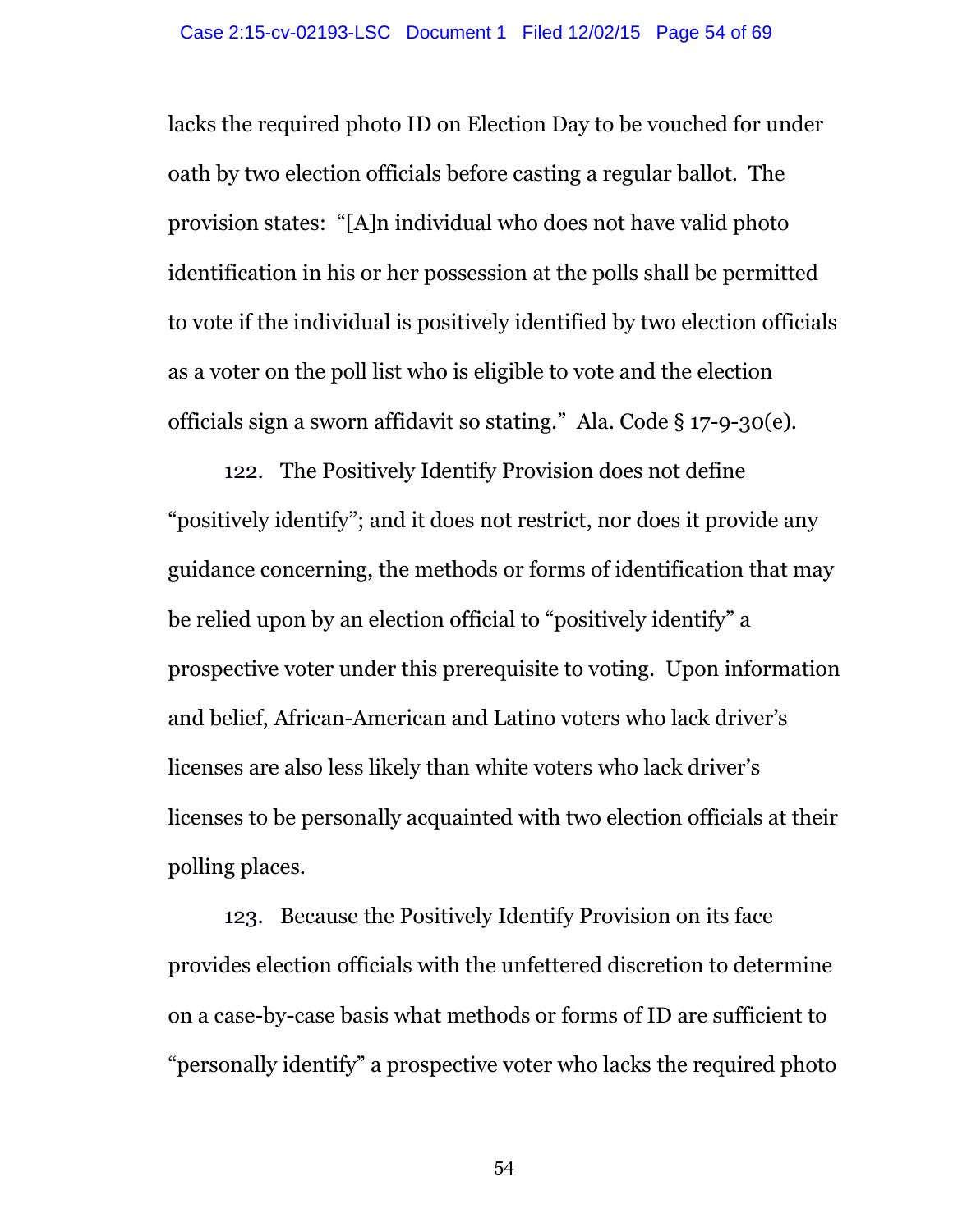ID, the Provision gives election officials the arbitrary and potentially discriminatory power to decide who is or is not permitted to cast a regular ballot.

#### **2. The Undefined Provision Violates Section 201.**

124. The undefined Positively Identify Provision is a "test or device" that violates Section 201 of the Voting Rights Act by imposing a requirement that a citizen without the required photo ID must prove his or her qualifications by the voucher of the election officials present at the precinct. 52 U.S.C. §§ 10501 (b)(4) (proscribing "any requirement that a person as a prerequisite for voting . . . prove his qualifications by the voucher of registered voters or *members of any other class*") (emphasis added).

125. The undefined Positively Identify Provision gives election officials in Alabama the arbitrary power to accept or reject any prospective voter without the required photo ID, and to waive the onerous Photo ID Law for personal acquaintances and/or any other prospective voters for whom the two election officials are willing to sign an oath. This requirement is *per se* illegal under Section 201 of the Voting Rights Act and disproportionately affects Black and Latino voters who lack the required photo IDs.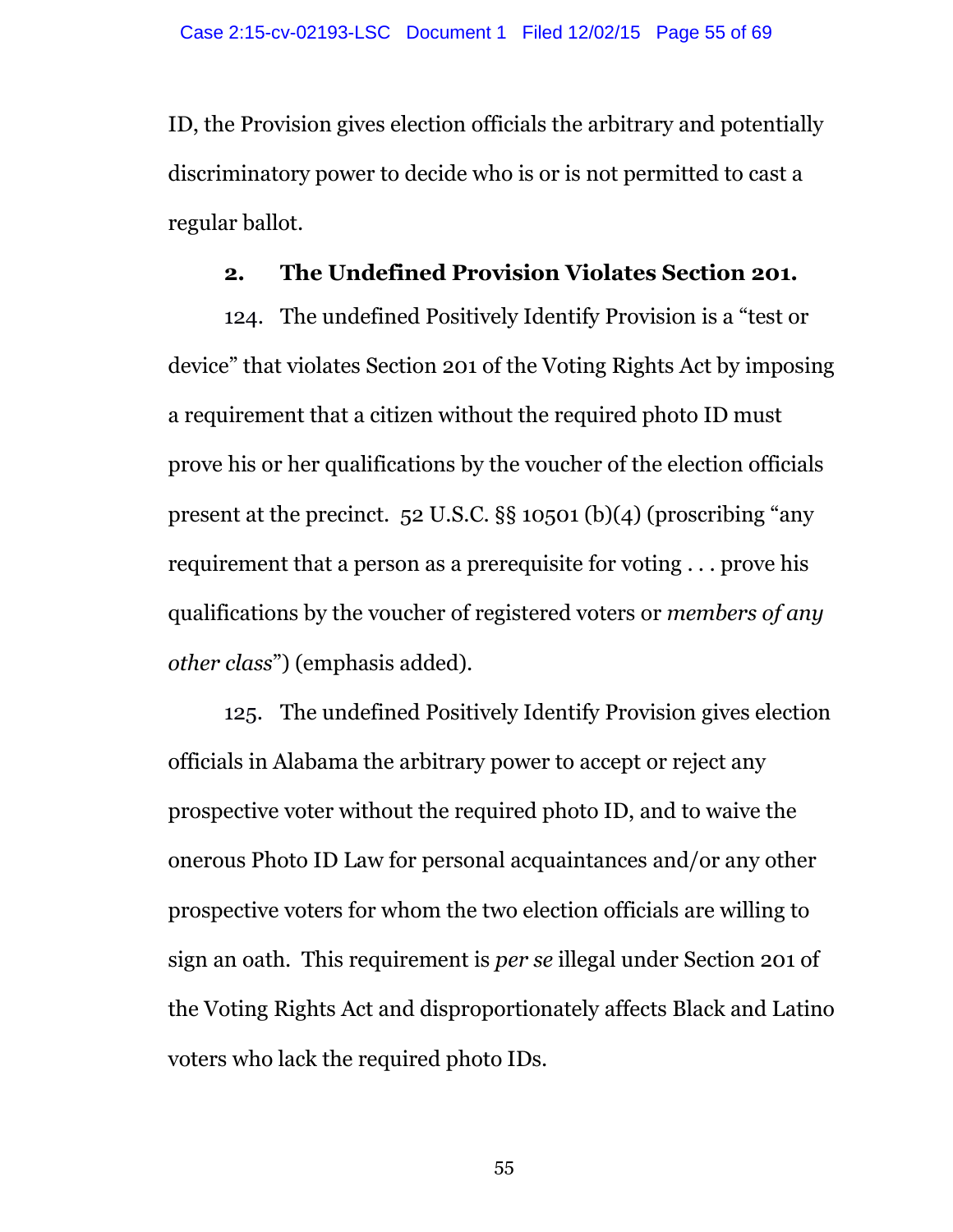126. The statute limits the "class" of people who can vouch for a citizen to the small number of election officials who are assigned to and present at the particular precinct when the citizen seeks to vote, and requires two such persons from that small class to "positively identify" the voter; therefore, the Positively Identify Provision is even more restrictive than a requirement that a voter be vouched for by the much larger class of "registered voters," a requirement that is also expressly prohibited by Section 201 (52 U.S.C.  $\S$  10501 (b)(4)).

## **E. Defendants' Lack of Responsiveness to Plaintiffs' Concerns Regarding the Discriminatory Photo ID Law**

128. Defendants have not been responsive to the concerns and needs of African-American and Latino voters with respect to the Photo ID Law or the Positively Identify Provision.

129. On March 3, 2014, Plaintiffs sent a letter to the Defendant Alabama Secretary of State requesting that he issue administrative rules for the Positively Identify Provision that are nondiscriminatory, uniform, and consistent with the Voting Rights Act and the United States Constitution. That letter explained the potential effect and illegality of the undefined Positively Identify Provision, and offered reasonable suggestions for nondiscriminatory administrative rules for implementing the Positively Identify Provision.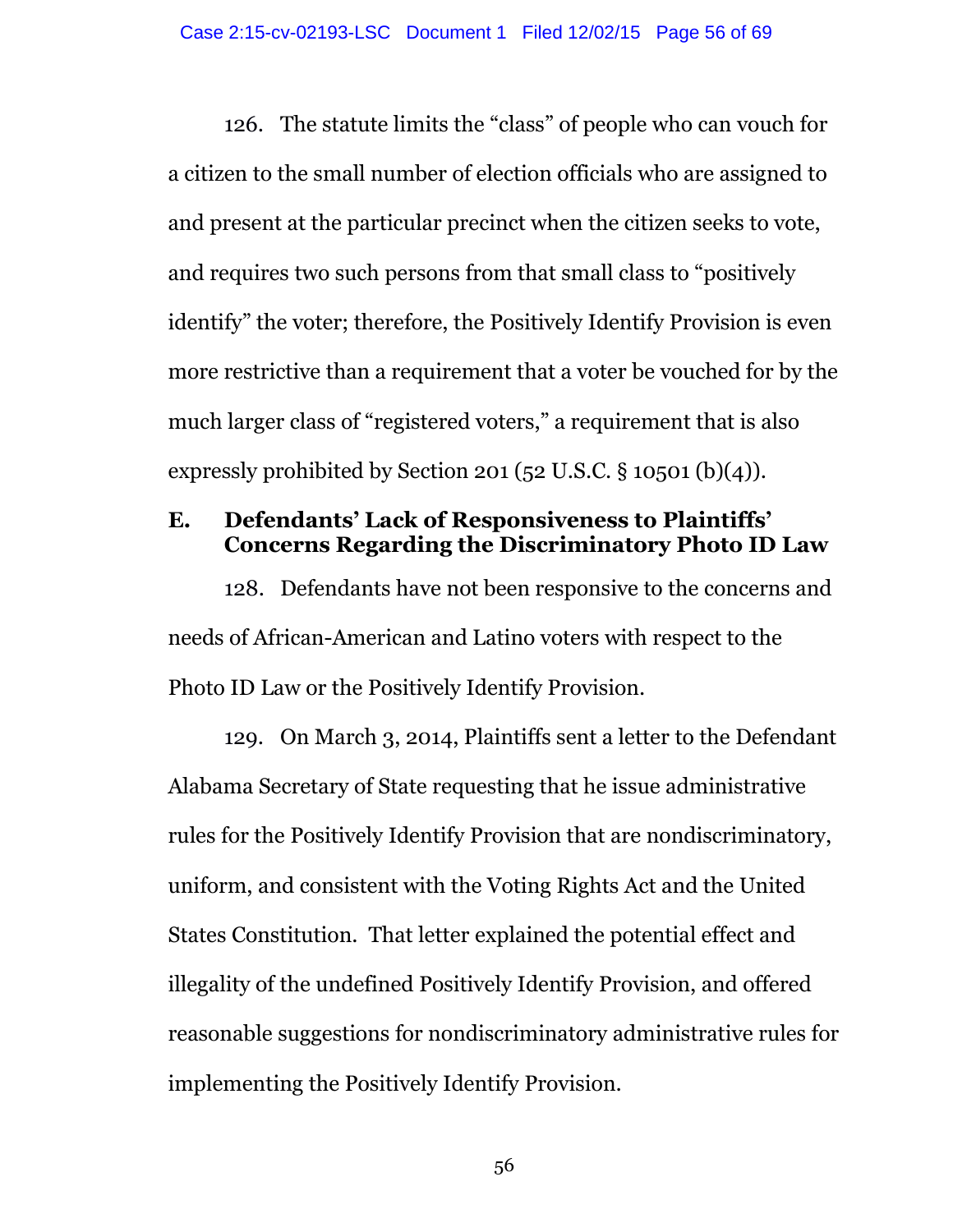130. On March 24, 2014, the Secretary of State wrote to Plaintiffs to acknowledge there was "merit to [the] request that [this] office promulgate an additional administrative rule that will provide uniform guidance throughout the State as to how positive identification is to be established by election officials."

131. On March 26, 2014, Plaintiffs again wrote to the Defendant Secretary of State to ask that he provide reasonable administrative rules for the Positively Identify Provision that would be consistent with Section 201 of the Voting Rights Act.

132. On April 16, 2014, the Defendant Secretary of State certified two emergency administrative rules, Ala. Admin. Code §§ 820-2-9-.14, 820-2-9.15, interpreting the Positively Identify Provision to preclude election officials from positively identifying a prospective elector by any means other than "personal acquaintance" that allows the official to state "with certainty and with no doubt or reservation" that the voter is who he/she says he/she is. 2014 Ala. Reg. Text 360145, 360201. The emergency rules remained in effect for no longer than 120 days, and thus expired no later than August 2014.

133. On April 18, 2014, the Defendant Secretary of State proposed two administrative rules, Ala. Admin. Code §§ 820-2-9-.14,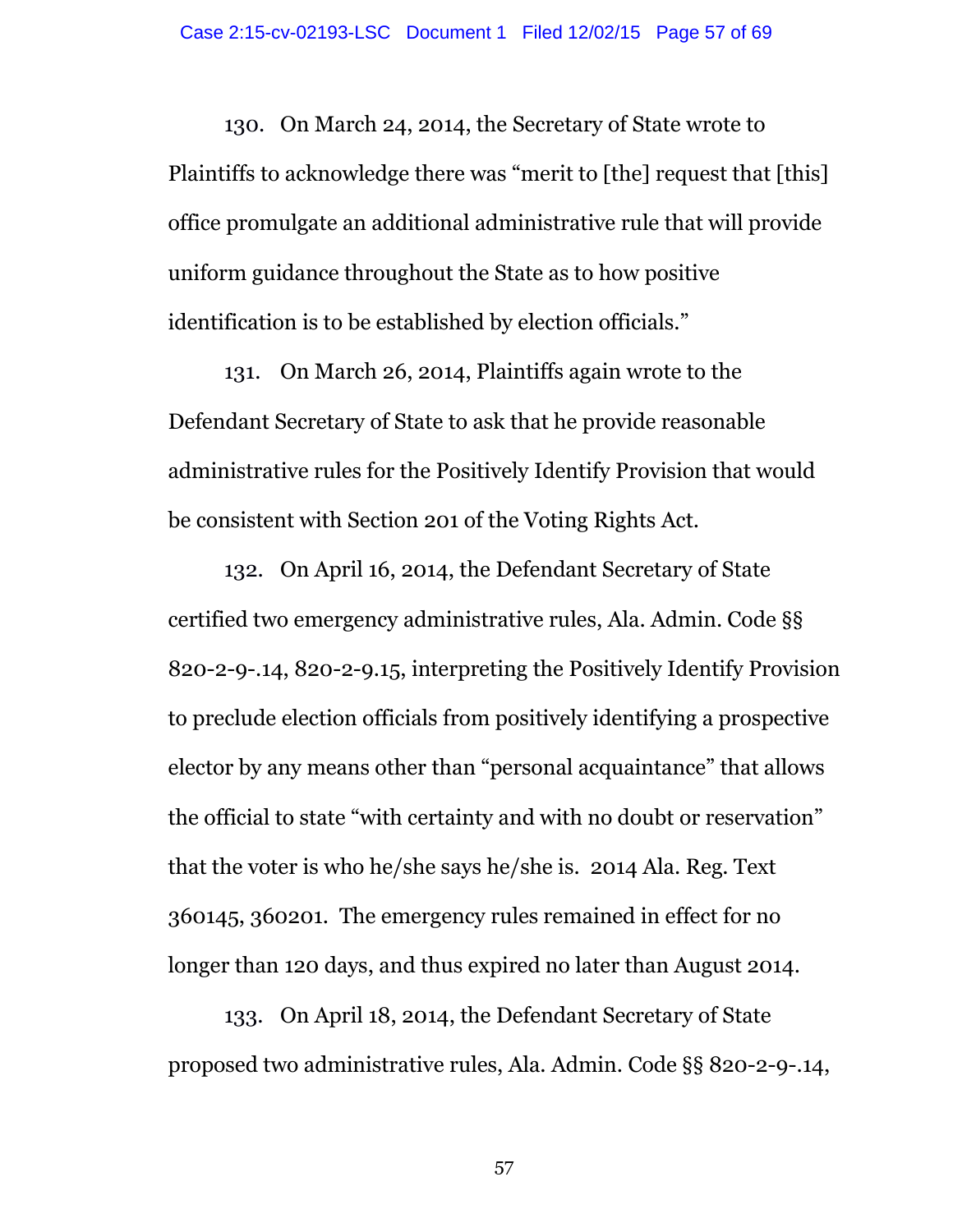820-2-9.15, interpreting the Positively Identify Provision in the same manner as did the emergency rules. 2014 Ala. Reg. Text 360200.

134. On May 29, 2014, the NAACP Legal Defense & Educational Fund, Inc. provided comments on the proposed administrative rules that reiterated Plaintiffs' concerns that the proposed rules violate Section 201 of the Voting Rights Act, and the Fourteenth and Fifteenth Amendments to the Constitution. Those comments explained that the proposed administrative rules were nearly identical to Alabama's past unconstitutional "supporting witness" requirement, and mirrored the past exemption to Alabama's poll tax, whereby white acquaintances of the poll tax collector were afforded privileges that were not equally available to African Americans. The letter concluded by again offering specific suggestions for rules that would be nondiscriminatory, such as allowing election officials to "positively identify" an individual lacking the required photo IDs if that individual could (1) answer simple questions about identifying information in the poll book, (2) sign an affidavit confirming her or his identity, or (3) produce a form of identification that had been permissible under Alabama's past nonphoto voter ID law, such as a voter registration card.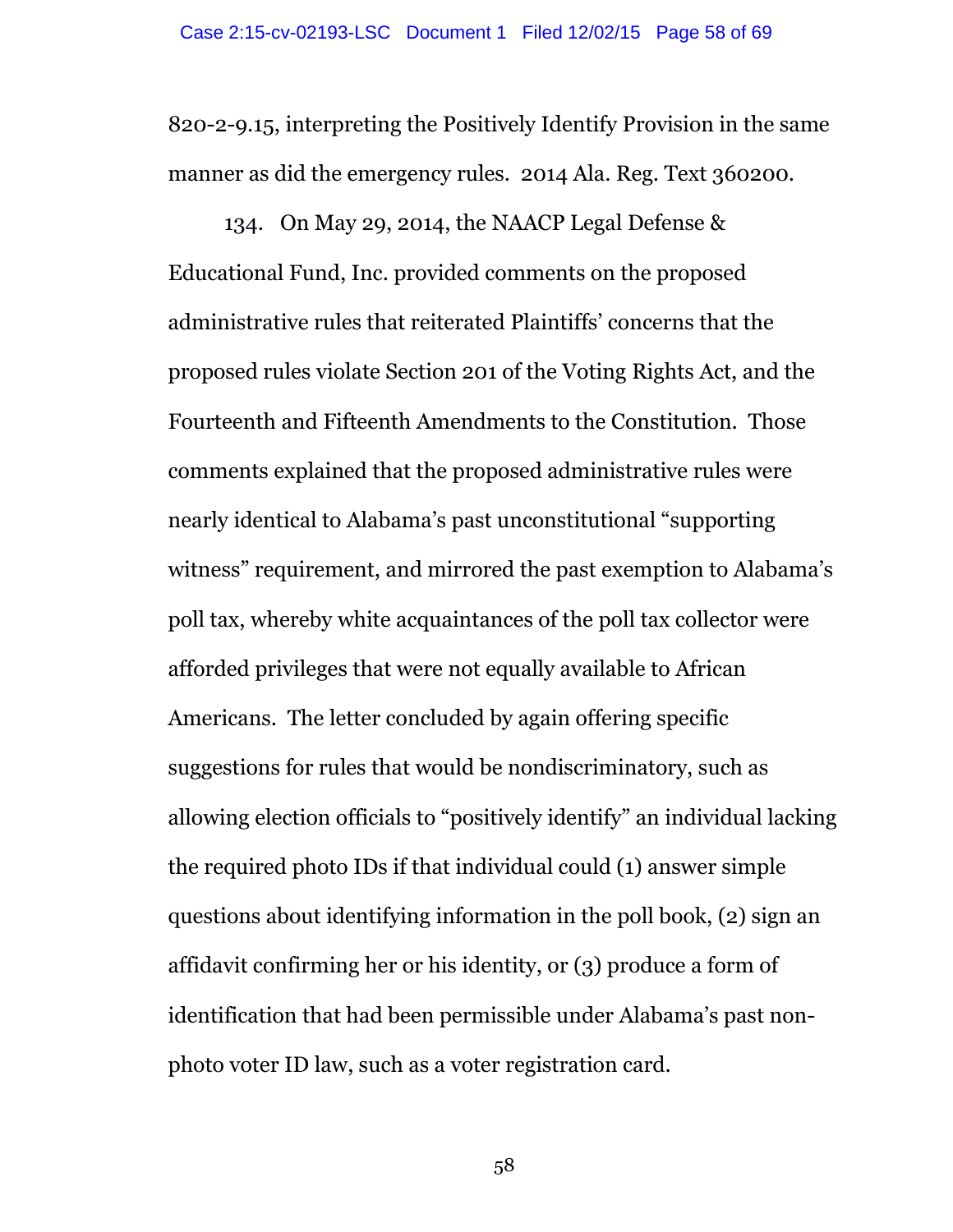135. On June 6, 2014, the Secretary of State issued a press release stating that, despite the criticisms of the proposed rules for the Positively Identify Provision, he had "no intention of interpreting this law" in a manner different from that provided for in the proposed rules. Thus, the Secretary of State confirmed that he would interpret the law to mean that a prospective voter without a valid Photo ID could be positively identified by poll workers only by "personal acquaintance" and that would allow the official to state "with certainty and with no doubt or reservation that the voter is who he/she says he/she is."

136. As of August 2014, the Positively Identify Provision's emergency rules expired, and the proposed rules did not become final rules. Since then, including during the November 2014 election, there have been no administrative rules defining or otherwise governing the Positively Identify Provision.

137. On September 3, 2014, Plaintiffs wrote to Defendant Secretary of State to raise concerns that (1) the Photo ID Law had disfranchised hundreds of voters in the 2014 primary election; (2) Defendant had not adequately made the required photo IDs accessible to African-American and Latino voters; and (3) election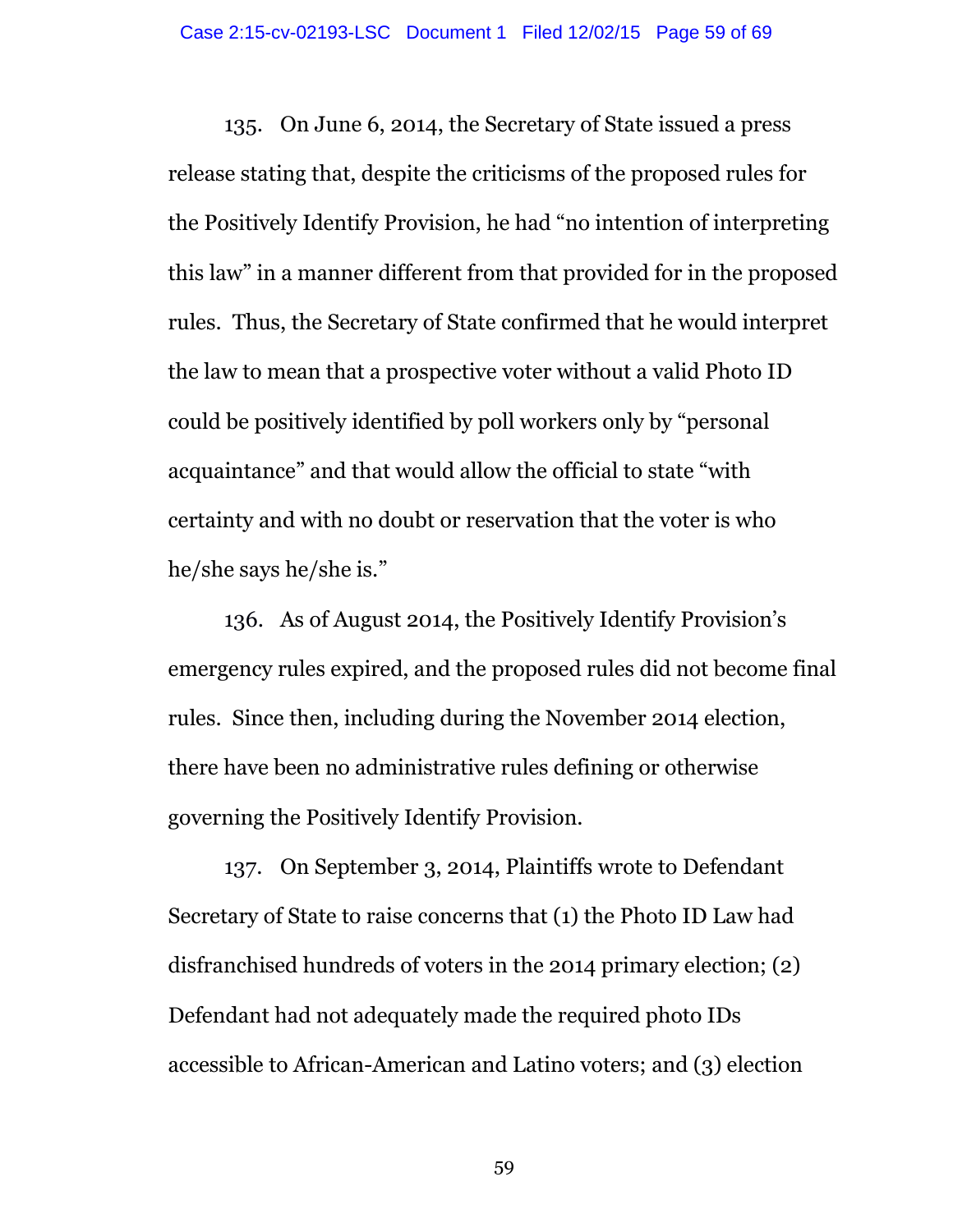officials in at least two counties had failed to apply the Photo ID Law to absentee ballots.

138. On September 26, 2014, Plaintiffs met in-person with the Alabama Secretary of State and his staff to again raise their various concerns about the Photo ID Law. Both at that meeting and in correspondence thereafter, Plaintiffs requested that Defendant Secretary of State (1) utilize the No-Match List to identify and contact those voters who may lack the required photo ID; (2) improve the administration of the absentee voter photo ID requirement; and, again, (3) interpret the Positively Identify Provision consistent with Section 201, so that election officials could provide regular ballots to persons with whom election officials may not be personally acquainted. In addition, Plaintiffs requested that photo IDs issued by public housing authorities be ruled acceptable for voting under the Photo ID Law, and that the Defendant Secretary of State operate additional mobile ID units on weekends and in the evenings at specific locations near African-American communities.

139. In response to Plaintiffs' requests, Defendant Secretary of State accepted some of Plaintiffs' suggestions for additional mobile ID unit times and locations. However, the expanded mobile ID unit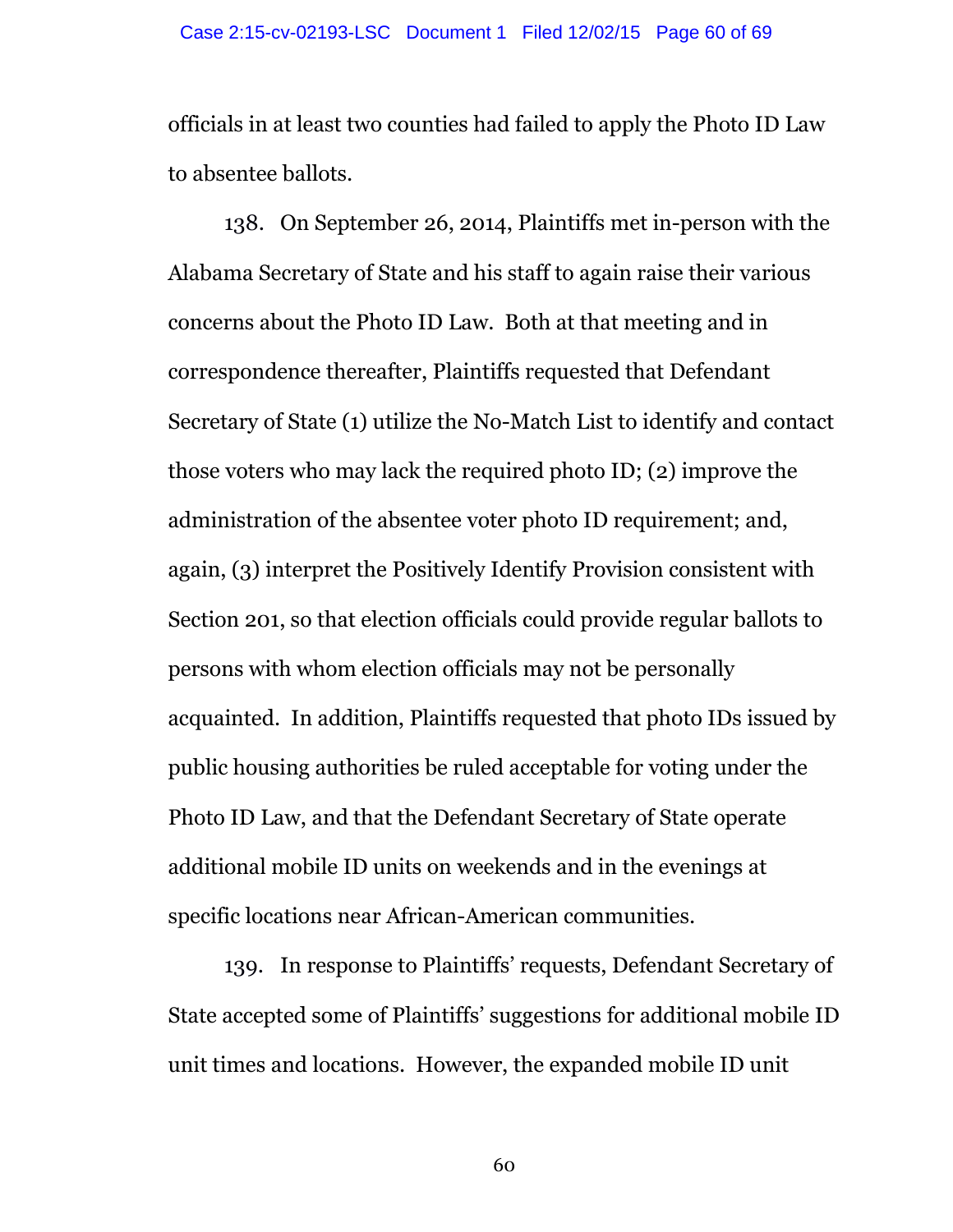hours and locations were insufficient to address the concerns described in this Complaint. For example, the Defendant Secretary of State rejected Plaintiffs' suggestion of placing mobile ID units at several predominately African-American public housing locations. Moreover, prior to the November 2014 election, Defendants rejected or otherwise failed to respond to Plaintiffs' other requests. For instance, Defendants denied Plaintiffs' request that public housing authority-issued photo IDs be ruled acceptable under the Photo ID Law.

140. As described above, on September 30, 2015, Defendants announced that ALEA would permanently close 31 part-time ALEA photo ID-issuing offices, including offices in eight of the eleven contiguous counties in the so-called "black belt."

141. On October 2, 2015, Plaintiffs wrote to notify Defendants that "[b]y closing the[ ] [ALEA] offices, the State will drastically reduce the number of sites where potential voters can obtain photo ID, creating a substantial and disproportionate burden on African Americans' ability to participate in the political process in Alabama." Plaintiffs also noted that Defendants' actions likely violate Section 2. On October 9, Defendants responded to Plaintiffs' letter and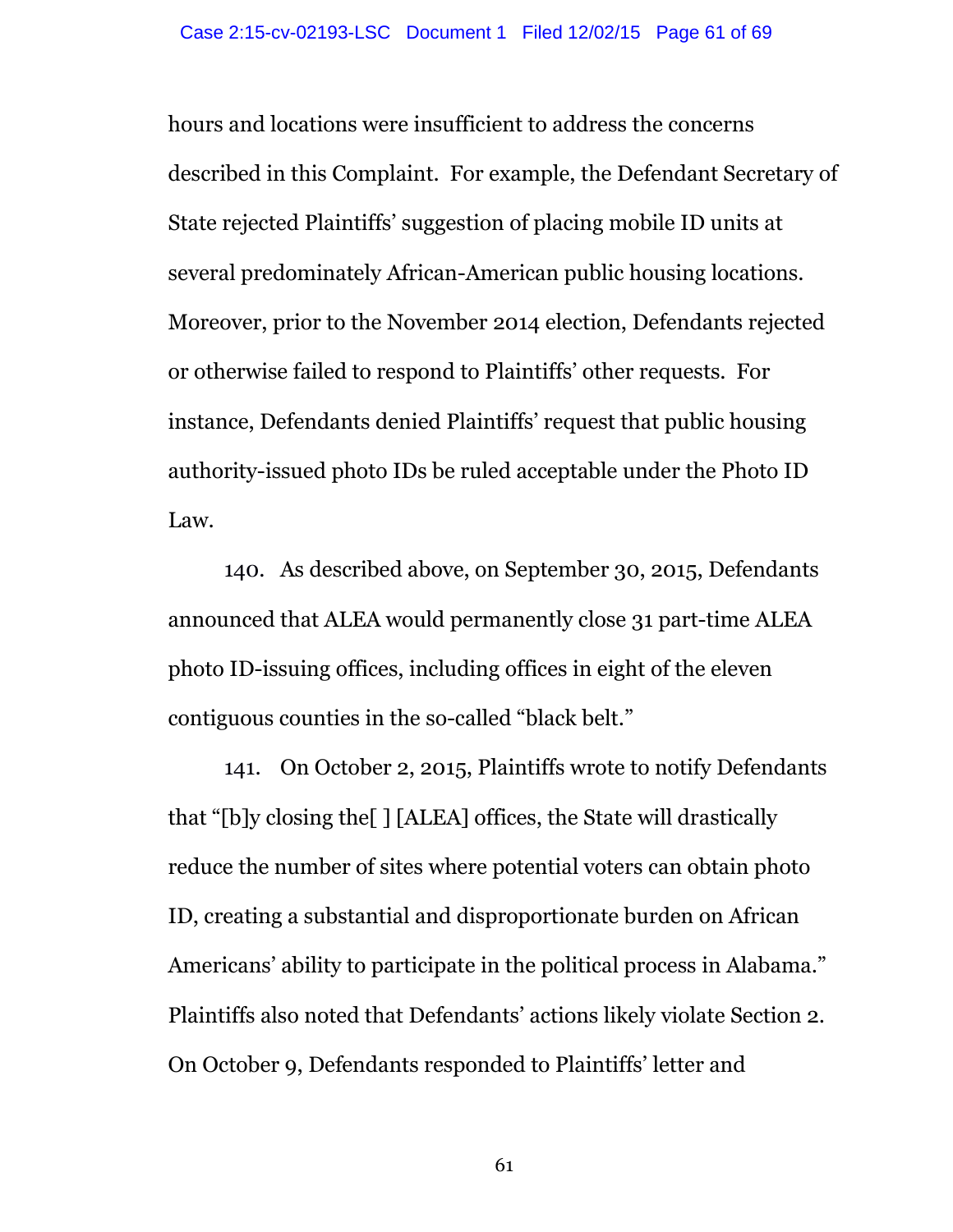produced various documents but did not, at the time, agree to reverse ALEA's closure decision.

142. On October 8, 2015, Defendant Merrill's office issued a press release in which it stated that "Alabama does not have a photo ID concern." In support of that assertion, the Secretary of State's office stated that "Alabama has 4,849,377 citizens," and that "2,998,969 of them are active or inactive voters." It further stated that "as of October 1, 2015, Alabama has 3,559,235 million citizens with a driver's license and 750,063 with a non-driver ID card issued by the Department of Motor Vehicles."

143. On November 6, 2015, Plaintiffs wrote to Defendant Merrill's office, seeking clarification of the data set forth in the October 8, 2015 press statement. In particular, Plaintiffs sought information as to exactly how many voters with ALEA-issued IDs were registered and/or eligible to vote. Defendant Merrill has not responded to this request.

144. In the context of the facts and circumstances alleged in this Complaint, Defendants' refusal to adopt nondiscriminatory and reasonable administrative rules for interpreting the Positively Identify Provision demonstrates that a purpose or effect of the Photo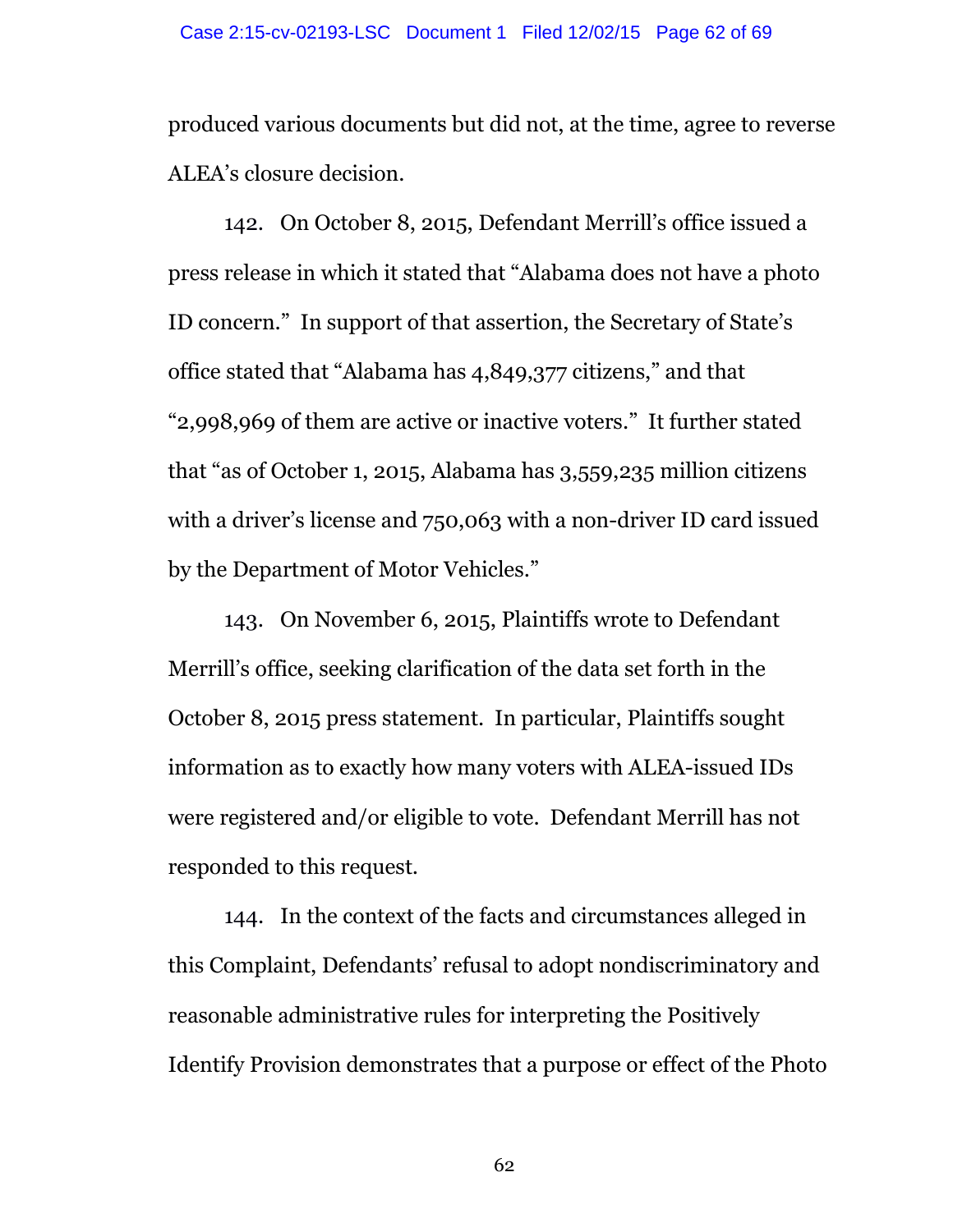ID Law and the Positively Identify Provision is to deny or abridge the right to vote on account of race.

145. In the context of the facts and circumstances alleged in this Complaint, Defendants' failure to operate the mobile ID unit program in a manner that materially addresses the burdens on African-American and Latino voters associated with obtaining the photo IDs required to vote demonstrates that a purpose or effect of the Photo ID Law is to deny or abridge the right to vote on account of race.

146. In the context of the facts and circumstances alleged in this Complaint, Defendants' decision to significantly limit the hours of operation for ALEA offices in the "black belt" and elsewhere demonstrates that a purpose or effect of the Photo ID Law is to deny or abridge the right to vote on account of race.

147. In the context of the facts and circumstances alleged in this Complaint, Defendants' lack of responsiveness to the expressed concerns and proposed solutions of Plaintiffs on behalf of African-American and Latino voters demonstrates that a purpose or effect of the Photo ID Law is to deny or abridge the right to vote on account of race.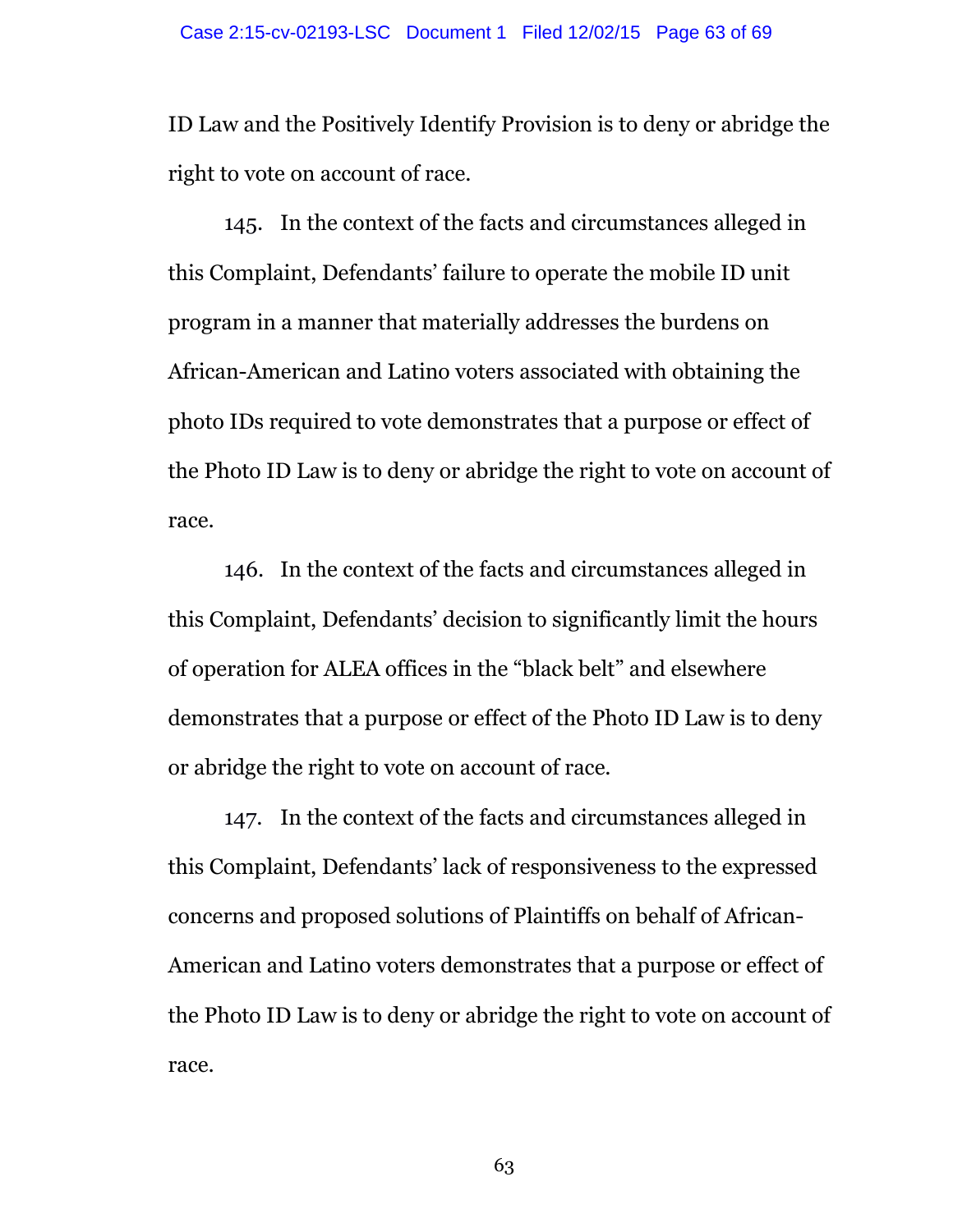# **F. The Facts Warrant Equitable Relief Under Section 3(c).**

148. The past and ongoing record of voting discrimination in Alabama, including Defendants' implementation and enforcement of the Photo ID Law, and their enforcement of its Positively Identify Provision as a statutorily prohibited and unconstitutional test or device, demonstrates that the State has implemented and will continue to implement voting laws that limit the electoral opportunity of African-American and Latino voters.

149. Without Section 3(c) preclearance review, Alabama is likely to persist in enforcing discriminatory laws, policies, or practices that have the purpose or effect of violating the rights of African-American and Latino voters, in violation of the Voting Rights Act of 1965 and the Fourteenth and Fifteenth Amendments of the U.S. Constitution.

# **V. CLAIMS**

## **A. Count One: The Photo ID Law Violates Section 2 of the Voting Rights Act (52 U.S.C. § 10301).**

150. Plaintiffs reallege the facts set forth above.

151. In violation of the rights of Plaintiffs' constituents to vote free from racial discrimination, (1) Defendants adopted and/or operate the Photo ID Law as an intentionally discriminatory device,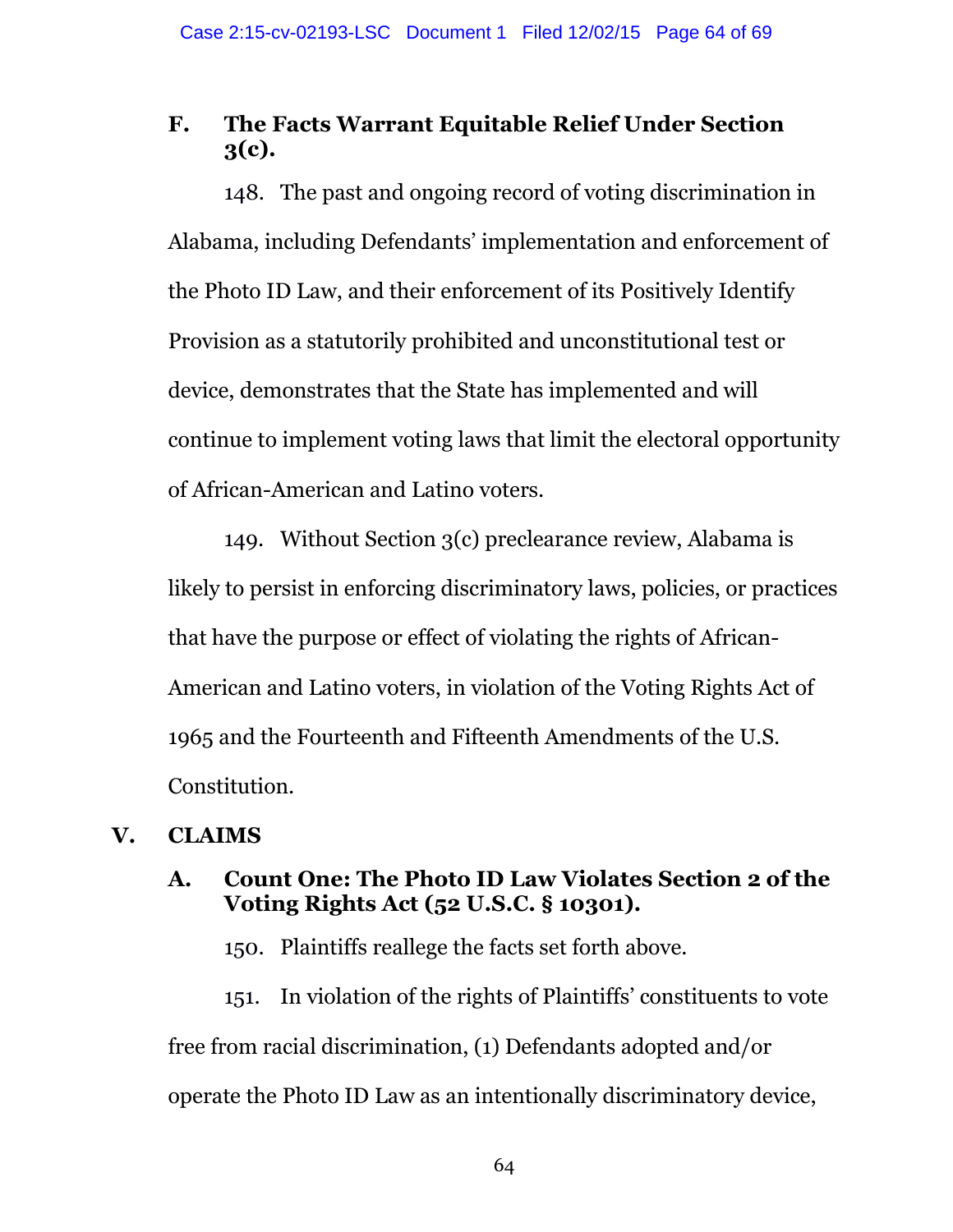and, as applied, (2) the Photo ID Law results in African-American and Latino voters having less opportunity than white voters to participate effectively in the political process and to elect candidates of their choice.

152. The Photo ID Law and its implementation result in a substantial and disproportionate number of African-American and Latino voters—who are without the required photo ID or face greater burdens in obtaining and maintaining the photo ID required to vote under the Photo ID Law—having less opportunity to participate effectively in the political process in Alabama on account of race, color, or language minority status.

## **B. Count Two: The Undefined Positively Identify Provision Violates Section 201 of the Voting Rights Act (52 U.S.C. § 10501).**

153. Plaintiffs reallege the facts set forth above.

154. The Photo ID Law's undefined Positively Identify

Provision violates the prohibition on those tests or devices

enumerated in Section 201 of the Voting Rights Act, 52 U.S.C.A. §

10501, by requiring, as a prerequisite to voting, that otherwise eligible

registered voters who lack the required photo ID prove their

qualifications by the voucher of two election officials.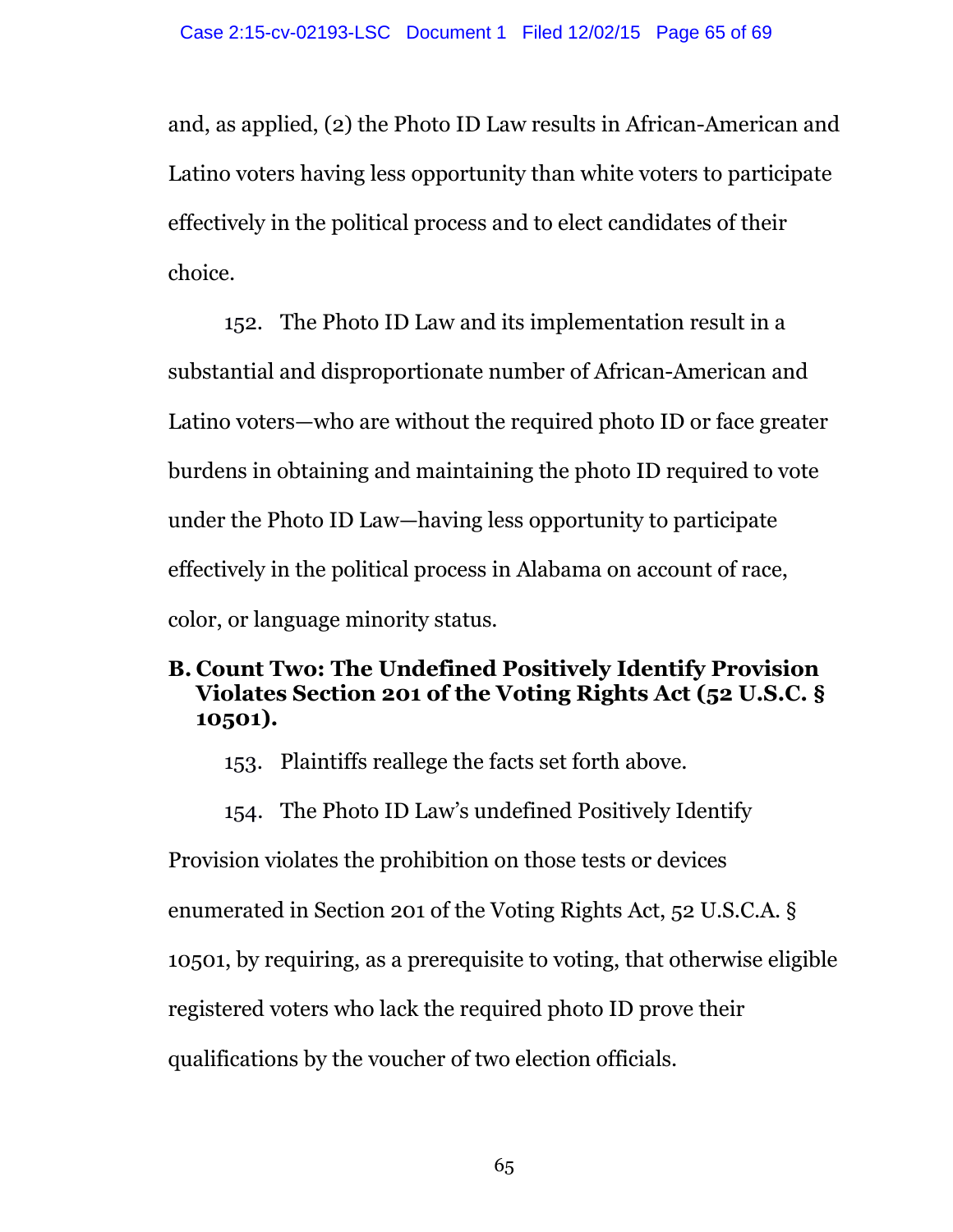# **C. Count Three: The Photo ID Law Violates the Fourteenth Amendment (U.S. Const. amend. XIV, 42 U.S.C. § 1983).**

155. Plaintiffs reallege the facts set forth above.

156. In violation of the Fourteenth Amendment to the United States Constitution, pursuant to 42 U.S.C. § 1983, the Photo ID Law was purposefully enacted or operates to deny or abridge the right to vote on account of race or color.

## **D.Count Four: The Photo ID Law Violates the Fifteenth Amendment (U.S. Const. amend. XV, 42 U.S.C. § 1983).**

- 157. Plaintiffs reallege the facts set forth above.
- 158. The Photo ID Law violates the Fifteenth Amendment to

the United States Constitution, pursuant to 42 U.S.C. § 1983, because

Defendants intentionally enacted or operate the law to deny or

abridge the right to vote on account of race or color.

# **VI. PRAYER FOR RELIEF**

WHEREFORE, Plaintiffs respectfully pray that this Court:

159. Issue a declaratory judgment, pursuant to 28 U.S.C. §§ 2201 and 2202 and Fed. R. Civ. P. 57, declaring that the Photo ID Law: (1) as applied, results in the denial of equal access of African-American and Latino voters to the political process on account of race, color, or membership in a language minority group, in violation of Section 2; (2) requires as a prerequisite to voting that Plaintiffs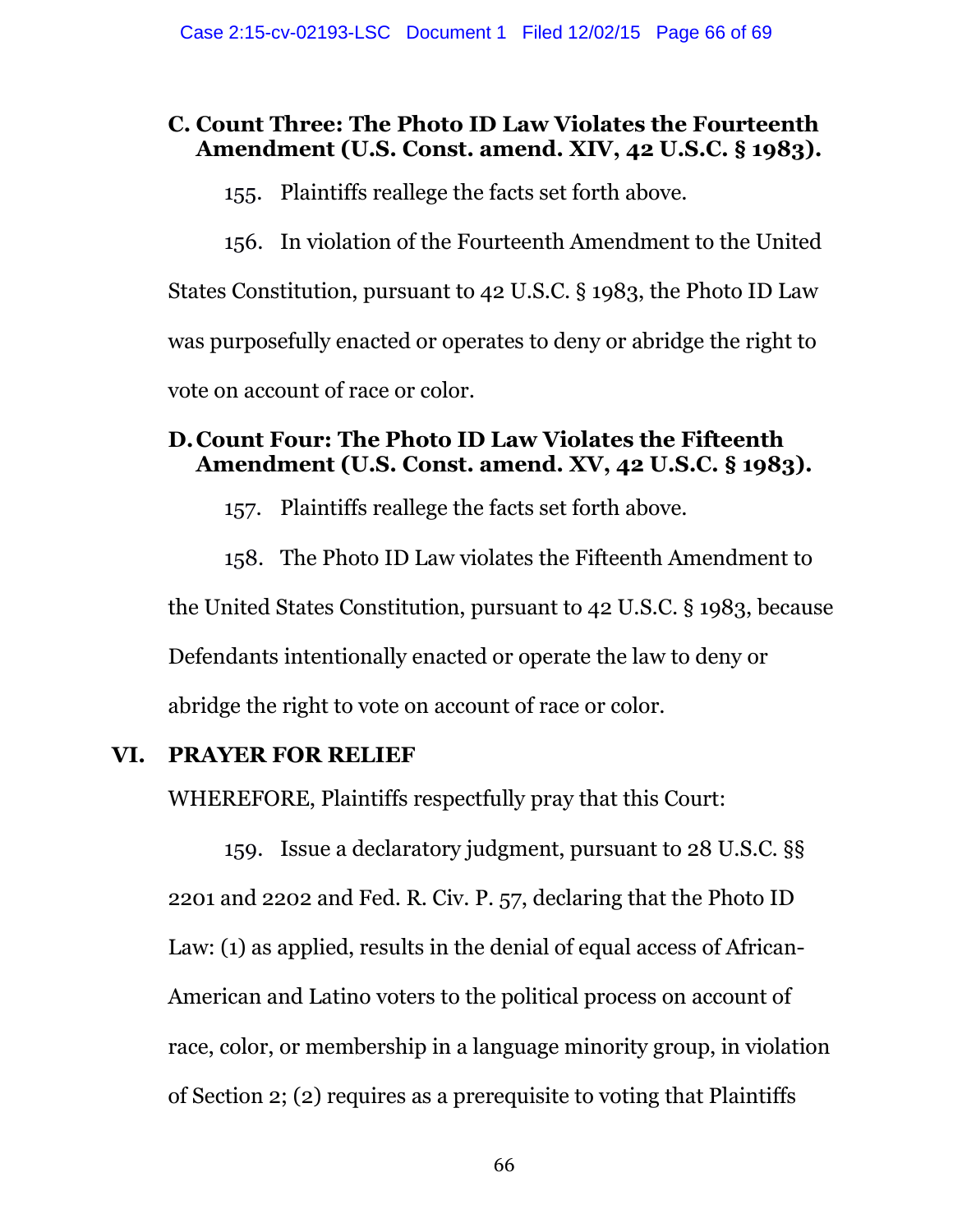comply with a prohibited test or device in violation of Section 201; and (3) was conceived or operates to purposefully discriminate against African-American and Latino voters on account of race, color, or language minority status in violation of Section 2, and the Fourteenth and Fifteenth Amendments to the United States Constitution.

160. Issue an order requiring Defendants to establish administrative rules that provide an exemption from the Photo ID Law for those absentee ballots, Ala. Code § 17-9-30(c), cast in Presidential and Vice Presidential elections pursuant to 52 U.S.C.A. § 10502(d).

161. Issue an order, pursuant to 52 U.S.C. §§ 10302 (b) and 10311, enjoining enforcement of the Photo ID Law and the undefined Positively Identify Provision unless and until Defendants issue binding administrative rules that require election officials to "positively identify" and provide a regular ballot to an individual who lacks the required photo IDs if that individual can: (1) answer simple questions about identifying information in the poll book, or (2) sign an affidavit confirming her or his identity, or (3) produce a secure form of non-photo identification, such as a voter registration card.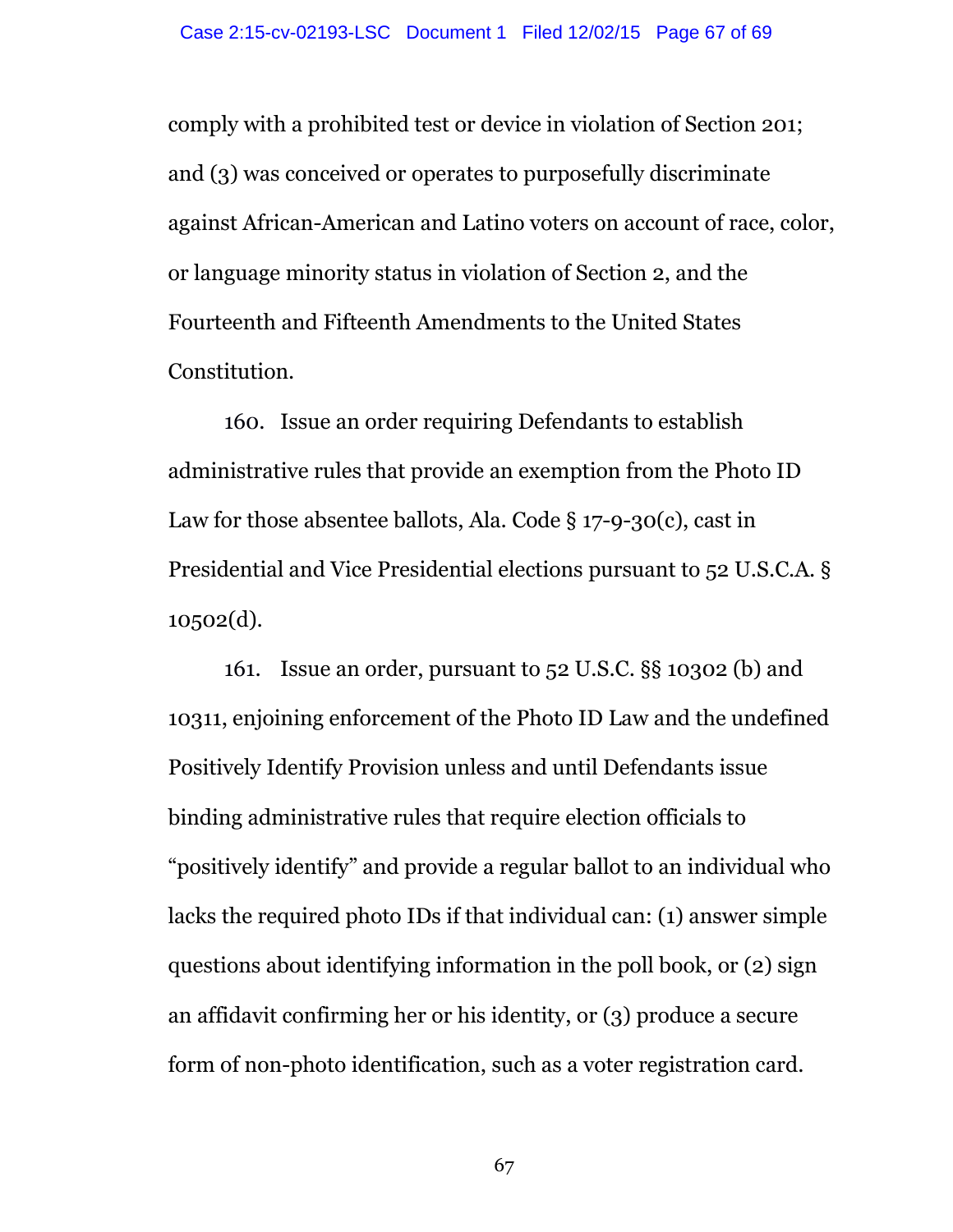162. Issue a permanent injunction enjoining Defendants from enforcing or giving any effect to the requirements of the Photo ID Law, including enjoining Defendants from conducting any elections using the Photo ID Law.

163. Issue an order pursuant to Section 3(c) of the Voting Rights Act, 52 U.S.C. § 10302 (c), retaining jurisdiction and requiring Alabama and its political subdivisions to obtain preclearance, for a necessary and appropriate period of time, from the United States Department of Justice or this Court for any and all future changes to any voting law, practice, standard, policy, or procedure unless and until Defendants can show that the proposed changes do not have the purpose and will not have the effect of denying or abridging the right to vote on account of race, color, or language minority status.

164. Issue an order requiring Defendants to pay Plaintiffs' costs, expenses, and reasonable attorneys' fees pursuant to 42 U.S.C. § 1988 and 52 U.S.C. § 10310(e).

165. Grant other such relief as Plaintiffs request or the Court deems proper and just.